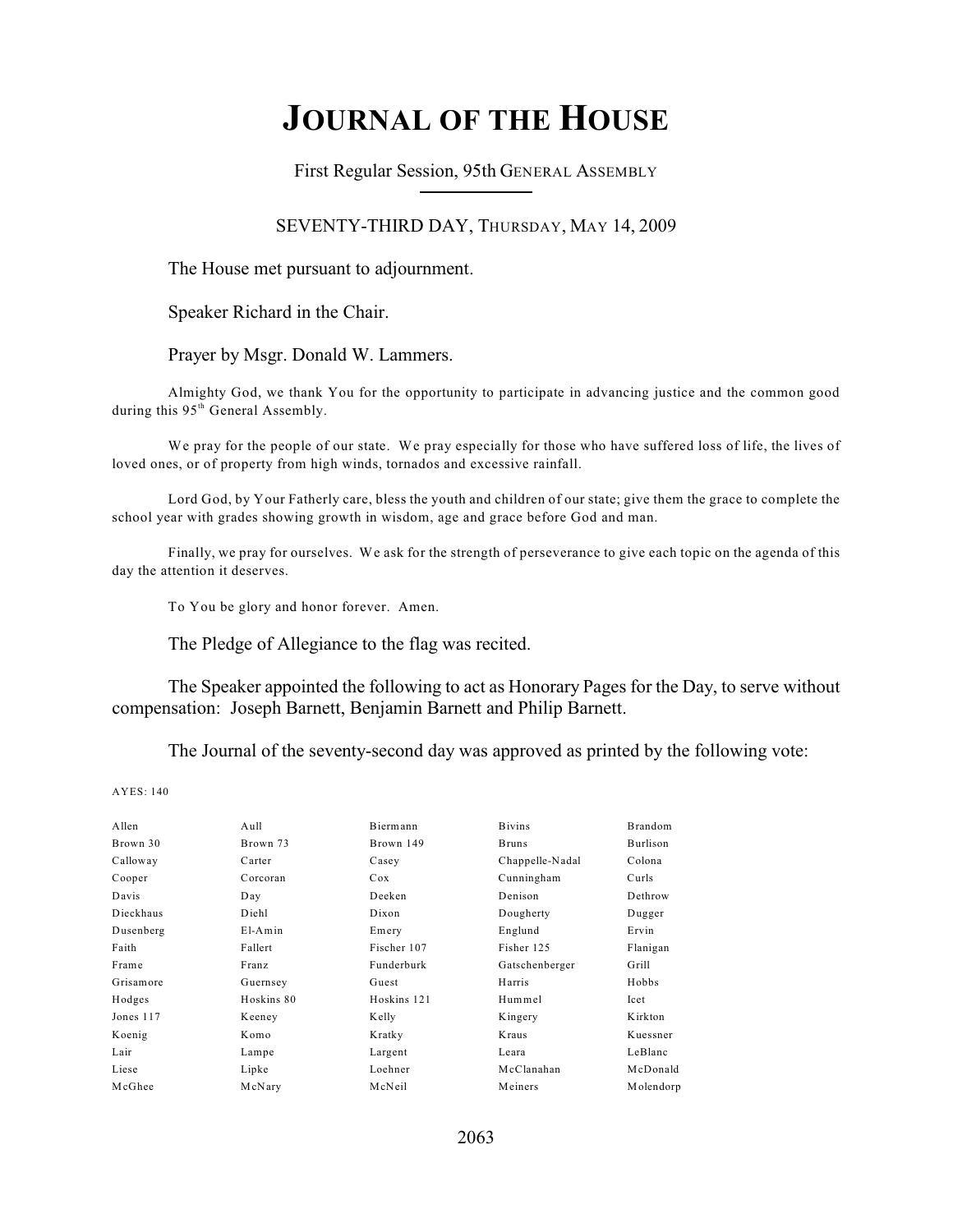| Morris                        | Munzlinger | Nance       | Nieves         | Nolte      |
|-------------------------------|------------|-------------|----------------|------------|
| Norr                          | Pace       | Parkinson   | Parson         | Pollock    |
| Pratt                         | Quinn      | Riddle      | Roorda         | Rucker     |
| Ruestman                      | Ruzicka    | Salva       | Sander         | Sater      |
| Schaaf                        | Schad      | Scharnhorst | Schieffer      | Schoeller  |
| Schoemehl                     | Schupp     | Self        | Shively        | Silvey     |
| Skaggs                        | Smith 14   | Smith 150   | Stevenson      | Still      |
| Storch                        | Stream     | Sutherland  | Swinger        | Thomson    |
| Tilley                        | Todd       | Tracy       | Viebrock       | Wallace    |
| Walsh                         | Wasson     | Webb        | Wells          | Weter      |
| Wildberger                    | Wilson 119 | Wilson 130  | Wood           | Wright     |
| Yaeger                        | Yates      | Zerr        | Zimmerman      | Mr Speaker |
| <b>NOES: 014</b>              |            |             |                |            |
| Atkins                        | Bringer    | Brown 50    | <b>Burnett</b> | Holsman    |
| Hughes                        | Kander     | LeVota      | Oxford         | Scavuzzo   |
| Talboy                        | Vogt       | Walton Gray | Witte          |            |
| PRESENT: 000                  |            |             |                |            |
| <b>ABSENT WITH LEAVE: 009</b> |            |             |                |            |
| Flook                         | Jones 63   | Jones 89    | Low            | Meadows    |
| Nasheed                       | Schlottach | Spreng      | Webber         |            |

## **HOUSE COURTESY RESOLUTIONS OFFERED AND ISSUED**

House Resolution No. 3098 through House Resolution No. 3149

## **COMMITTEE REPORTS**

### **Committee on Fiscal Review**, Chairman Faith reporting:

Mr. Speaker: Your Committee on Fiscal Review, to which was referred **HCS SB 84** (Fiscal Note), begs leave to report it has examined the same and recommends that it **Do Pass**.

Mr. Speaker: Your Committee on Fiscal Review, to which was referred **HCS SCS SB 88** (Fiscal Note), begs leave to report it has examined the same and recommends that it **Do Pass**.

Mr. Speaker: Your Committee on Fiscal Review, to which was referred **SCS SB 104** (Fiscal Note), begs leave to report it has examined the same and recommends that it **Do Pass**.

Mr. Speaker: Your Committee on Fiscal Review, to which was referred **HCS SCS SB 253** (Fiscal Note), begs leave to report it has examined the same and recommends that it **Do Pass**.

Mr. Speaker: Your Committee on Fiscal Review, to which was referred **SB 272** (Fiscal Note), begs leave to report it has examined the same and recommends that it **Do Pass**.

Mr. Speaker: Your Committee on Fiscal Review, to which was referred **HCS#2 SS SB 291** (Fiscal Note), begs leave to report it has examined the same and recommends that it **Do Pass**.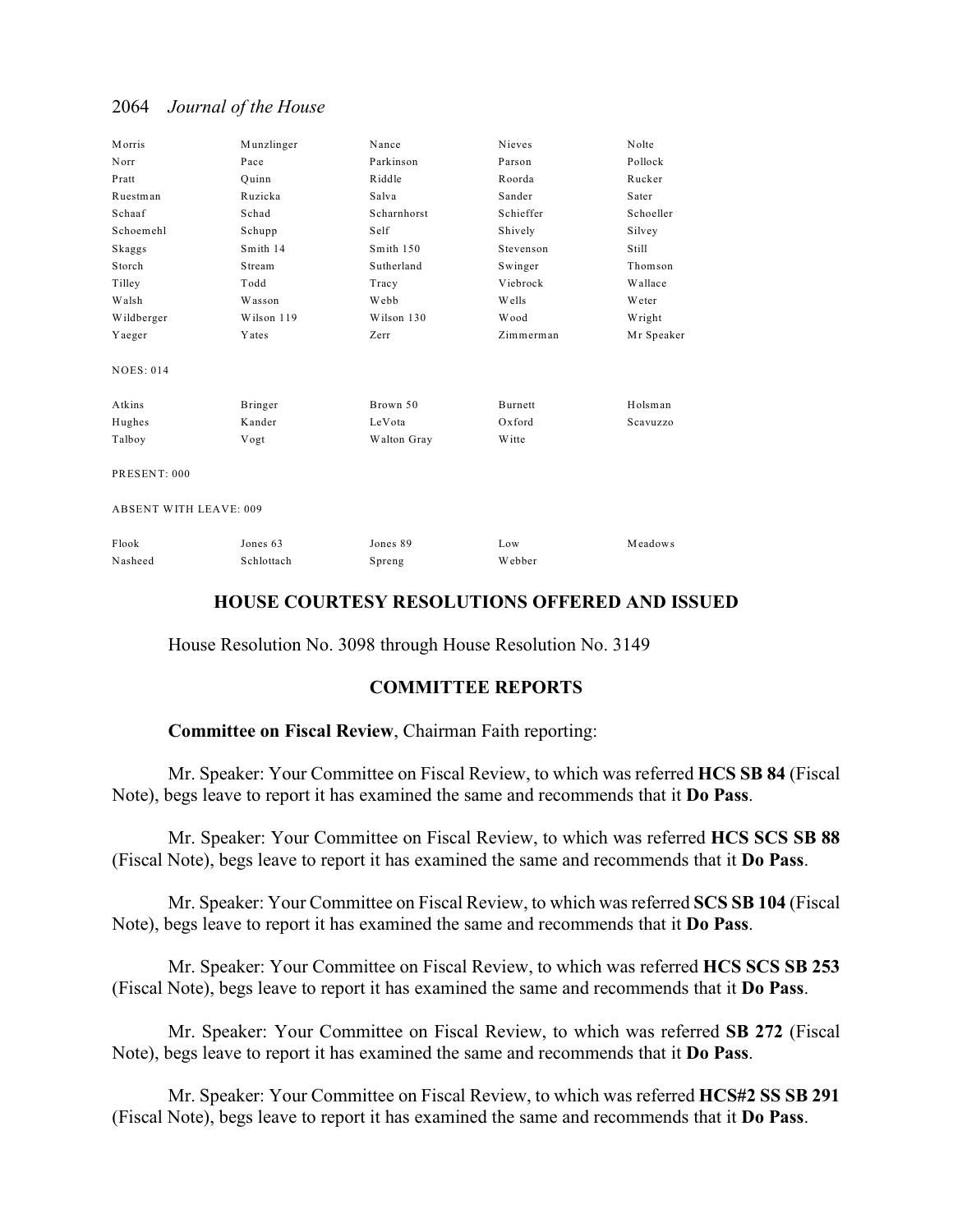Mr. Speaker: Your Committee on Fiscal Review, to which was referred **SS#2 SCS SB 363** (Fiscal Note), begs leave to report it has examined the same and recommends that it **Do Pass**.

### **MESSAGES FROM THE SENATE**

Mr. Speaker: I am instructed by the Senate to inform the House of Representatives that the Senate has taken up and passed **HJR 15**.

Mr. Speaker: I am instructed by the Senate to inform the House of Representatives that the Senate has taken up and passed **SS HCS HBs 46 & 434**, entitled:

An act to repeal sections 188.027 and 188.039, RSMo, and to enact in lieu thereof three new sections relating to abortion, with an expiration date for a certain section.

In which the concurrence of the House is respectfully requested.

Mr. Speaker: I am instructed by the Senate to inform the House of Representatives that the Senate refuses to recede from its position on **SS SCS HCS HB 62, as amended**, and grants the House a conference thereon.

Mr. Speaker: I am instructed by the Senate to inform the House of Representatives that the President Pro Tem has appointed the following Conference Committee to act with a like committee from the House on **SS SCS HCS HB 62, as amended**: Senators Bartle, Mayer, Clemens, Justus and McKenna.

Mr. Speaker: I am instructed by the Senate to inform the House of Representatives that the Senate has taken up and adopted the Conference Committee Report No. 2 on **SS HCS HB 154, as amended**, and has taken up and passed **CCS#2 SS HCS HB 154**.

Mr. Speaker: I am instructed by the Senate to inform the House of Representatives that the Senate has taken up and adopted the Conference Committee Report on **HCS HB 246, as amended**, and has taken up and passed **CCS HCS HB 246**.

Mr. Speaker: I am instructed by the Senate to inform the House of Representatives that the Senate has taken up and passed **SS SCS HCS HB 390**, entitled:

An act to repeal sections 208.009, 285.530, 285.555, and 292.675, RSMo, and to enact in lieu thereof five new sections relating to unauthorized aliens, with an emergency clause.

Emergency clause adopted.

In which the concurrence of the House is respectfully requested.

Mr. Speaker: I am instructed by the Senate to inform the House of Representatives that the President Pro Tem has appointed the following Conference Committee to act with a like committee from the House on **SS SCS HCS HB 577, as amended**: Senators Rupp, Goodman, Dempsey, Shoemyer and Callahan.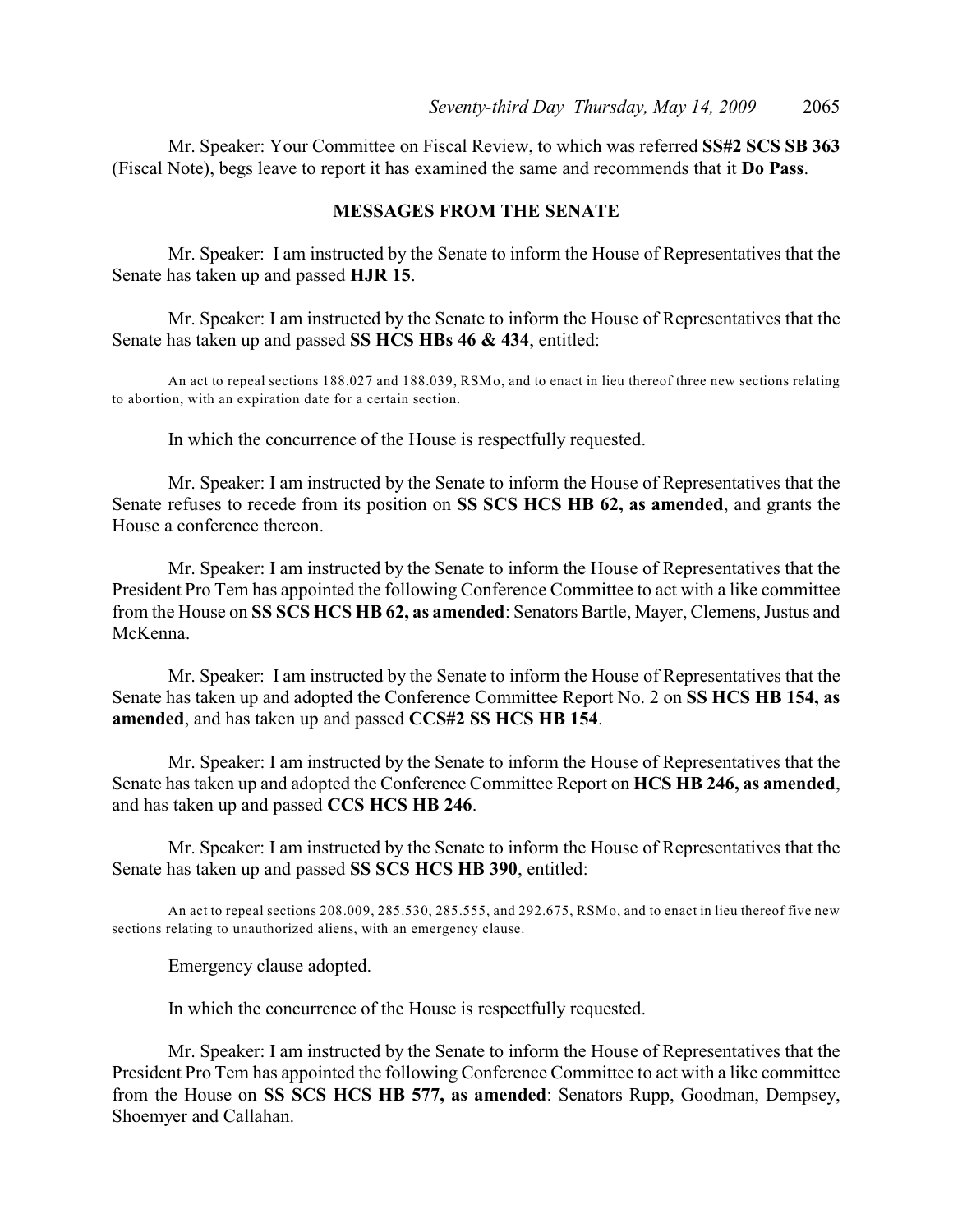Mr. Speaker: I am instructed by the Senate to inform the House of Representatives that the President Pro Tem has appointed the following Conference Committee to act with a like committee from the House on **SS SCS HB 734, as amended**: Senators Lager, Scott, Engler, Bray and Shoemyer.

Mr. Speaker: I am instructed by the Senate to inform the House of Representatives that the President Pro Tem has appointed the following Conference Committee to act with a like committee from the House on **HCS SB 26, as amended**: Senators Ridgeway, Bartle, Scott, Callahan and Justus.

Mr. Speaker: I am instructed by the Senate to inform the House of Representatives that the Senate has dissolved the Conference Committee on **HCS SCS SBs 36 & 112** and has adopted **HCS SCS SBs 36 & 112** and taken up and passed **HCS SCS SBs 36 & 112**.

Mr. Speaker: I am instructed by the Senate to inform the House of Representatives that the President Pro Tem has appointed the following Conference Committee to act with a like committee from the House on **HCS SCS SB 44**: Senators Pearce, Lager, Schmitt, Green and Bray.

## **APPOINTMENT OF CONFERENCE COMMITTEE**

The Speaker appointed the following Conference Committee to act with a like Committee from the Senate on the following bill:

**SS SCS HCS HB 62**: Representatives Lipke, Keeney, Cox, Roorda and Burnett

## **BILLS CARRYING REQUEST MESSAGES**

**HCS SS SCS SB 539, as amended**, relating to environmental protection, was taken up by Representative Ruzicka.

Representative Ruzicka moved that the House refuse to recede from its position on **HCS SS SCS SB 539, as amended**, and grant the Senate a conference.

Which motion was adopted.

**HCS#2 SB 114, as amended**, relating to criminal offenses and procedures, was taken up by Representative Tracy.

Representative Tracy moved that the House refuse to recede from its position on **HCS#2 SB 114, as amended**, and grant the Senate a conference.

Which motion was adopted.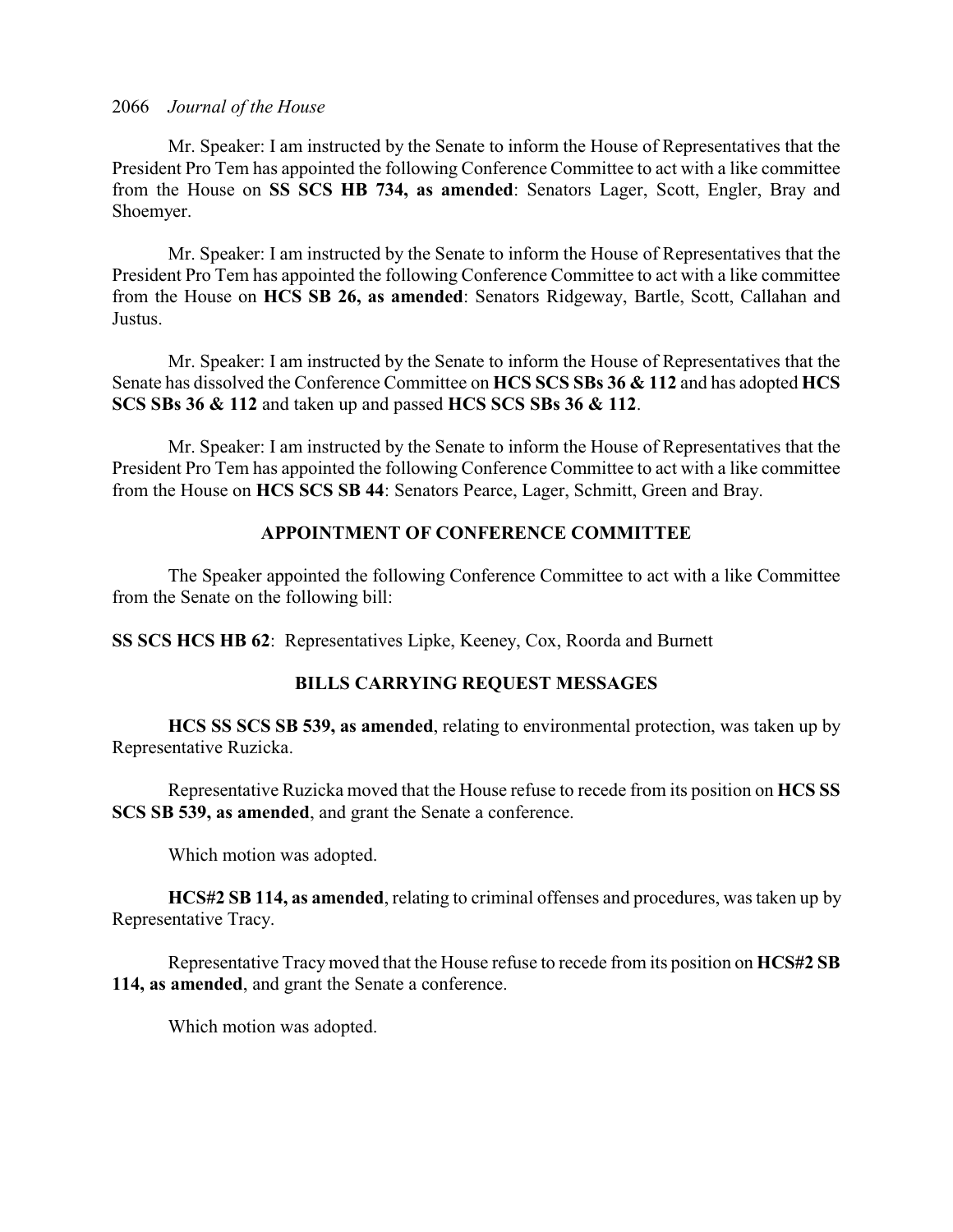## **BILLS IN CONFERENCE**

**CCR HCS SB 435**, relating to sexually violent predators, was taken up by Representative Brown (149).

On motion of Representative Brown (149), **CCR HCS SB 435** was adopted by the following vote:

AYES: 157

| Allen          | Atkins       | $A$ ull         | Biermann       | <b>Bivins</b> |
|----------------|--------------|-----------------|----------------|---------------|
| <b>Brandom</b> | Bringer      | Brown 30        | Brown 50       | Brown 73      |
| Brown 149      | <b>Bruns</b> | <b>Burlison</b> | <b>Burnett</b> | Calloway      |
| Carter         | Casey        | Chappelle-Nadal | Colona         | Cooper        |
| Corcoran       | Cox          | Cunningham      | Curls          | Davis         |
| Day            | Deeken       | Denison         | Dethrow        | Dieckhaus     |
| Diehl          | Dixon        | Dougherty       | Dugger         | Dusenberg     |
| $E1-Amin$      | Emery        | Englund         | Ervin          | Faith         |
| Fallert        | Fischer 107  | Fisher 125      | Flanigan       | Flook         |
| Frame          | Franz        | Funderburk      | Gatschenberger | Grill         |
| Grisamore      | Guest        | Harris          | Hobbs          | Hodges        |
| Holsman        | Hoskins 80   | Hughes          | Hummel         | Icet          |
| Jones 63       | Jones 89     | Jones 117       | Kander         | Keeney        |
| Kelly          | Kingery      | Kirkton         | Koenig         | Komo          |
| Kratky         | <b>Kraus</b> | Kuessner        | Lair           | Lampe         |
| Largent        | Leara        | LeBlanc         | LeVota         | Liese         |
| Lipke          | Loehner      | Low             | McClanahan     | McDonald      |
| McNary         | McNeil       | Meiners         | Molendorp      | Morris        |
| Munzlinger     | Nance        | Nasheed         | Nieves         | Nolte         |
| Norr           | $Ox$ ford    | Pace            | Parkinson      | Parson        |
| Pollock        | Pratt        | Ouinn           | Riddle         | Roorda        |
| Rucker         | Ruestman     | Ruzicka         | Salva          | Sater         |
| Scavuzzo       | Schaaf       | Schad           | Scharnhorst    | Schieffer     |
| Schlottach     | Schoeller    | Schoemehl       | Schupp         | Self          |
| Shively        | Silvey       | Skaggs          | Smith 14       | Smith 150     |
| Stevenson      | Still        | Storch          | Stream         | Sutherland    |
| Swinger        | Talboy       | Thomson         | Tilley         | Todd          |
| Tracy          | Viebrock     | Vogt            | Wallace        | Walsh         |
| Walton Gray    | Wasson       | Webb            | Webber         | Wells         |
| Weter          | Wildberger   | Wilson 119      | Wilson 130     | W itte        |
| Wood           | Wright       | Yaeger          | Yates          | Zerr          |
| Zimmerman      | Mr Speaker   |                 |                |               |

NOES: 000

PRESENT: 000

ABSENT WITH LEAVE: 006

| Guernsey | Hoskins 121 | McGhee | Meadows | Sander |
|----------|-------------|--------|---------|--------|
| Spreng   |             |        |         |        |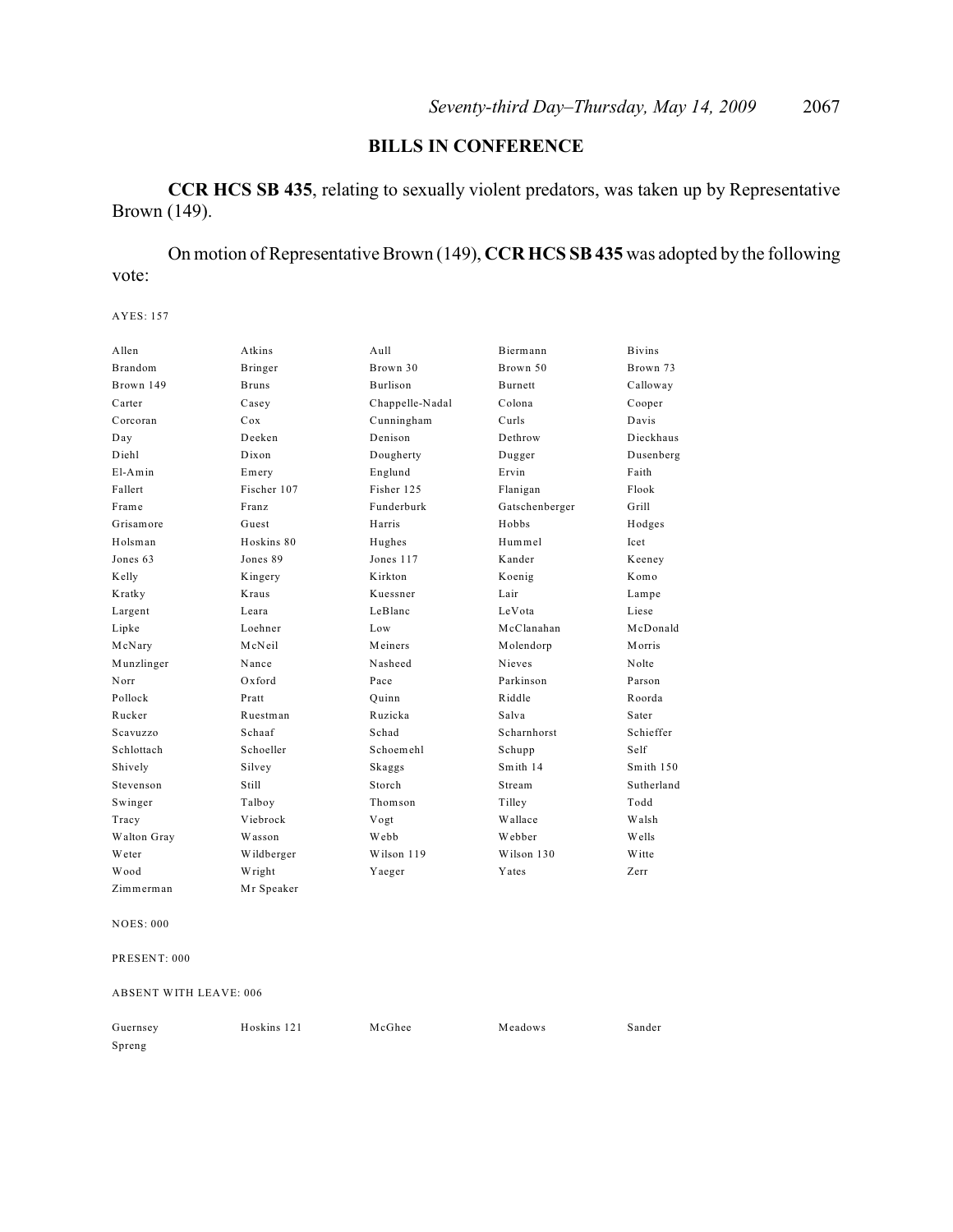On motion of Representative Brown (149), **CCS HCS SB 435** was truly agreed to and finally passed by the following vote:

#### AYES: 157

| Allen                         | Atkins       | Aull            | Biermann       | <b>Bivins</b> |
|-------------------------------|--------------|-----------------|----------------|---------------|
| <b>Brandom</b>                | Bringer      | Brown 30        | Brown 50       | Brown 73      |
| Brown 149                     | <b>Bruns</b> | Burlison        | Burnett        | Calloway      |
| Carter                        | Casey        | Chappelle-Nadal | Colona         | Cooper        |
| Corcoran                      | Cox          | Cunningham      | Curls          | Davis         |
| Day                           | Deeken       | Denison         | Dethrow        | Dieckhaus     |
| Diehl                         | Dixon        | Dougherty       | Dugger         | Dusenberg     |
| $E1-Amin$                     | Emery        | Englund         | Ervin          | Faith         |
| Fallert                       | Fischer 107  | Fisher 125      | Flanigan       | Flook         |
| Frame                         | Franz        | Funderburk      | Gatschenberger | Grill         |
| Grisamore                     | Guernsey     | Guest           | Harris         | Hobbs         |
| Hodges                        | Holsman      | Hoskins 80      | Hoskins 121    | Hughes        |
| Hummel                        | Icet         | Jones 63        | Jones 89       | Jones 117     |
| Kander                        | Keeney       | Kelly           | Kingery        | Kirkton       |
| Koenig                        | Komo         | Kratky          | Kraus          | Kuessner      |
| Lair                          | Lampe        | Largent         | Leara          | LeBlanc       |
| LeVota                        | Liese        | Lipke           | Loehner        | Low           |
| McDonald                      | McNary       | McNeil          | Meadows        | Meiners       |
| Molendorp                     | Morris       | Munzlinger      | Nance          | Nieves        |
| Nolte                         | Norr         | Oxford          | Pace           | Parkinson     |
| Parson                        | Pollock      | Pratt           | Riddle         | Roorda        |
| Rucker                        | Ruestman     | Ruzicka         | Salva          | Sander        |
| Sater                         | Scavuzzo     | Schaaf          | Schad          | Scharnhorst   |
| Schieffer                     | Schlottach   | Schoeller       | Schoemehl      | Schupp        |
| Self                          | Shively      | Silvey          | Skaggs         | Smith 14      |
| Smith 150                     | Still        | Storch          | Stream         | Sutherland    |
| Swinger                       | Talboy       | Thomson         | Tilley         | Todd          |
| Tracy                         | Viebrock     | Vogt            | Wallace        | Walsh         |
| Walton Gray                   | Wasson       | Webb            | Webber         | Wells         |
| Weter                         | Wildberger   | Wilson 119      | Wilson 130     | <b>W</b> itte |
| Wood                          | Wright       | Yaeger          | Yates          | Zerr          |
| Zimmerman                     | Mr Speaker   |                 |                |               |
| <b>NOES: 000</b>              |              |                 |                |               |
| PRESENT: 000                  |              |                 |                |               |
| <b>ABSENT WITH LEAVE: 006</b> |              |                 |                |               |
| McClanahan                    | McGhee       | Nasheed         | Quinn          | Spreng        |
| Stevenson                     |              |                 |                |               |

Speaker Richard declared the bill passed.

Representative Lipke assumed Chair.

**CCR SCS HB 745, as amended**, relating to state purchasing, was taken up by Representative Loehner.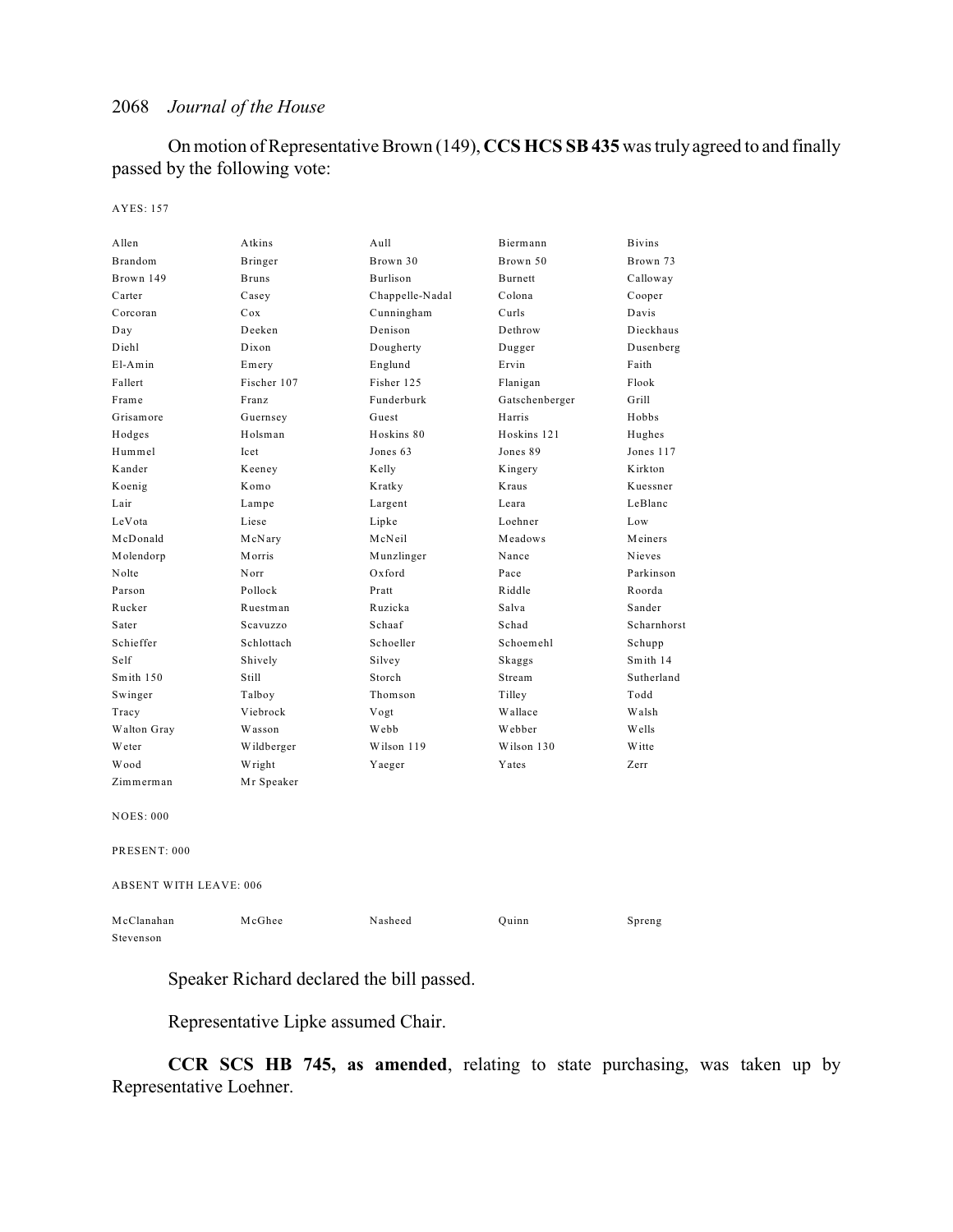## On motion of Representative Loehner, **CCR SCS HB 745, as amended**, was adopted by the following vote:

#### AYES: 155

| Allen                         | Atkins          | Aull           | Biermann    | <b>Bivins</b> |
|-------------------------------|-----------------|----------------|-------------|---------------|
| Brandom                       | Bringer         | Brown 30       | Brown 50    | Brown 73      |
| Brown 149                     | Burlison        | <b>Burnett</b> | Calloway    | Carter        |
| Casey                         | Chappelle-Nadal | Colona         | Cooper      | Corcoran      |
| Cox                           | Cunningham      | Curls          | Davis       | Day           |
| Deeken                        | Denison         | Dethrow        | Dieckhaus   | Diehl         |
| Dixon                         | Dougherty       | Dugger         | Dusenberg   | $E1-Amin$     |
| Emery                         | Englund         | Ervin          | Faith       | Fallert       |
| Fischer 107                   | Fisher 125      | Flanigan       | Flook       | Frame         |
| Franz                         | Funderburk      | Gatschenberger | Grill       | Grisamore     |
| Guernsey                      | Guest           | Harris         | Hobbs       | Hodges        |
| Holsman                       | Hoskins 80      | Hoskins 121    | Hummel      | Icet          |
| Jones 63                      | Jones 89        | Jones 117      | Kander      | Keeney        |
| Kelly                         | Kingery         | Kirkton        | Koenig      | Komo          |
| Kratky                        | Kraus           | Kuessner       | Lair        | Lampe         |
| Largent                       | Leara           | LeBlanc        | LeVota      | Liese         |
| Lipke                         | Loehner         | Low            | McClanahan  | McDonald      |
| McGhee                        | McNary          | McNeil         | Meadows     | Meiners       |
| Molendorp                     | Morris          | Munzlinger     | Nance       | Nieves        |
| Nolte                         | Norr            | Oxford         | Pace        | Parkinson     |
| Parson                        | Pollock         | Pratt          | Riddle      | Roorda        |
| Rucker                        | Ruestman        | Ruzicka        | Salva       | Sander        |
| Sater                         | Scavuzzo        | Schaaf         | Scharnhorst | Schieffer     |
| Schlottach                    | Schoeller       | Schoemehl      | Schupp      | Self          |
| Shively                       | Silvey          | Skaggs         | Smith 14    | Smith 150     |
| Stevenson                     | Still           | Storch         | Stream      | Sutherland    |
| Swinger                       | Talboy          | Thomson        | Tilley      | Todd          |
| Tracy                         | Viebrock        | Vogt           | Wallace     | Walsh         |
| Walton Gray                   | Webb            | Webber         | W ells      | W eter        |
| Wildberger                    | Wilson 119      | <b>W</b> itte  | Wood        | Wright        |
| Yaeger                        | Yates           | Zerr           | Zimmerman   | Mr Speaker    |
| <b>NOES: 000</b>              |                 |                |             |               |
| PRESENT: 000                  |                 |                |             |               |
| <b>ABSENT WITH LEAVE: 008</b> |                 |                |             |               |

Bruns Hughes Nasheed Quinn Schad Spreng Wasson Wilson 130

## On motion of Representative Loehner, **CCS SCS HB 745** was read the third time and passed by the following vote:

| Allen        | Atkins          | Aull     | Biermann | <b>Bivins</b> |
|--------------|-----------------|----------|----------|---------------|
| Brandom      | Bringer         | Brown 50 | Brown 73 | Brown 149     |
| <b>Bruns</b> | Burlison        | Burnett  | Calloway | Carter        |
| Casey        | Chappelle-Nadal | Colona   | Corcoran | Cox           |
| Cunningham   | Curls           | Davis    | Day      | Deeken        |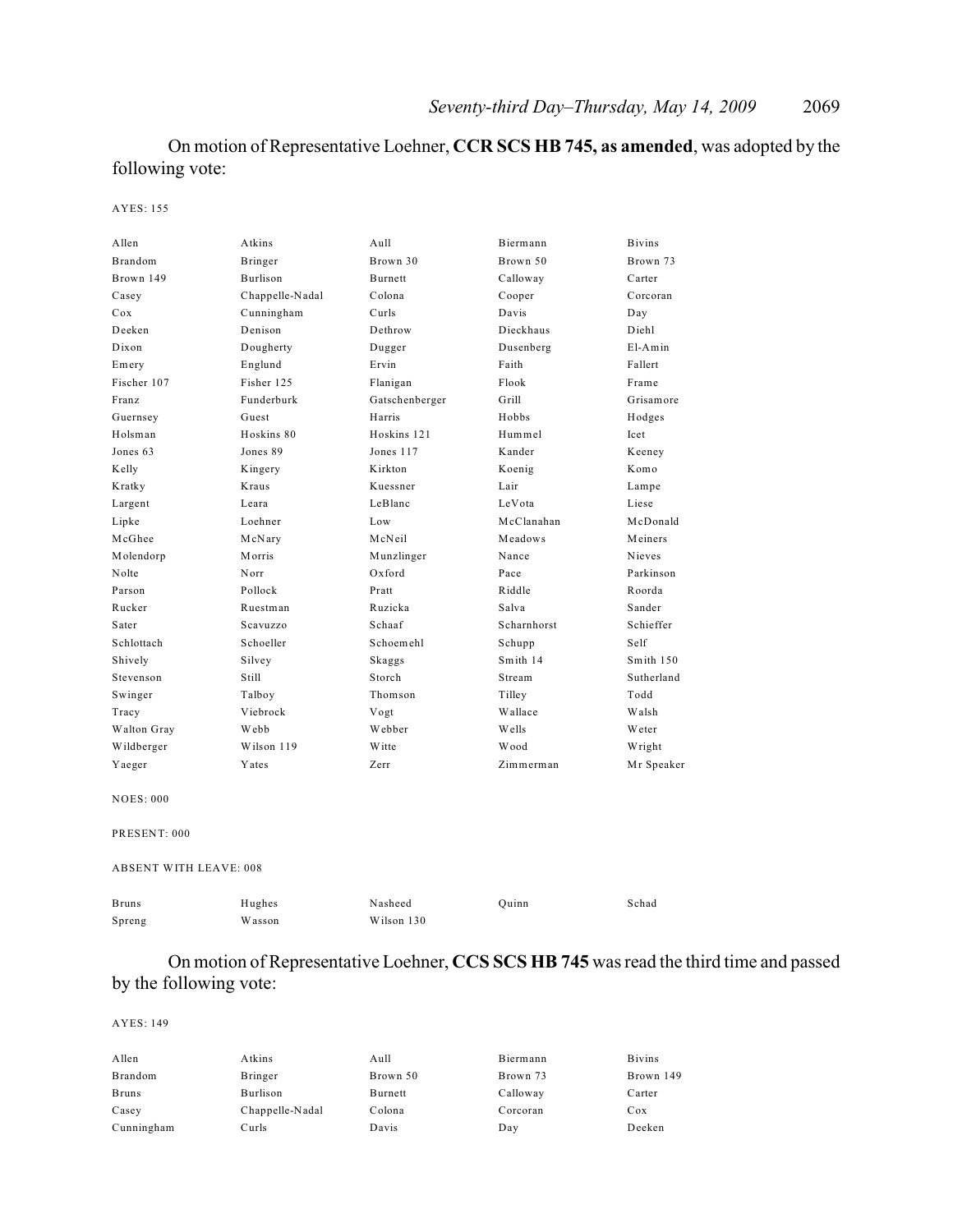| Denison                       | Dieckhaus  | Diehl       | Dixon       | Dougherty      |
|-------------------------------|------------|-------------|-------------|----------------|
| Dugger                        | Dusenberg  | El-Amin     | Emery       | Englund        |
| Ervin                         | Faith      | Fallert     | Fischer 107 | Flanigan       |
| Flook                         | Frame      | Franz       | Funderburk  | Gatschenberger |
| Grill                         | Grisamore  | Guernsey    | Guest       | Harris         |
| Hobbs                         | Hodges     | Holsman     | Hoskins 80  | Hoskins 121    |
| Hughes                        | Hummel     | <b>Icet</b> | Jones 63    | Jones 89       |
| Jones 117                     | Kander     | Keeney      | Kelly       | Kingery        |
| Kirkton                       | Koenig     | Komo        | Kratky      | Kraus          |
| Kuessner                      | Lair       | Lampe       | Largent     | Leara          |
| LeBlanc                       | Liese      | Lipke       | Loehner     | Low            |
| McClanahan                    | McDonald   | McGhee      | McNary      | McNeil         |
| Meadows                       | Meiners    | Molendorp   | Morris      | Munzlinger     |
| Nieves                        | Nolte      | Norr        | $Ox$ ford   | Pace           |
| Parkinson                     | Parson     | Pollock     | Pratt       | Roorda         |
| Rucker                        | Ruestman   | Ruzicka     | Salva       | Sander         |
| Sater                         | Scavuzzo   | Schaaf      | Schad       | Scharnhorst    |
| Schieffer                     | Schlottach | Schoeller   | Schoemehl   | Schupp         |
| Self                          | Shively    | Silvey      | Skaggs      | Smith 14       |
| Smith 150                     | Stevenson  | Still       | Storch      | Stream         |
| Sutherland                    | Swinger    | Talboy      | Thomson     | Tilley         |
| Todd                          | Viebrock   | Vogt        | Wallace     | Walsh          |
| Walton Gray                   | Webb       | Webber      | Wells       | Wildberger     |
| Wilson 119                    | Witte      | Wood        | Wright      | Yaeger         |
| Yates                         | Zerr       | Zimmerman   | Mr Speaker  |                |
| <b>NOES: 000</b>              |            |             |             |                |
| PRESENT: 000                  |            |             |             |                |
| <b>ABSENT WITH LEAVE: 014</b> |            |             |             |                |
| Brown 30                      | Cooper     | Dethrow     | Fisher 125  | LeVota         |
| Nance                         | Nasheed    | Quinn       | Riddle      | Spreng         |
| Tracy                         | Wasson     | Weter       | Wilson 130  |                |
|                               |            |             |             |                |

Representative Lipke declared the bill passed.

**CCR HCS SCS SB 216, as amended**, relating to debt settlement providers, was taken up by Representative Cunningham.

On motion of Representative Cunningham, **CCR HCS SCS SB 216, as amended**, was adopted by the following vote:

| Allen    | Aull      | <b>B</b> ivins  | <b>Brandom</b> | Brown 50       |
|----------|-----------|-----------------|----------------|----------------|
| Brown 73 | Brown 149 | <b>Bruns</b>    | Burlison       | Calloway       |
| Carter   | Casey     | Chappelle-Nadal | Colona         | Cooper         |
| Corcoran | Cox       | Cunningham      | Curls          | Davis          |
| Day      | Deeken    | Denison         | Dethrow        | Dieckhaus      |
| Dixon    | Dougherty | Dugger          | Dusenberg      | $E1-Amin$      |
| Emery    | Englund   | Fallert         | Fischer 107    | Flanigan       |
| Flook    | Frame     | Franz           | Funderburk     | Gatschenberger |
| Grill    | Grisamore | Guernsey        | Guest          | Harris         |
| Hobbs    | Hodges    | Hoskins 80      | Hoskins 121    | Hummel         |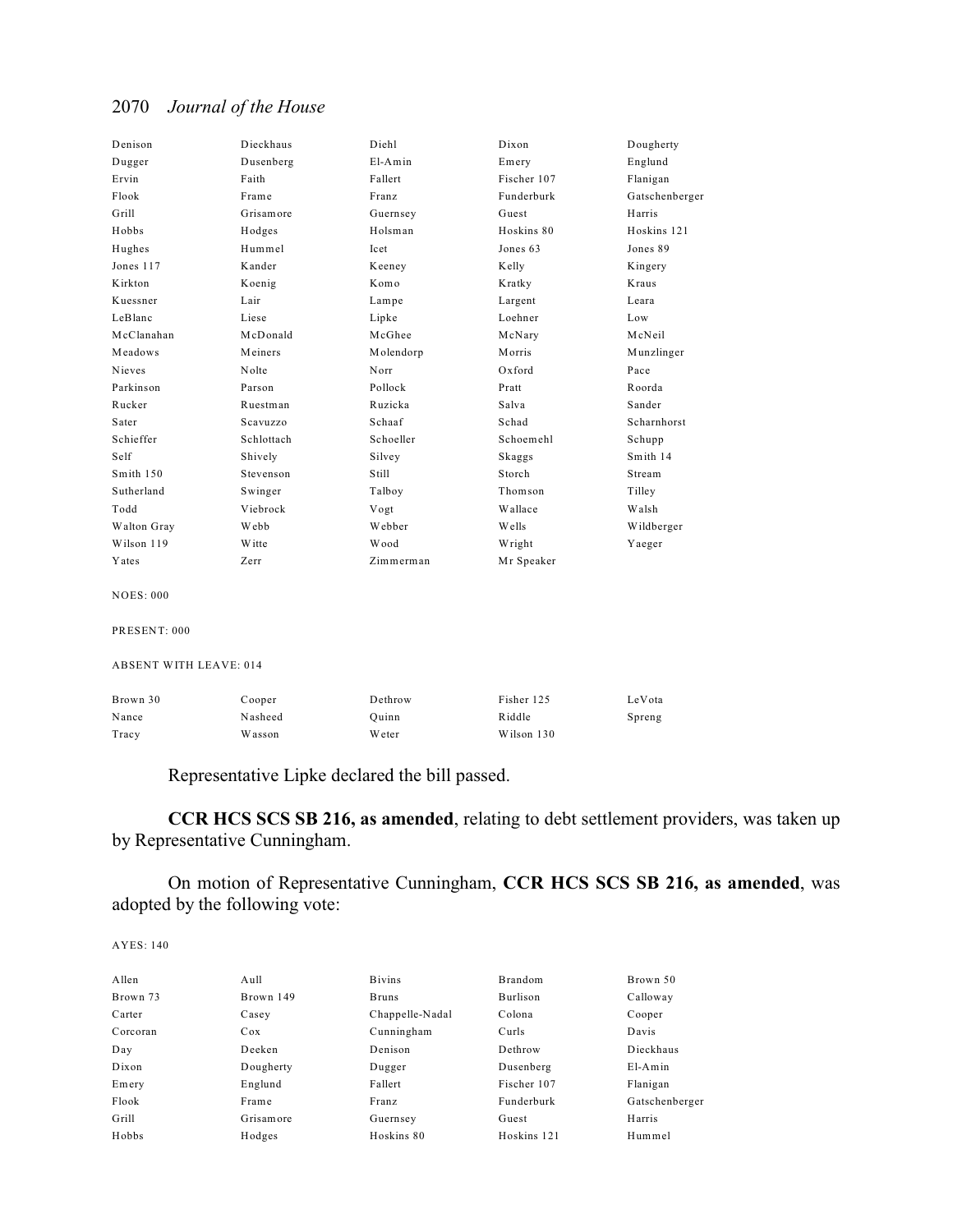| Icet                          | Jones 63  | Jones 89       | Jones 117   | Keeney     |  |  |
|-------------------------------|-----------|----------------|-------------|------------|--|--|
| Kelly                         | Kingery   | Kirkton        | Koenig      | Komo       |  |  |
| Kratky                        | Kraus     | Kuessner       | Lair        | Lampe      |  |  |
| Largent                       | Leara     | LeBlanc        | LeVota      | Liese      |  |  |
| Lipke                         | Loehner   | McClanahan     | McDonald    | McGhee     |  |  |
| McNary                        | Meadows   | Meiners        | Molendorp   | Morris     |  |  |
| Munzlinger                    | Nance     | Nasheed        | Nieves      | Nolte      |  |  |
| Norr                          | Pace      | Parkinson      | Parson      | Pollock    |  |  |
| Pratt                         | Quinn     | Riddle         | Roorda      | Rucker     |  |  |
| Ruestman                      | Ruzicka   | Salva          | Sander      | Sater      |  |  |
| Scavuzzo                      | Schaaf    | Schad          | Scharnhorst | Schieffer  |  |  |
| Schlottach                    | Schoeller | Schoemehl      | Schupp      | Self       |  |  |
| Shively                       | Silvey    | Skaggs         | Smith 14    | Smith 150  |  |  |
| Stevenson                     | Still     | Stream         | Sutherland  | Swinger    |  |  |
| Thomson                       | Tilley    | Todd           | Tracy       | Viebrock   |  |  |
| Vogt                          | Wallace   | Walsh          | Walton Gray | Wasson     |  |  |
| Webb                          | Wells     | Wildberger     | Wilson 119  | Wilson 130 |  |  |
| Wood                          | Wright    | Yates          | Zerr        | Mr Speaker |  |  |
| <b>NOES: 015</b>              |           |                |             |            |  |  |
| Atkins                        | Biermann  | <b>Bringer</b> | Burnett     | Hughes     |  |  |
| Kander                        | Low       | McNeil         | Oxford      | Storch     |  |  |
| Talboy                        | Webber    | W itte         | Yaeger      | Zimmerman  |  |  |
| PRESENT: 000                  |           |                |             |            |  |  |
| <b>ABSENT WITH LEAVE: 008</b> |           |                |             |            |  |  |
| Brown 30                      | Diehl     | Ervin          | Faith       | Fisher 125 |  |  |
| Holsman                       | Spreng    | Weter          |             |            |  |  |

On motion of Representative Cunningham, **SCS SB 216** was truly agreed to and finally passed by the following vote:

| Allen       | Aull           | <b>B</b> ivins | <b>Brandom</b>  | Brown 30  |
|-------------|----------------|----------------|-----------------|-----------|
| Brown 50    | Brown 73       | Brown 149      | <b>Bruns</b>    | Burlison  |
| Calloway    | Carter         | Casey          | Chappelle-Nadal | Colona    |
| Corcoran    | Cox            | Cunningham     | Curls           | Davis     |
| Day         | Deeken         | Denison        | Dethrow         | Dieckhaus |
| Diehl       | Dixon          | Dougherty      | Dugger          | Dusenberg |
| $E1-Amin$   | Emery          | Englund        | Ervin           | Fallert   |
| Fischer 107 | Fisher 125     | Flanigan       | Flook           | Franz     |
| Funderburk  | Gatschenberger | Grill          | Grisamore       | Guernsey  |
| Guest       | Harris         | Hobbs          | Hodges          | Holsman   |
| Hoskins 80  | Hoskins 121    | Hummel         | Icet            | Jones 63  |
| Jones 89    | Jones 117      | Keeney         | Kelly           | Kingery   |
| Koenig      | Komo           | Kratky         | Kraus           | Lair      |
| Lampe       | Largent        | Leara          | LeBlanc         | LeVota    |
| Liese       | Lipke          | Loehner        | McClanahan      | McDonald  |
| McGhee      | McNary         | Meadows        | Meiners         | Molendorp |
| Morris      | Munzlinger     | Nance          | Nasheed         | Nieves    |
| Nolte       | Norr           | Pace           | Parkinson       | Parson    |
| Pollock     | Pratt          | Quinn          | Riddle          | Roorda    |
| Rucker      | Ruestman       | Ruzicka        | Salva           | Sander    |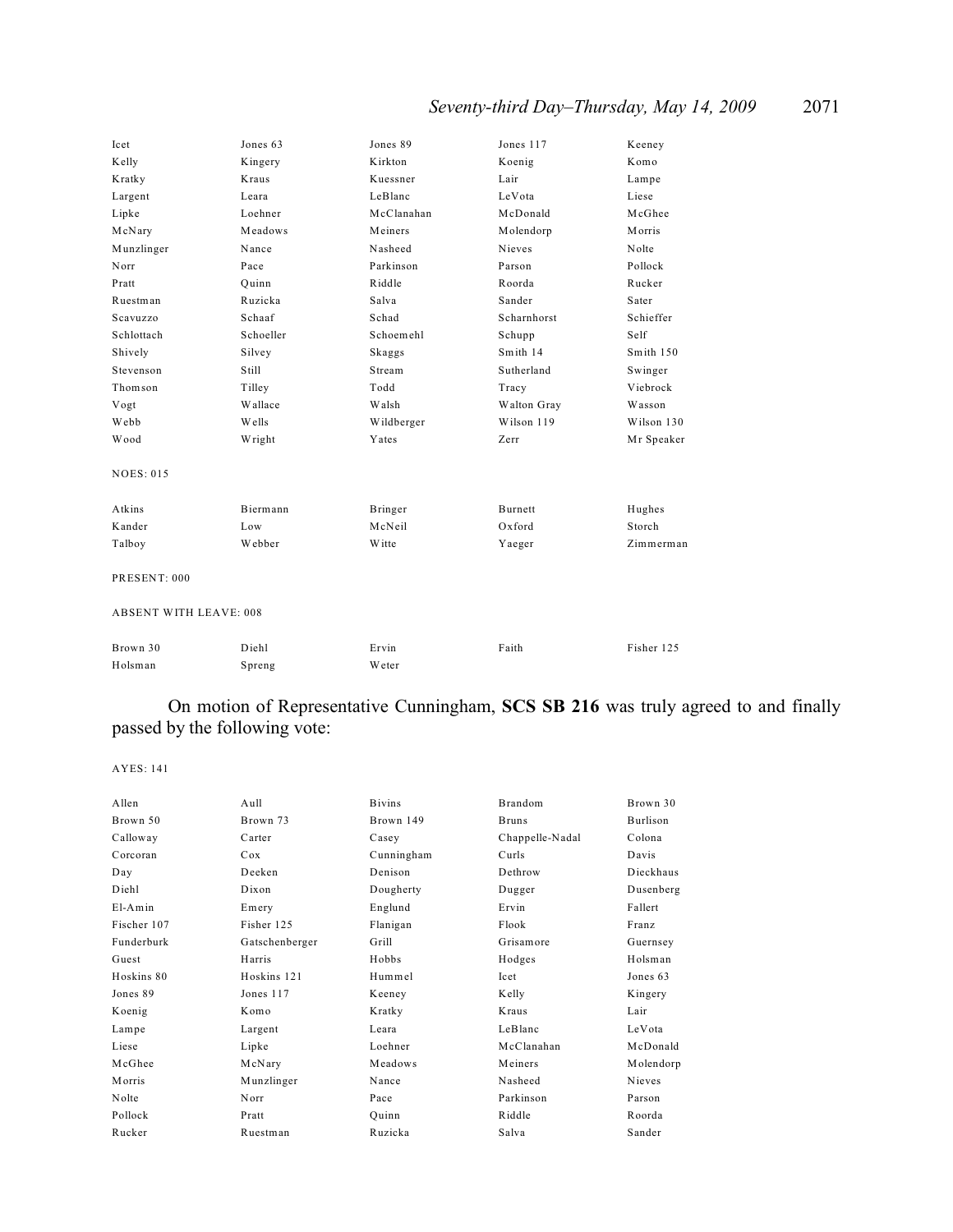| Sater                         | Scavuzzo   | Schaaf       | Schad     | Scharnhorst |
|-------------------------------|------------|--------------|-----------|-------------|
| Schieffer                     | Schlottach | Schoeller    | Schoemehl | Schupp      |
| Self                          | Shively    | Silvey       | Smith 14  | Smith 150   |
| Stevenson                     | Still      | Storch       | Stream    | Sutherland  |
| Swinger                       | Thomson    | Tilley       | Todd      | Tracy       |
| Viebrock                      | Vogt       | Wallace      | Walsh     | Walton Gray |
| Wasson                        | Webb       | <b>Wells</b> | Weter     | Wildberger  |
| Wilson 119                    | Wilson 130 | <b>Wood</b>  | Wright    | Yates       |
| Mr Speaker                    |            |              |           |             |
| <b>NOES: 018</b>              |            |              |           |             |
| Atkins                        | Biermann   | Bringer      | Burnett   | Frame       |
| Hughes                        | Kander     | Kirkton      | Kuessner  | Low         |
| McNeil                        | Oxford     | Skaggs       | Talboy    | Webber      |
| <b>W</b> itte                 | Yaeger     | Zimmerman    |           |             |
| PRESENT: 000                  |            |              |           |             |
| <b>ABSENT WITH LEAVE: 004</b> |            |              |           |             |
| Cooper                        | Faith      | Spreng       | Zerr      |             |

Representative Lipke declared the bill passed.

Speaker Richard resumed the Chair.

## **SIGNING OF HOUSE BILL**

All other business of the House was suspended while **SCS HCS HB 236** was read at length and, there being no objection, was signed by the Speaker to the end that the same may become law.

Having been duly signed in open session of the Senate, **SCS HCS HB 236** was delivered to the Governor by the Chief Clerk of the House.

Representative Lipke resumed the Chair.

## **SENATE CONCURRENT RESOLUTION**

**SCR 5**, relating to a Missouri River study, was taken up by Representative Sander.

Representative Self moved the previous question.

Which motion was adopted by the following vote:

| <b>Bivins</b> | Brandom    | Brown 30   | Brown 149 |
|---------------|------------|------------|-----------|
| Burlison      | Cox        | Cunningham | Davis     |
| Deeken        | Denison    | Dethrow    | Dieckhaus |
| Dixon         | Dugger     | Dusenberg  | Emery     |
| Faith         | Fisher 125 | Flanigan   | Flook     |
|               |            |            |           |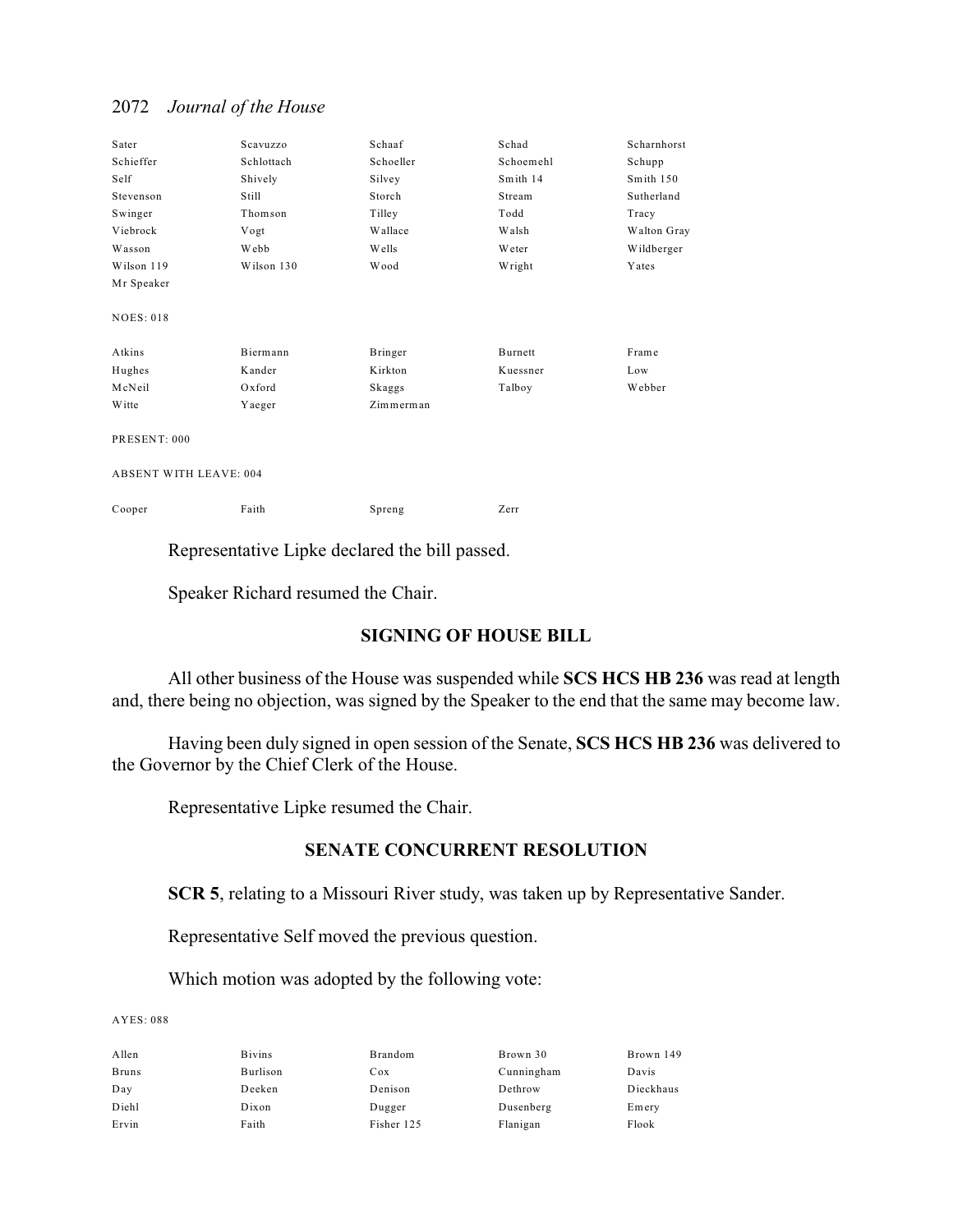# *Seventy-third Day–Thursday, May 14, 2009* 2073

| Franz            | Funderburk        | Gatschenberger | Grisamore   | Guernsey   |
|------------------|-------------------|----------------|-------------|------------|
| Guest            | Hobbs             | Hoskins 121    | <b>Icet</b> | Jones 89   |
| Jones 117        | Keeney            | Kingery        | Koenig      | Kraus      |
| Lair             | Largent           | Leara          | Lipke       | Loehner    |
| McGhee           | McNary            | Molendorp      | Munzlinger  | Nance      |
| Nieves           | Nolte             | Parkinson      | Parson      | Pollock    |
| Pratt            | Riddle            | Ruestman       | Ruzicka     | Sander     |
| Sater            | Schaaf            | Schad          | Scharnhorst | Schlottach |
| Schoeller        | Self              | Silvey         | Smith 14    | Smith 150  |
| Stevenson        | Stream            | Sutherland     | Thomson     | Tilley     |
| Tracy            | Viebrock          | Wallace        | Wasson      | Wells      |
| Weter            | Wilson 119        | Wilson 130     | Wood        | Wright     |
| Yates            | Zerr              | Mr Speaker     |             |            |
|                  |                   |                |             |            |
| <b>NOES: 071</b> |                   |                |             |            |
|                  |                   |                |             |            |
| Atkins           | A <sub>u</sub> 11 | Biermann       | Bringer     | Brown 50   |
| Brown 73         | <b>Burnett</b>    | Calloway       | Carter      | Casey      |
| Chappelle-Nadal  | Colona            | Corcoran       | Curls       | Dougherty  |
| $E1-Amin$        | Englund           | Fallert        | Fischer 107 | Frame      |
| Grill            | Harris            | Hodges         | Holsman     | Hoskins 80 |
| Hughes           | Hummel            | Jones 63       | Kander      | Kelly      |
| Kirkton          | Komo              | Kratky         | Kuessner    | LeBlanc    |
| LeVota           | Liese             | Low            | McClanahan  | McDonald   |
| McNeil           | Meadows           | Meiners        | Morris      | Nasheed    |
| Norr             | Oxford            | Pace           | Quinn       | Roorda     |
| Rucker           | Salva             | Scavuzzo       | Schieffer   | Schoemehl  |
| Schupp           | Shively           | Skaggs         | Spreng      | Still      |
| Storch           | Swinger           | Talboy         | Todd        | Vogt       |
| Walton Gray      | Webb              | Webber         | Witte       | Yaeger     |
| Zimmerman        |                   |                |             |            |

PRESENT: 000

#### ABSENT WITH LEAVE: 004

Cooper Lampe Walsh Wildberger

# On motion of Representative Sander, **SCR 5** was adopted by the following vote:

| Allen    | Aull        | <b>B</b> ivins | Brandom        | Bringer      |
|----------|-------------|----------------|----------------|--------------|
| Brown 30 | Brown 50    | Brown 73       | Brown 149      | <b>Bruns</b> |
| Burlison | Calloway    | Carter         | Casey          | Colona       |
| Cox      | Cunningham  | Davis          | Day            | Deeken       |
| Denison  | Dethrow     | Dieckhaus      | Dixon          | Dougherty    |
| Dugger   | Dusenberg   | Emery          | Ervin          | Faith        |
| Fallert  | Fischer 107 | Fisher 125     | Flanigan       | Flook        |
| Frame    | Franz       | Funderburk     | Gatschenberger | Grisamore    |
| Guernsey | Guest       | Harris         | Hobbs          | Hoskins 121  |
| Hummel   | Icet        | Jones 89       | Jones 117      | Keeney       |
| Kingery  | Koenig      | Kraus          | Lair           | Largent      |
| Leara    | Lipke       | Loehner        | McClanahan     | McGhee       |
| McNary   | Meadows     | Meiners        | Molendorp      | Munzlinger   |
| Nance    | Nolte       | Parkinson      | Pollock        | Pratt        |
| Ouinn    | Riddle      | Roorda         | Rucker         | Ruestman     |
|          |             |                |                |              |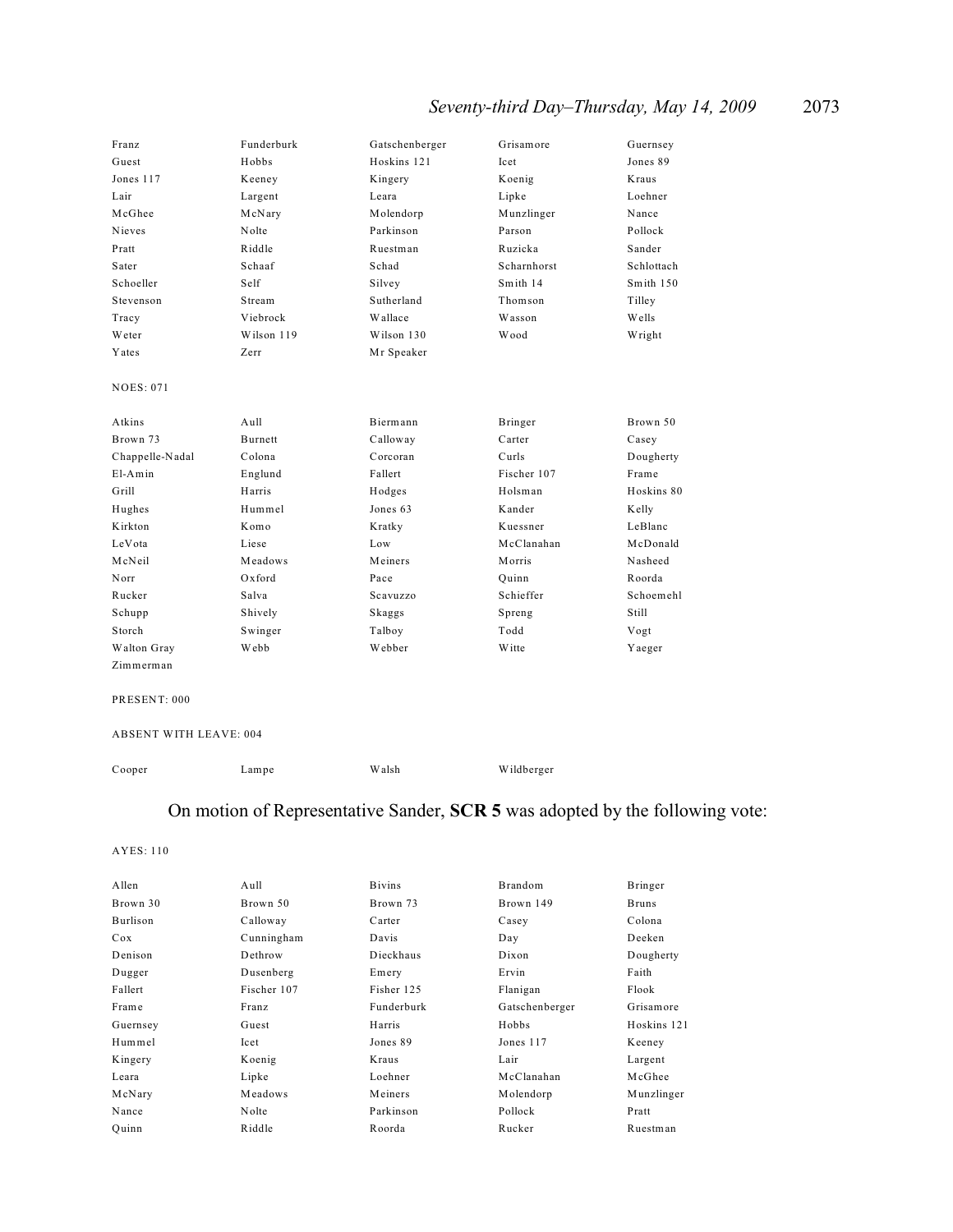| Sander                        | Sater      | Scavuzzo   | Schaaf          | Schad      |
|-------------------------------|------------|------------|-----------------|------------|
| Scharnhorst                   | Schieffer  | Schlottach | Schoeller       | Self       |
| Shively                       | Silvey     | Smith 14   | Smith 150       | Stevenson  |
| Storch                        | Stream     | Sutherland | Thomson         | Tilley     |
| Tracy                         | Viebrock   | Wallace    | Wasson          | Wells      |
| Weter                         | Wilson 119 | Wilson 130 | Witte           | Wood       |
| Yaeger                        | Yates      | Zerr       | Zimmerman       | Mr Speaker |
| <b>NOES: 044</b>              |            |            |                 |            |
| Atkins                        | Biermann   | Burnett    | Chappelle-Nadal | Corcoran   |
| Curls                         | $E1-Amin$  | Englund    | Grill           | Hodges     |
| Holsman                       | Hoskins 80 | Jones 63   | Kander          | Kelly      |
| Kirkton                       | Komo       | Kratky     | Kuessner        | LeBlanc    |
| LeVota                        | Liese      | Low        | McDonald        | McNeil     |
| Morris                        | Nasheed    | Norr       | Oxford          | Pace       |
| Salva                         | Schoemehl  | Schupp     | Skaggs          | Spreng     |
| Still                         | Swinger    | Talboy     | Todd            | Vogt       |
| Walton Gray                   | Webb       | Webber     | Wildberger      |            |
| PRESENT: 000                  |            |            |                 |            |
| <b>ABSENT WITH LEAVE: 009</b> |            |            |                 |            |

| Cooper | Diehl   | Hughes | Lampe  | Nieves |
|--------|---------|--------|--------|--------|
| Parson | Ruzicka | Walsh  | Wright |        |

## **MESSAGE FROM THE SENATE**

### Mr. Speaker: I am instructed by the Senate to inform the House of Representatives that the Senate has taken up and passed **SCS HCS HB 1075**, entitled:

An act to repeal section 288.330, RSMo, and to enact in lieu thereof one new section relating to unemployment compensation, with an emergency clause.

With Senate Amendment No. 1 and Senate Amendment No. 2.

#### *Senate Amendment No. 1*

AMEND Senate Committee Substitute for House Committee Substitute for House Bill No. 1075, Page 7, Section 288.330, Line 226, by inserting after all of said line the following:

#### "**288.501. Notwithstanding any other provision of law to the contrary:**

**(1) If a claimant does not have sufficient wages in the base period to be an insured worker, as those terms are defined in section 288.030, the individual's base period shall be the four most recently completed calendar quarters preceding the first day of the individual's benefit year. Such base period shall be known as the "alternate base period". If information as to wages for the most recent quarter of the alternate base period is not available to the deputy from the regular quarterly reports of wage information, which are systematically accessible, the deputy may base the determination of eligibility for benefits on the affidavit of the claimant with respect to wages for that calendar quarter. The claimant shall furnish payroll documentation, where available, in support of the affidavit. The determination based upon the alternate base period as it relates to the claimant's benefit rights shall be amended if the quarterly report of wage information from the employer is timely received and that information causes a change in the determination. No calendar quarter in a base period or alternate base period for a claimant's current benefit year shall be used to establish a subsequent benefit year.**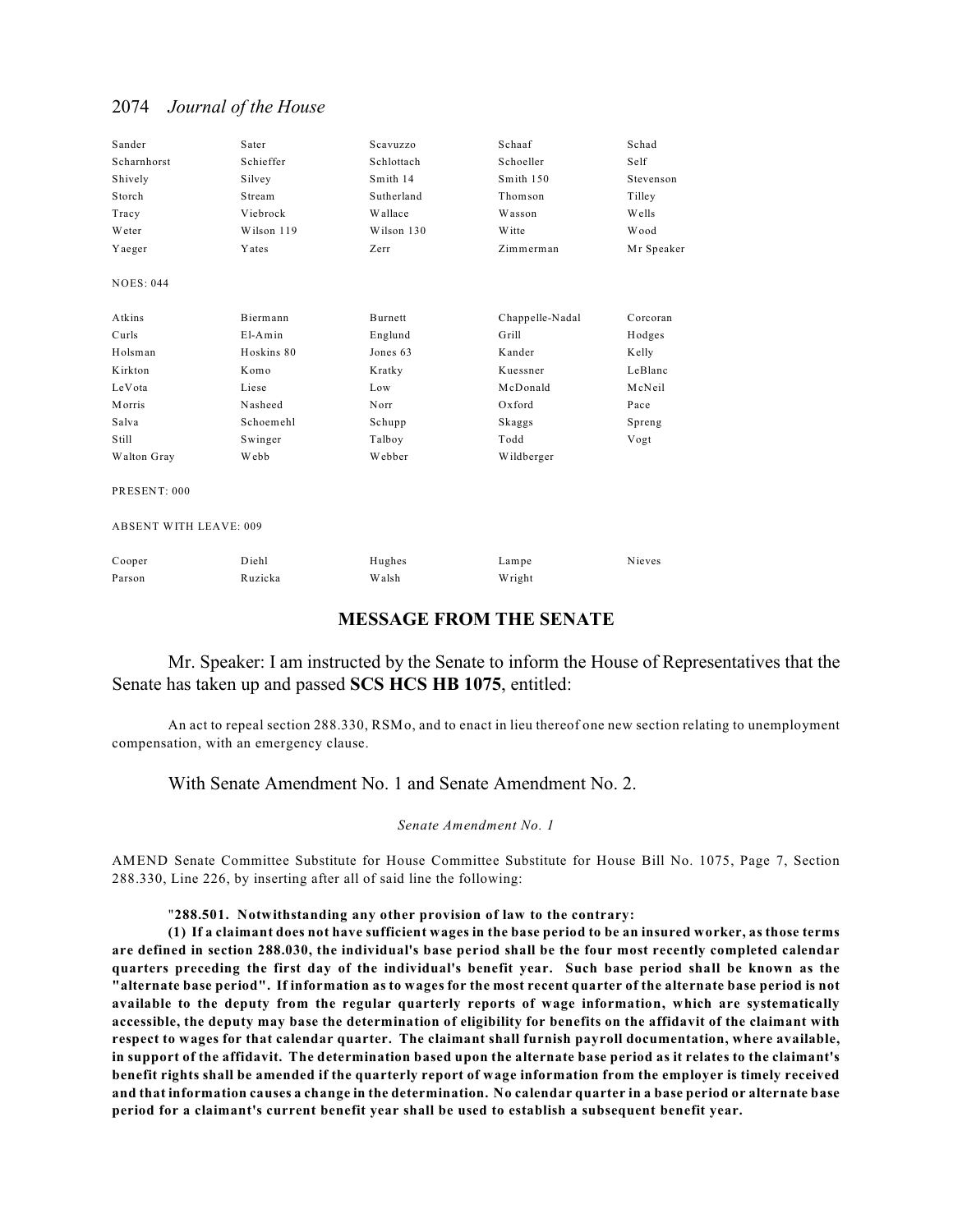**(2) The claimant shall not be disqualified from unemployment compensation for separating from employment if that separation is for any compelling family reason. For the purposes of this section, the term "compelling family reason" shall mean:**

**(a) The illness or disability of a member of the claimant's immediate family, which shall include the claimant's spouse, parent, or minor child under the age of eighteen;**

**(b) The need for the claimant to accompany such claimant's spouse to a location from which it is impractical for the claimant to commute and due to a change in location of the spouse's employment;**

**(c) Domestic violence, verified by reasonable and confidential documentation, which causes the claimant reasonably to believe that the claimant's continued employment would jeopardize the safety of the claimant or of any member of the claimant's family, as defined by the United States Secretary of Labor.**

**(3) A claimant who has commenced training under the Workforce Investment Act of 1998, or directorapproved training under section 288.055, and has exhausted the claimant's regular unemployment benefits shall be eligible for additional unemployment benefits, not to exceed twenty-six times the claimant's weekly benefit amount. The weekly benefit amount shall be the same as the claimant's regular weekly benefit amount and shall be paid under the same terms and conditions as regular benefits. These training benefits shall be paid after any extended benefits or any similar benefits paid by a federally funded program.**

**(4) Priority for training funds provided under subdivision (3) of this section shall be given to claimants laid off through no fault of their own from Missouri automobile manufacturing facilities.**

**(5) No charges shall be made against an employer's account in respect to benefits paid to a claimant under this section.**

**(6) The director shall separately track payments that were made under this section. Once the amount of payments exceeds the amount of federal incentive funds made available because of the enactment of this section, the unemployment compensation fund shall be reimbursed from general revenue for all subsequent payments to the claimants.**

**(7) The provisions of this section shall be subject to renewal in the second regular session of the ninetyfifth general assembly. If not renewed, the provisions of this section shall expire once the funds provided under the American Recovery and Reinvestment Act of 2009 are expended as provided in this section.**

**(8) The provisions of this section shall not take effect, and no benefits paid under this section, unless first certified by the United States Secretary of Labor under 42 U.S.C.1103, as amended by the American Recovery and Reinvestment Act of 2009.**"; and

Further amend the title and enacting clause accordingly.

#### *Senate Amendment No. 2*

AMEND Senate Committee Substitute for House Committee Substitute for House Bill No. 1075, Page 1, Section A, Line 2, by inserting immediately after said line the following:

"288.130. 1. Each employing unit shall keep true and accurate payroll and other related records, containing such information as the division may by regulation prescribe for a period of at least three calendar years after the record was made. Such records shall be open to inspection and be subject to being copied by authorized representatives of the division at any reasonable time and as often as may be necessary. Any authorized person engaged in administering this law may require from any employing unit any sworn or unsworn reports, with respect to individuals performing services for it, which are deemed necessary for the effective administration of this law.

2. All employers **[**required to report W-2 copy A information on magnetic media tape to the Social Security Administration pursuant to 26 CFR Section 301.6011-2, or successor regulations,**] with fifty or more workers** are **[**likewise**]** required to report quarterly wage information due pursuant to section 288.090 to the division **[**on magnetic tape or diskette in a format prescribed by the division**] and to the director of revenue in an electronic format prescribed by the division**.

3. Each employer shall post and maintain in places readily accessible to the employer's workers printed statements concerning benefit rights, claims for benefits and such other matters related to the administration of this law as the division may by regulation prescribe. Each employer shall supply to workers copies of any printed statements relating to claims for benefits when and as the division may by regulation prescribe. Such printed statements and other materials shall be supplied by the division without cost.

4. A deputy shall make an ex parte determination after investigation but without hearing with respect to any matter pertaining to the liability of an employing unit which does not involve a claimant. The deputy shall promptly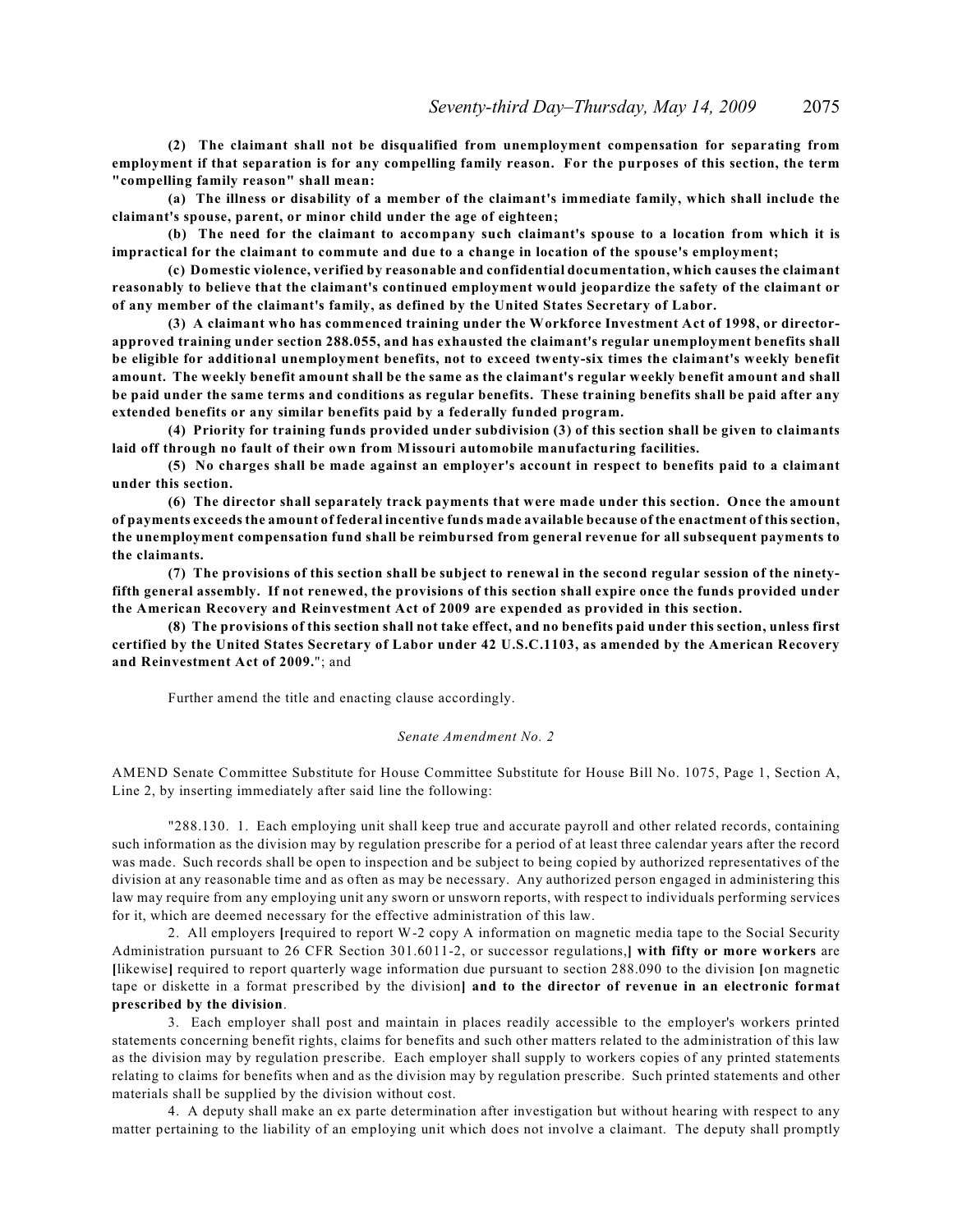notify any interested employing units of each such determination and the reason for it. The division shall grant a hearing before an appeals tribunal to any employing unit appealing from any such ex parte determination provided an appeal is filed in writing within thirty days following the date of notification or the mailing of such determination to the party's last known address. In the absence of an appeal any such determination shall become final at the expiration of a thirty-day period. The deputy may, however, at any time within a year from the date of the deputy's determination, for good cause, reconsider the determination and shall promptly notify all interested employing units of his amended determination and the reason for it.

5. The thirty-day period provided in subsection 4 of this section may, for good cause, be extended."; and

Further amend the title and enacting clause accordingly.

Emergency clause adopted.

In which the concurrence of the House is respectfully requested.

### **HOUSE BILL WITH SENATE AMENDMENTS**

**SCS HCS HB 1075, as amended**, relating to unemployment compensation, was taken up by Representative Fisher (125).

Representative Fisher (125) moved that the House refuse to adopt **SCS HCS HB 1075, as amended**, and request the Senate to recede from its position and, failing to do so, grant the House a conference.

Which motion was adopted.

## **SENATE CONCURRENT RESOLUTION**

**SCR 27**, relating to oversight of federal stimulus funds, was taken up by Representative Diehl.

Representative Tilley moved the previous question.

Which motion was adopted by the following vote:

| Allen        | <b>Bivins</b>   | <b>Brandom</b> | Brown 30       | Brown 149   |
|--------------|-----------------|----------------|----------------|-------------|
| <b>Bruns</b> | <b>Burlison</b> | Cooper         | Cox            | Cunningham  |
| Davis        | Day             | Deeken         | Denison        | Dethrow     |
| Dieckhaus    | Diehl           | Dixon          | Dugger         | Dusenberg   |
| Emery        | Ervin           | Faith          | Fisher 125     | Flanigan    |
| Flook        | Franz           | Funderburk     | Gatschenberger | Grisamore   |
| Guernsey     | Guest           | Hobbs          | Hoskins 121    | Icet        |
| Jones 89     | Jones 117       | Keeney         | Kingery        | Koenig      |
| Kraus        | Lair            | Largent        | Leara          | Lipke       |
| Loehner      | McGhee          | McNary         | Molendorp      | Munzlinger  |
| Nance        | Nieves          | Nolte          | Parkinson      | Parson      |
| Pollock      | Pratt           | Riddle         | Ruestman       | Ruzicka     |
| Sander       | Sater           | Schaaf         | Schad          | Scharnhorst |
| Schlottach   | Schoeller       | Self           | Silvey         | Smith 14    |
| Smith 150    | Stevenson       | Stream         | Sutherland     | Thomson     |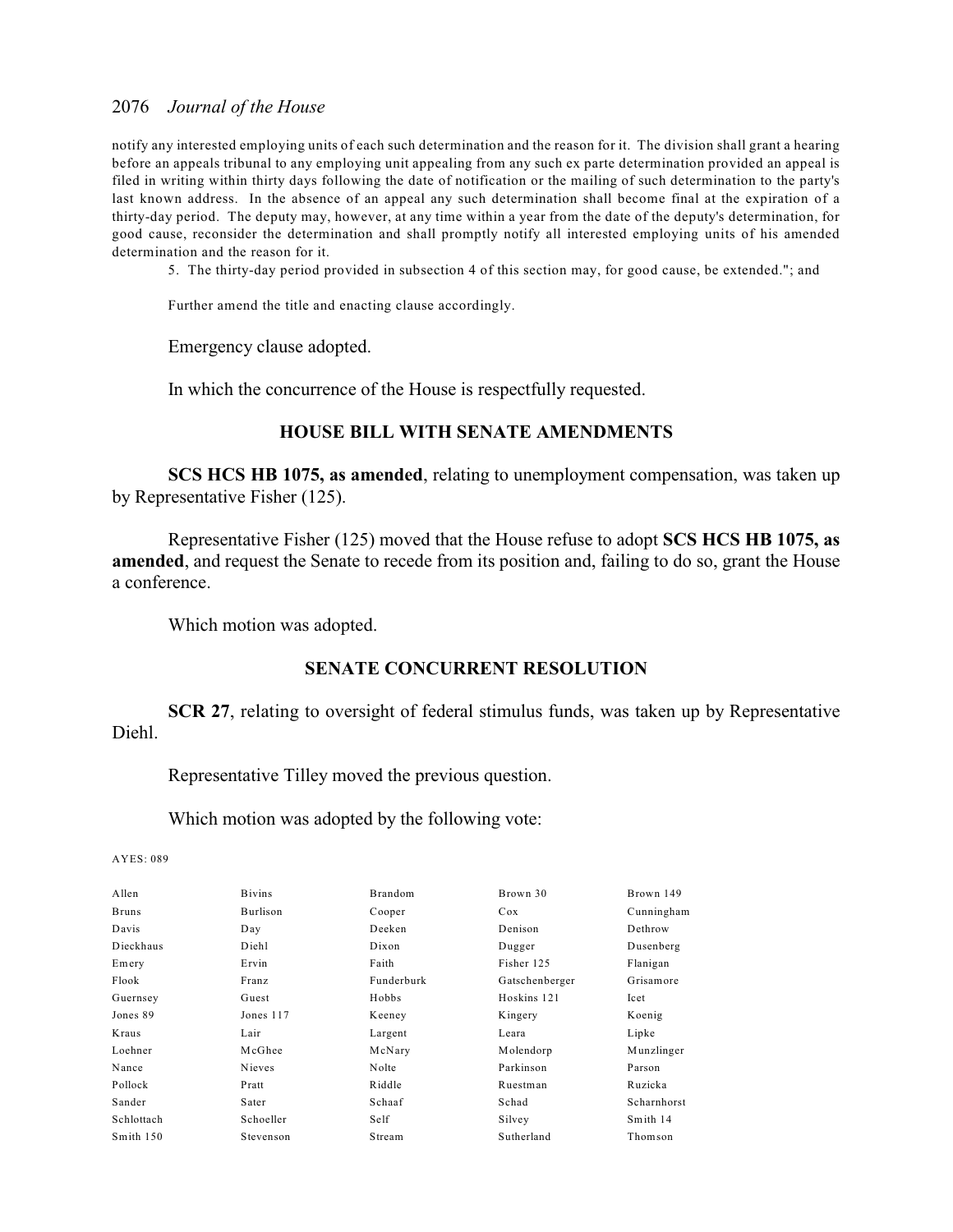# *Seventy-third Day–Thursday, May 14, 2009* 2077

| Tilley                        | Tracy       | Viebrock    | Wallace         | Wasson   |
|-------------------------------|-------------|-------------|-----------------|----------|
| Wells                         | Weter       | Wilson 119  | Wilson 130      | Wood     |
| Wright                        | Yates       | Zerr        | Mr Speaker      |          |
| <b>NOES: 069</b>              |             |             |                 |          |
| Atkins                        | Aull        | Biermann    | Bringer         | Brown 73 |
| Burnett                       | Calloway    | Casey       | Chappelle-Nadal | Colona   |
| Corcoran                      | Curls       | Dougherty   | $E1-Amin$       | Englund  |
| Fallert                       | Fischer 107 | Frame       | Grill           | Harris   |
| Hodges                        | Holsman     | Hoskins 80  | Hughes          | Hummel   |
| Jones 63                      | Kander      | Kelly       | Kirkton         | Komo     |
| Kratky                        | Kuessner    | Lampe       | LeBlanc         | LeVota   |
| Liese                         | Low         | McClanahan  | McDonald        | McNeil   |
| Meiners                       | Morris      | Nasheed     | Norr            | Oxford   |
| Pace                          | Ouinn       | Roorda      | Rucker          | Scavuzzo |
| Schieffer                     | Schoemehl   | Schupp      | Shively         | Skaggs   |
| Still                         | Storch      | Swinger     | Talboy          | Todd     |
| Vogt                          | Walsh       | Walton Gray | Webb            | Webber   |
| Wildberger                    | Witte       | Yaeger      | Zimmerman       |          |
| PRESENT: 001                  |             |             |                 |          |
| Salva                         |             |             |                 |          |
| <b>ABSENT WITH LEAVE: 004</b> |             |             |                 |          |
| Brown 50                      | Carter      | Meadows     | Spreng          |          |
|                               |             |             |                 |          |

# Speaker Richard resumed the Chair.

# On motion of Representative Diehl, **SCR 27** was adopted by the following vote:

| Allen        | <b>Bivins</b> | <b>Brandom</b> | Brown 30       | Brown 149   |
|--------------|---------------|----------------|----------------|-------------|
| <b>Bruns</b> | Burlison      | Cooper         | Cox            | Cunningham  |
| Davis        | Day           | Deeken         | Denison        | Dethrow     |
| Dieckhaus    | Diehl         | Dixon          | Dugger         | Dusenberg   |
| Emery        | Ervin         | Faith          | Fisher 125     | Flanigan    |
| Flook        | Franz         | Funderburk     | Gatschenberger | Grisamore   |
| Guernsey     | Guest         | Hobbs          | Hoskins 121    | Icet        |
| Jones 89     | Jones 117     | Keeney         | Kingery        | Koenig      |
| Kraus        | Lair          | Largent        | Leara          | Lipke       |
| Loehner      | McGhee        | McNary         | Molendorp      | Munzlinger  |
| Nance        | Nieves        | Nolte          | Parkinson      | Parson      |
| Pollock      | Pratt         | Riddle         | Ruestman       | Ruzicka     |
| Sander       | Sater         | Schaaf         | Schad          | Scharnhorst |
| Schlottach   | Schoeller     | Self           | Silvey         | Smith 14    |
| Smith 150    | Stevenson     | Stream         | Sutherland     | Thomson     |
| Tilley       | Tracy         | Viebrock       | Wallace        | Wasson      |
| Wells        | <b>W</b> eter | Wilson 119     | Wilson 130     | W ood       |
| Wright       | Yates         | Zerr           | Mr Speaker     |             |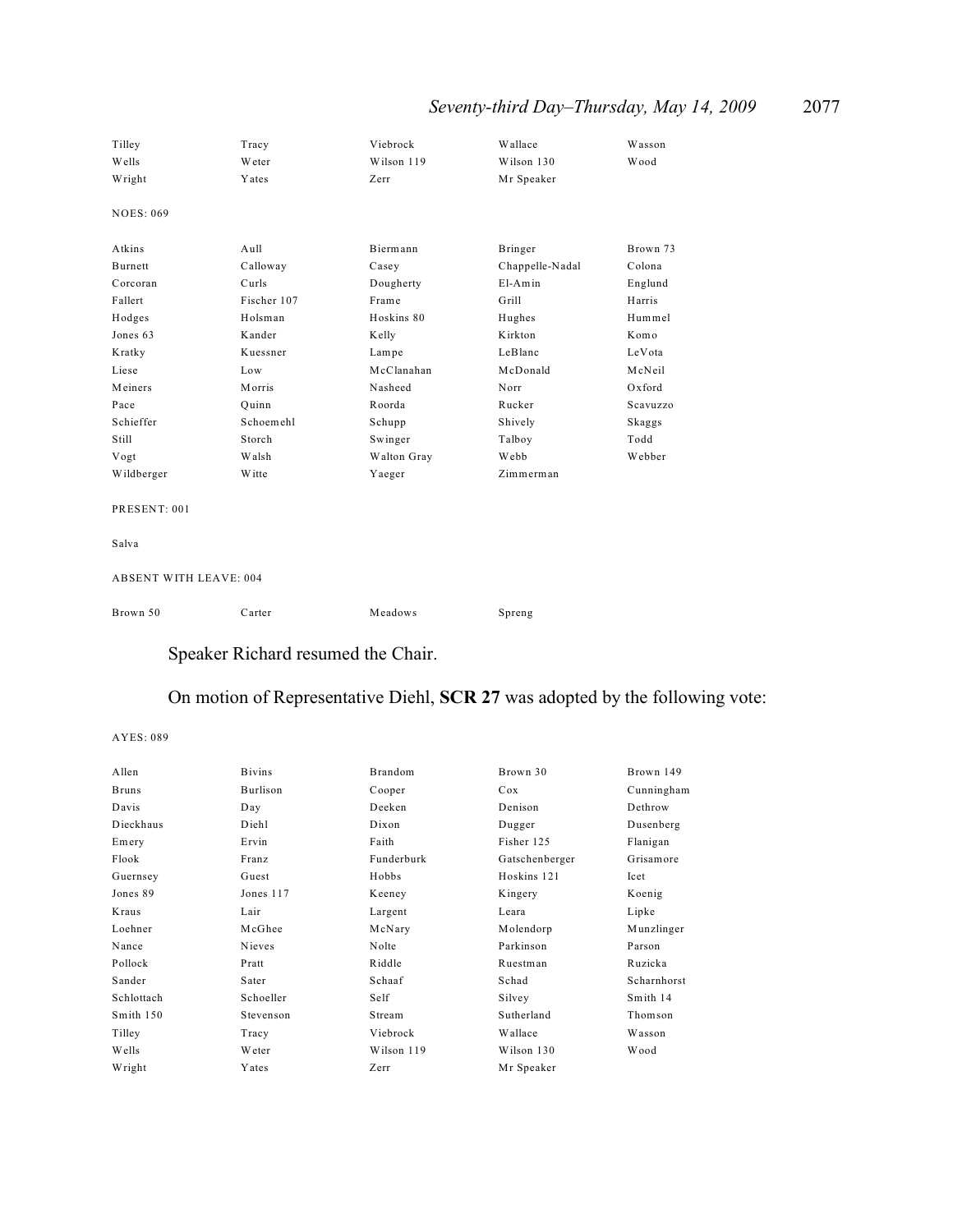NOES: 072

| Atkins      | Aull      | Biermann    | Bringer    | Brown 73        |
|-------------|-----------|-------------|------------|-----------------|
| Burnett     | Calloway  | Carter      | Casey      | Chappelle-Nadal |
| Colona      | Corcoran  | Curls       | Dougherty  | $E1-Amin$       |
| Englund     | Fallert   | Fischer 107 | Frame      | Grill           |
| Harris      | Hodges    | Holsman     | Hoskins 80 | Hughes          |
| Hummel      | Jones 63  | Kander      | Kelly      | Kirkton         |
| Komo        | Kratky    | Kuessner    | Lampe      | LeBlanc         |
| LeVota      | Liese     | Low         | McClanahan | McDonald        |
| McNeil      | Meadows   | Meiners     | Morris     | Nasheed         |
| Norr        | Oxford    | Pace        | Ouinn      | Roorda          |
| Rucker      | Salva     | Scavuzzo    | Schieffer  | Schoemehl       |
| Schupp      | Shively   | Skaggs      | Still      | Storch          |
| Swinger     | Talboy    | Todd        | Vogt       | Walsh           |
| Walton Gray | Webb      | Webber      | Wildberger | <b>W</b> itte   |
| Yaeger      | Zimmerman |             |            |                 |

PRESENT: 000

ABSENT WITH LEAVE: 002

Brown 50 Spreng

Representative Wilson (130) assumed the Chair.

## **HOUSE RESOLUTION**

## **HR 515**, relating to house employees, was taken up by Representative Jones (117).

On motion of Representative Jones (117), **HR 515** was adopted by the following vote:

| Allen        | Atkins          | $A$ ull    | Biermann  | <b>Bivins</b> |
|--------------|-----------------|------------|-----------|---------------|
| Brandom      | Bringer         | Brown 30   | Brown 73  | Brown 149     |
| <b>Bruns</b> | <b>Burlison</b> | Burnett    | Calloway  | Carter        |
| Casey        | Chappelle-Nadal | Cooper     | Corcoran  | Cox           |
| Cunningham   | Curls           | Davis      | Day       | Deeken        |
| Denison      | Dethrow         | Dieckhaus  | Dieh1     | Dixon         |
| Dougherty    | Dugger          | Dusenberg  | $E1-Amin$ | Emery         |
| Englund      | Ervin           | Faith      | Fallert   | Fischer 107   |
| Fisher 125   | Flanigan        | Flook      | Frame     | Franz         |
| Funderburk   | Gatschenberger  | Grill      | Grisamore | Guernsey      |
| Guest        | Harris          | Hobbs      | Hodges    | Holsman       |
| Hoskins 80   | Hoskins 121     | Hummel     | Icet      | Jones 63      |
| Jones 89     | Jones 117       | Kander     | Keeney    | Kelly         |
| Kingery      | K irkton        | Koenig     | Komo      | Kratky        |
| Kraus        | Kuessner        | Lair       | Lampe     | Largent       |
| Leara        | LeBlanc         | LeVota     | Liese     | Lipke         |
| Loehner      | Low             | McClanahan | McDonald  | McGhee        |
| McNary       | McNeil          | Meadows    | Meiners   | Molendorp     |
| Morris       | Munzlinger      | Nance      | Nasheed   | <b>Nieves</b> |
| Norr         | $Ox$ ford       | Pace       | Parkinson | Parson        |
| Pollock      | Pratt           | Ouinn      | Riddle    | Roorda        |
| Rucker       | Ruestman        | Ruzicka    | Salva     | Sander        |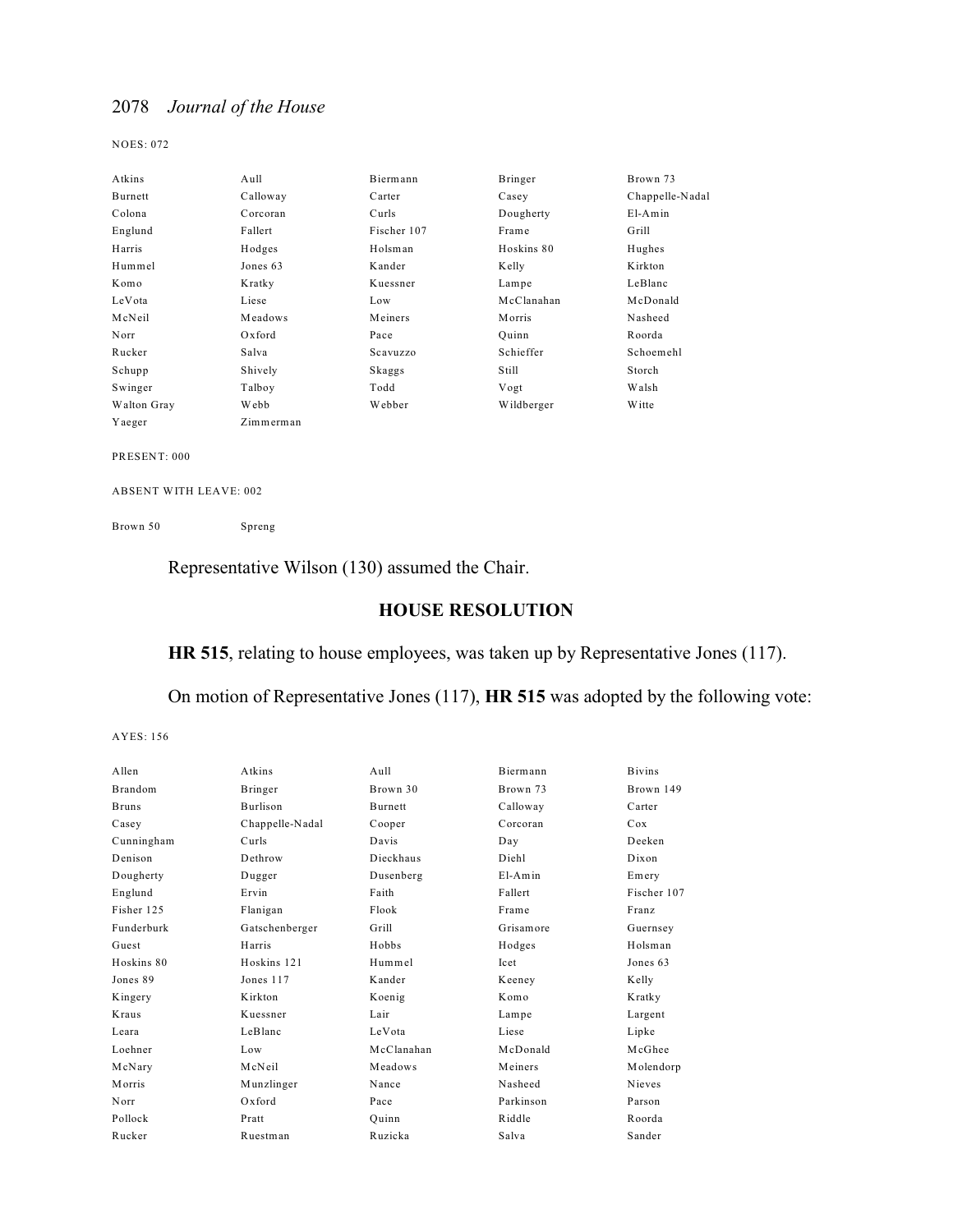| Seventy-third Day-Thursday, May 14, 2009 |  |  |  |  | 2079 |
|------------------------------------------|--|--|--|--|------|
|------------------------------------------|--|--|--|--|------|

| Sater                         | Scavuzzo   | Schaaf     | Scharnhorst | Schieffer     |  |
|-------------------------------|------------|------------|-------------|---------------|--|
| Schlottach                    | Schoeller  | Schoemehl  | Schupp      | Shively       |  |
| Silvey                        | Skaggs     | Smith 14   | Smith 150   | Stevenson     |  |
| Still                         | Storch     | Stream     | Sutherland  | Swinger       |  |
| Talboy                        | Thomson    | Tilley     | Todd        | Tracy         |  |
| Viebrock                      | Vogt       | Wallace    | Walsh       | Walton Gray   |  |
| Wasson                        | Webb       | Webber     | Wells       | <b>W</b> eter |  |
| Wildberger                    | Wilson 119 | Wilson 130 | Witte       | <b>Wood</b>   |  |
| Wright                        | Yaeger     | Yates      | Zerr        | Zimmerman     |  |
| Mr Speaker                    |            |            |             |               |  |
|                               |            |            |             |               |  |
| <b>NOES: 000</b>              |            |            |             |               |  |
|                               |            |            |             |               |  |
| PRESENT: 000                  |            |            |             |               |  |
|                               |            |            |             |               |  |
| <b>ABSENT WITH LEAVE: 007</b> |            |            |             |               |  |
|                               |            |            |             |               |  |
| Brown 50                      | Colona     | Hughes     | Nolte       | Schad         |  |
| Self                          | Spreng     |            |             |               |  |

Speaker Richard resumed the Chair.

### **APPOINTMENT OF CONFERENCE COMMITTEES**

The Speaker appointed the following Conference Committees to act with like Committees from the Senate on the following bills:

**HCS#2 SB 114**: Representatives Tracy, Lipke, Cox, Meadows and Colona **HCS SS SCS SB 539**: Representatives Ruzicka, Brown (30), Emery, Rucker and Harris

## **MESSAGE FROM THE SENATE**

Mr. Speaker: I am instructed by the Senate to inform the House of Representatives that the President Pro Tem has appointed the following Conference Committee to act with a like committee from the House on **HCS SS SCS SB 539, as amended**: Senators Schaefer, Clemens, Stouffer, Shoemyer and Bray.

Representative Wilson (130) resumed the Chair.

### **THIRD READING OF SENATE BILLS**

**HCS SS SCS SB 376**, relating to energy, was taken up by Representative Bivins.

Representative Tilley moved the previous question.

Which motion was adopted by the following vote:

 $AYES: 084$ 

Allen Bivins Brandom Brown 30 Brown 149 Bruns Burlison Cooper Cox Cunningham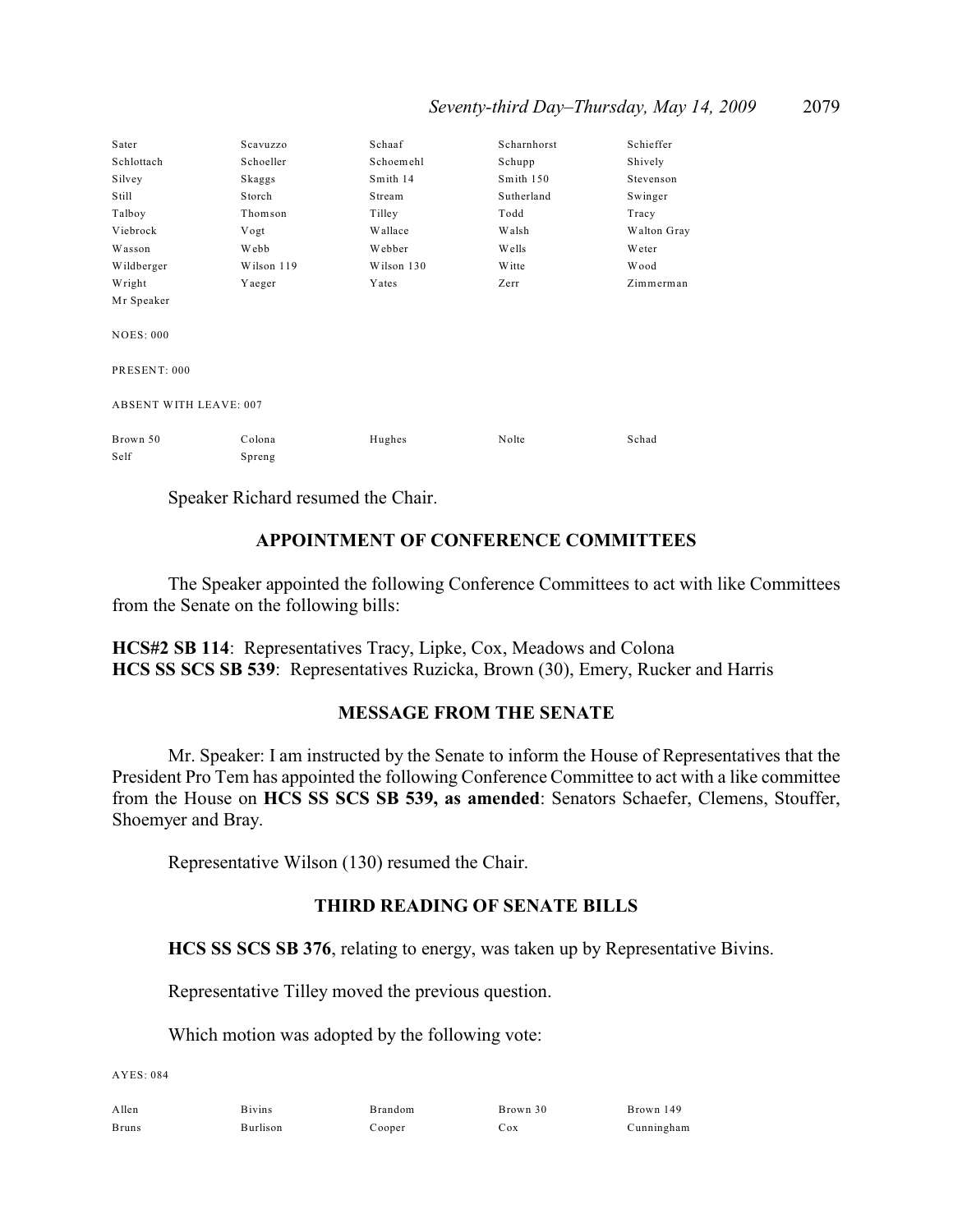| Davis            | Day            | Deeken     | Denison      | Dethrow         |
|------------------|----------------|------------|--------------|-----------------|
| Dieckhaus        | Dixon          | Dugger     | Dusenberg    | Emery           |
| Ervin            | Faith          | Fisher 125 | Flanigan     | Flook           |
| Franz            | Gatschenberger | Grisamore  | Guernsey     | Guest           |
| Hobbs            | Hoskins 121    | Icet       | Jones 89     | Jones 117       |
| Keeney           | Kingery        | Koenig     | <b>Kraus</b> | Lair            |
| Largent          | Leara          | Lipke      | Loehner      | McGhee          |
| McNary           | Molendorp      | Munzlinger | Nance        | Nieves          |
| Nolte            | Parkinson      | Parson     | Pratt        | Riddle          |
| Ruestman         | Ruzicka        | Sander     | Sater        | Schaaf          |
| Scharnhorst      | Schlottach     | Schoeller  | Self         | Silvey          |
| Smith 14         | Smith 150      | Stevenson  | Stream       | Sutherland      |
| Thomson          | Tilley         | Tracy      | Viebrock     | Wasson          |
| Wells            | Weter          | Wilson 119 | Wilson 130   | Wood            |
| Wright           | Yates          | Zerr       | Mr Speaker   |                 |
| <b>NOES: 068</b> |                |            |              |                 |
| Atkins           | Aull           | Biermann   | Bringer      | Brown 73        |
| <b>Burnett</b>   | Calloway       | Carter     | Casey        | Chappelle-Nadal |
| Colona           | Curls          | Dougherty  | $E1-Amin$    | Englund         |
| Fallert          | Fischer 107    | Frame      | Grill        | Harris          |
| Hodges           | Holsman        | Hoskins 80 | Hummel       | Jones 63        |
| Kander           | Kelly          | Kirkton    | Komo         | Kratky          |
| Kuessner         | Lampe          | LeBlanc    | LeVota       | Liese           |
| Low              | McDonald       | McNeil     | Meadows      | Meiners         |
| Morris           | Nasheed        | Norr       | $Ox$ ford    | Pace            |
| Ouinn            | Roorda         | Rucker     | Salva        | Scavuzzo        |
| Schieffer        | Schoemehl      | Schupp     | Shively      | Skaggs          |
| Spreng           | Still          | Storch     | Swinger      | Todd            |
| Walsh            | Walton Gray    | Webb       | Webber       | Wildberger      |
| <b>W</b> itte    | Yaeger         | Zimmerman  |              |                 |

PRESENT: 000

ABSENT WITH LEAVE: 011

| Brown 50   | Corcoran | Diehl | Funderburk | Hughes |
|------------|----------|-------|------------|--------|
| McClanahan | Pollock  | Schad | Talboy     | Vogt   |
| Wallace    |          |       |            |        |

## Representative Bivins moved that **HCS SS SCS SB 376** be adopted.

Which motion was defeated.

## Representative Tilley moved the previous question.

## Which motion was adopted by the following vote:

| Allen        | <b>Bivins</b> | Brandom    | Brown 30  | Brown 149  |
|--------------|---------------|------------|-----------|------------|
| <b>Bruns</b> | Burlison      | Cooper     | Cox       | Cunningham |
| Davis        | Day           | Deeken     | Denison   | Dethrow    |
| Dieckhaus    | Diehl         | Dugger     | Dusenberg | Emery      |
| Ervin        | Faith         | Fisher 125 | Flanigan  | Flook      |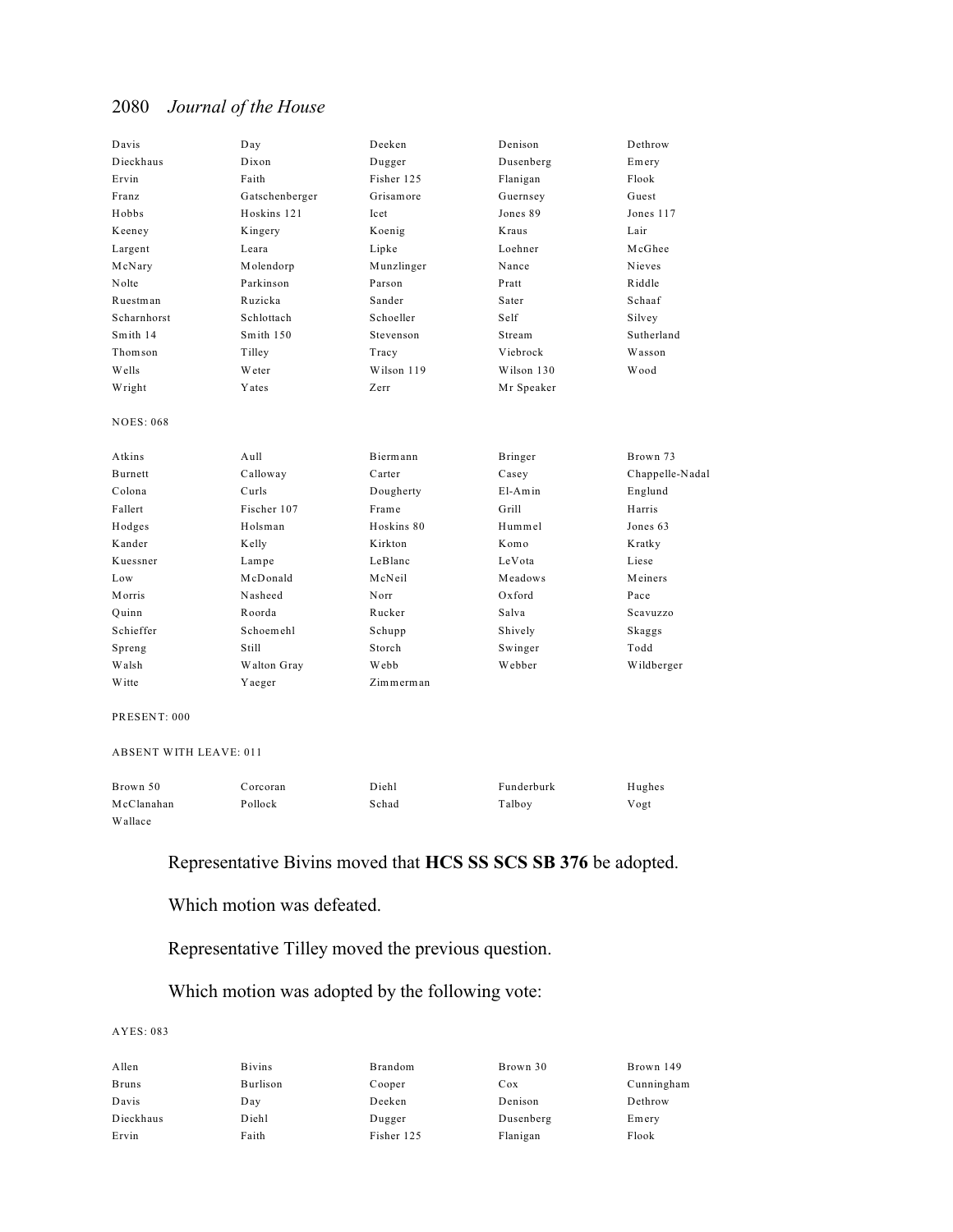# *Seventy-third Day–Thursday, May 14, 2009* 2081

| Franz            | Gatschenberger | Grisamore     | Guernsey    | Guest         |
|------------------|----------------|---------------|-------------|---------------|
| Hobbs            | Hoskins 121    | <b>Icet</b>   | Jones 89    | Jones 117     |
| Keeney           | Kingery        | Koenig        | Kraus       | Lair          |
| Largent          | Leara          | Lipke         | Loehner     | McGhee        |
| McNary           | Molendorp      | Munzlinger    | Nance       | <b>Nieves</b> |
| Nolte            | Parkinson      | Parson        | Pratt       | Riddle        |
| Ruestman         | Ruzicka        | Sander        | Sater       | Schaaf        |
| Scharnhorst      | Schlottach     | Schoeller     | Self        | Silvey        |
| Smith 14         | Smith 150      | Stevenson     | Stream      | Sutherland    |
| Thomson          | Tilley         | Tracy         | Wasson      | Wells         |
| Weter            | Wilson 119     | Wilson 130    | Wood        | Wright        |
| Yates            | Zerr           | Mr Speaker    |             |               |
| <b>NOES: 072</b> |                |               |             |               |
|                  |                |               |             |               |
| Atkins           | $A$ ull        | Biermann      | Bringer     | Brown 50      |
| Brown 73         | <b>Burnett</b> | Calloway      | Carter      | Casey         |
| Chappelle-Nadal  | Colona         | Corcoran      | Curls       | Dougherty     |
| $E1-Amin$        | Englund        | Fallert       | Fischer 107 | Frame         |
| Grill            | Harris         | Hodges        | Holsman     | Hoskins 80    |
| Hummel           | Jones 63       | Kander        | Kelly       | K irkton      |
| Komo             | Kratky         | Kuessner      | Lampe       | LeBlanc       |
| LeVota           | Liese          | Low           | McDonald    | McNeil        |
| Meadows          | Meiners        | <b>Morris</b> | Nasheed     | Norr          |
| Oxford           | Pace           | Ouinn         | Roorda      | Rucker        |
| Salva            | Scavuzzo       | Schieffer     | Schoemehl   | Schupp        |
| Shively          | Skaggs         | Spreng        | Still       | Storch        |
| Swinger          | Talboy         | Todd          | Vogt        | Walsh         |
| Walton Gray      | Webb           | Webber        | Wildberger  | <b>W</b> itte |
| Yaeger           | Zimmerman      |               |             |               |
|                  |                |               |             |               |

PRESENT: 000

#### ABSENT WITH LEAVE: 008

| Dixon | Funderburk | Hughes  | McClanahan | Pollock |
|-------|------------|---------|------------|---------|
| Schad | Viebrock   | Wallace |            |         |

## On motion of Representative Bivins, **SS SCS SB 376** was truly agreed to and finally passed by the following vote:

| Allen          | <b>Bivins</b> | Brandom    | Brown 30  | Brown 149  |
|----------------|---------------|------------|-----------|------------|
| <b>Bruns</b>   | Burlison      | Colona     | Cooper    | Cox        |
| Cunningham     | Day           | Deeken     | Denison   | Dethrow    |
| Dieckhaus      | Diehl         | Dugger     | Dusenberg | Ervin      |
| Fisher 125     | Flanigan      | Flook      | Franz     | Funderburk |
| Gatschenberger | Grisamore     | Guernsey   | Guest     | Hobbs      |
| Hoskins 121    | Hummel        | Icet       | Jones 89  | Jones 117  |
| Keeney         | Kingery       | Kraus      | Lair      | Largent    |
| Leara          | LeVota        | Lipke      | Loehner   | McGhee     |
| McNary         | McNeil        | Meiners    | Molendorp | Munzlinger |
| Nance          | Nieves        | Nolte      | Parkinson | Pollock    |
| Pratt          | Riddle        | Ruzicka    | Sander    | Sater      |
| Schaaf         | Scharnhorst   | Schlottach | Schoeller | Self       |
| Silvey         | Smith 14      | Smith 150  | Stevenson | Stream     |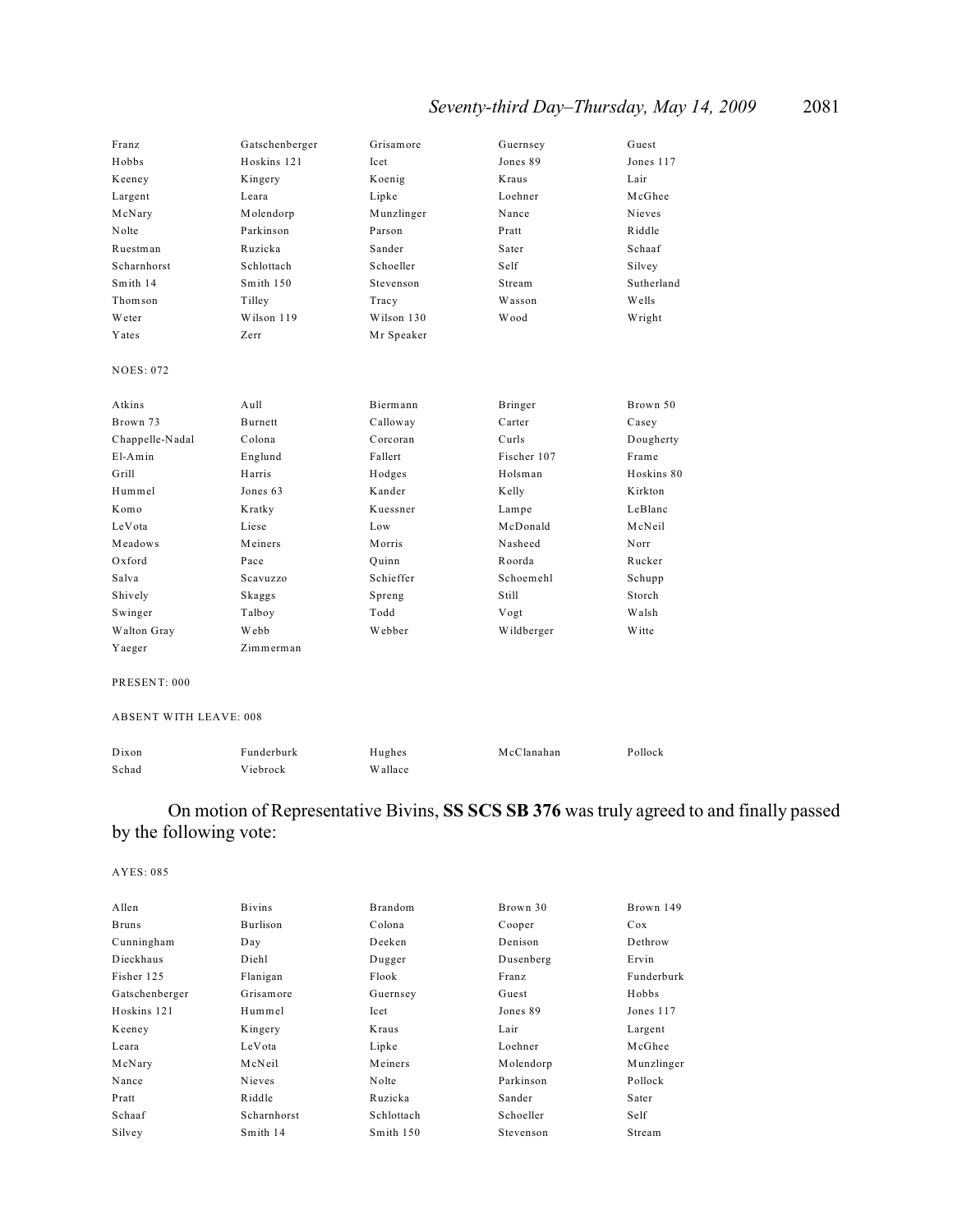## Sutherland Talboy Thomson Tilley Tracy Wasson Wells Weter Wilson 119 Wood Wright Yates Zerr Zimmerman Mr Speaker NOES: 068 Atkins Aull Biermann Bringer Brown 50 Brown 73 Burnett Calloway Carter Casey Chappelle-Nadal Corcoran Curls Davis Dougherty El-Amin Emery Englund Fallert Fischer 107 Frame Grill Harris Hodges Holsman Hoskins 80 Jones 63 Kander Kelly Kirkton Koenig Komo Kratky Kuessner Lampe LeBlanc Liese Low McDonald Meadows Morris Nasheed Norr Oxford Pace Quinn Roorda Rucker Salva Scavuzzo Schieffer Schoemehl Schupp Shively Skaggs Spreng Still Storch Swinger Todd Vogt Walsh Walton Gray Webb Webber Wildberger Witte Yaeger PRESENT: 001 Wilson 130 ABSENT WITH LEAVE: 009 Dixon Faith Hughes McClanahan Parson Ruestman Schad Viebrock Wallace

## 2082 *Journal of the House*

Representative Wilson (130) declared the bill passed.

**HCS SCS SB 176**, relating to the Alzheimer's State Plan Task Force, was taken up by Representative Chappelle-Nadal.

On motion of Representative Chappelle-Nadal, **HCS SCS SB 176** was adopted.

On motion of Representative Chappelle-Nadal, **HCS SCS SB 176** was read the third time and passed by the following vote:

| Allen        | Atkins          | Aull           | Biermann  | Brandom   |
|--------------|-----------------|----------------|-----------|-----------|
| Bringer      | Brown 30        | Brown 50       | Brown 73  | Brown 149 |
| <b>Bruns</b> | Burlison        | Burnett        | Calloway  | Carter    |
| Casey        | Chappelle-Nadal | Colona         | Corcoran  | Cox       |
| Cunningham   | Curls           | Davis          | Deeken    | Denison   |
| Dethrow      | Dieckhaus       | Dougherty      | Dugger    | Dusenberg |
| $E1-Amin$    | Emery           | Englund        | Ervin     | Faith     |
| Fallert      | Fischer 107     | Fisher 125     | Flanigan  | Flook     |
| Frame        | Franz           | Gatschenberger | Grill     | Grisamore |
| Guernsey     | Guest           | Harris         | Hobbs     | Hodges    |
| Holsman      | Hoskins 80      | Hoskins 121    | Hughes    | Hummel    |
| Icet         | Jones 63        | Jones 89       | Jones 117 | Kander    |
| Keeney       | Kelly           | Kingery        | Kirkton   | Koenig    |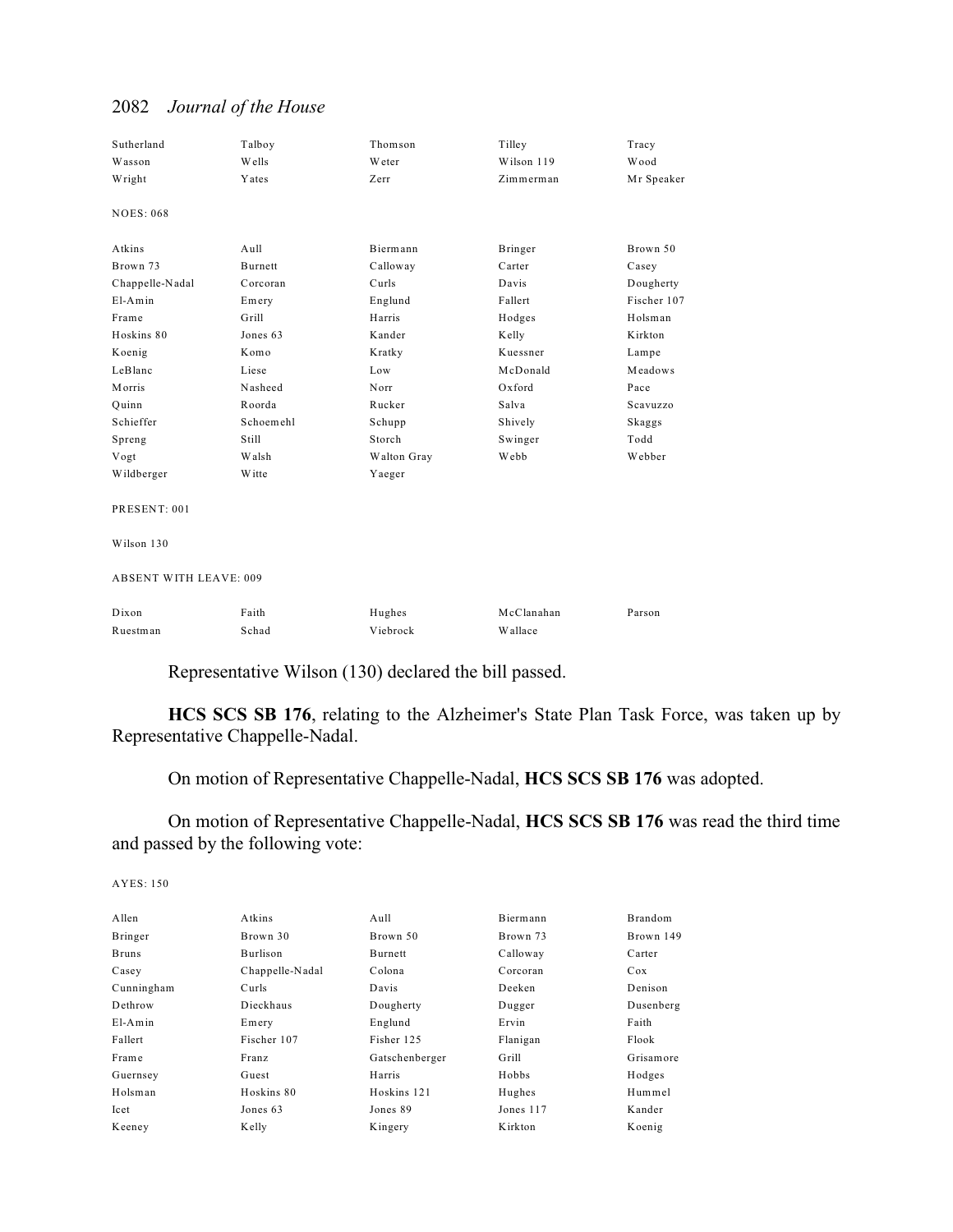## *Seventy-third Day–Thursday, May 14, 2009* 2083

| Komo       | Kratky        | Kraus        | Kuessner    | Lair       |
|------------|---------------|--------------|-------------|------------|
| Lampe      | Largent       | Leara        | LeBlanc     | LeVota     |
| Liese      | Lipke         | Loehner      | Low         | McDonald   |
| McGhee     | McNary        | McNeil       | Meadows     | Meiners    |
| Molendorp  | Morris        | Munzlinger   | Nance       | Nolte      |
| Norr       | Oxford        | Pace         | Parkinson   | Parson     |
| Pollock    | Pratt         | Ouinn        | Riddle      | Roorda     |
| Rucker     | Ruestman      | Ruzicka      | Salva       | Sander     |
| Scavuzzo   | Schaaf        | Scharnhorst  | Schieffer   | Schlottach |
| Schoeller  | Schoemehl     | Schupp       | Self        | Shively    |
| Silvey     | Skaggs        | Smith 14     | Smith 150   | Spreng     |
| Stevenson  | Still         | Storch       | Stream      | Sutherland |
| Swinger    | Talboy        | Thomson      | Tilley      | Todd       |
| Tracy      | Vogt          | Walsh        | Walton Gray | Wasson     |
| Webb       | Webber        | <b>Wells</b> | Weter       | Wildberger |
| Wilson 119 | Wilson 130    | W itte       | Wood        | Wright     |
| Yaeger     | <b>Y</b> ates | Zerr         | Zimmerman   | Mr Speaker |

NOES: 000

PRESENT: 000

ABSENT WITH LEAVE: 013

| <b>B</b> ivins | Cooper     | Day     | Diehl  | Dixon |
|----------------|------------|---------|--------|-------|
| Funderburk     | McClanahan | Nasheed | Nieves | Sater |
| Schad          | Viebrock   | Wallace |        |       |

### Representative Wilson (130) declared the bill passed.

**SCS SB 37**, relating to the state public defender system, was taken up by Representative Jones (89).

## Representative Lipke offered **House Amendment No. 1**.

#### *House Amendment No. 1*

AMEND Senate Committee Substitute for Senate Bill No. 37, Section 600.096, Page 14, Line 1 - 7, by deleting all of said section from the substitute; and

Further amend said bill by amending the title, enacting clause, and intersectional references accordingly.

Representative Lipke moved that **House Amendment No. 1** be adopted.

## Which motion was defeated by the following vote:

| Allen          | Brandom    | <b>Bruns</b> | Cox       | Cunningham  |
|----------------|------------|--------------|-----------|-------------|
| Davis          | Deeken     | Dethrow      | Dieckhaus | Diehl       |
| Dixon          | Dougherty  | Dusenberg    | Ervin     | Faith       |
| Fallert        | Fisher 125 | Flanigan     | Flook     | Franz       |
| Gatschenberger | Grisamore  | Guest        | Harris    | Hoskins 121 |
| Icet           | Keeney     | Kingery      | Kraus     | Largent     |
| Lipke          | McDonald   | McGhee       | Molendorp | Nasheed     |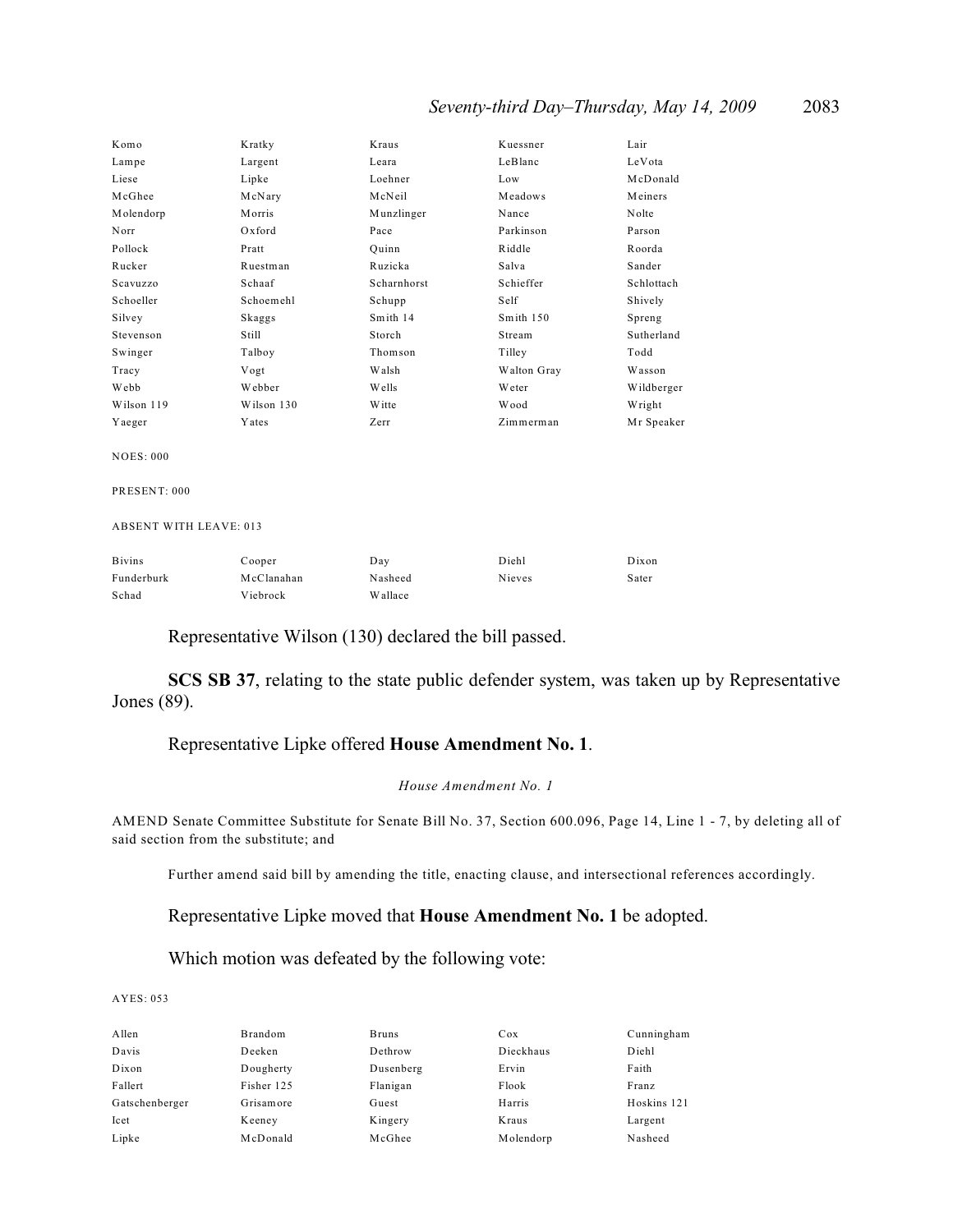| Nieves                        | Parkinson   | Quinn           | Scavuzzo      | Schlottach  |
|-------------------------------|-------------|-----------------|---------------|-------------|
| Stevenson                     | Sutherland  | Swinger         | Thomson       | Tilley      |
| Todd                          | Tracy       | Viebrock        | Wasson        | Wright      |
| Yaeger                        | Yates       | Mr Speaker      |               |             |
| <b>NOES: 098</b>              |             |                 |               |             |
|                               |             |                 |               |             |
| Atkins                        | Aull        | Biermann        | <b>Bivins</b> | Bringer     |
| Brown 50                      | Brown 73    | Brown 149       | Burnett       | Calloway    |
| Carter                        | Casey       | Chappelle-Nadal | Colona        | Corcoran    |
| Curls                         | Day         | Denison         | $E1-Amin$     | Emery       |
| Englund                       | Fischer 107 | Frame           | Funderburk    | Grill       |
| Guernsey                      | Hodges      | Holsman         | Hoskins 80    | Hughes      |
| Hummel                        | Jones 63    | Jones 89        | Jones 117     | Kander      |
| Kelly                         | Kirkton     | Koenig          | Komo          | Kratky      |
| Kuessner                      | Lair        | Lampe           | Leara         | LeBlanc     |
| LeVota                        | Liese       | Loehner         | Low           | McNeil      |
| Meadows                       | Morris      | Munzlinger      | Nance         | Norr        |
| Oxford                        | Pace        | Parson          | Pollock       | Pratt       |
| Riddle                        | Roorda      | Rucker          | Ruestman      | Ruzicka     |
| Salva                         | Sander      | Schaaf          | Schad         | Scharnhorst |
| Schieffer                     | Schoeller   | Schoemehl       | Schupp        | Self        |
| Shively                       | Silvey      | Skaggs          | Smith 14      | Smith 150   |
| Still                         | Storch      | Stream          | Talboy        | Vogt        |
| Wallace                       | Walsh       | Walton Gray     | Webb          | Webber      |
| Wells                         | Weter       | Wilson 119      | Wilson 130    | W itte      |
| Wood                          | Zerr        | Zimmerman       |               |             |
| PRESENT: 001                  |             |                 |               |             |
|                               |             |                 |               |             |
| Nolte                         |             |                 |               |             |
| <b>ABSENT WITH LEAVE: 011</b> |             |                 |               |             |
| Brown 30                      | Burlison    | Cooper          | Dugger        | Hobbs       |
| McClanahan                    | McNary      | Meiners         | Sater         | Spreng      |

## On motion of Representative Jones (89), **SCS SB 37** was truly agreed to and finally passed by the following vote:

## AYES: 139

Wildberger

| Allen           | Atkins         | Aull     | Biermann  | <b>Bivins</b> |
|-----------------|----------------|----------|-----------|---------------|
| Brandom         | Brown 50       | Brown 73 | Brown 149 | <b>Bruns</b>  |
| Burlison        | Burnett        | Calloway | Carter    | Casey         |
| Chappelle-Nadal | Colona         | Corcoran | Cox       | Cunningham    |
| Curls           | Day            | Deeken   | Denison   | Dethrow       |
| Dieckhaus       | Diehl          | Dixon    | Dougherty | Dugger        |
| Emery           | Englund        | Ervin    | Fallert   | Fischer 107   |
| Fisher 125      | Flanigan       | Flook    | Frame     | Franz         |
| Funderburk      | Gatschenberger | Grill    | Grisamore | Guernsey      |
| Guest           | Harris         | Hobbs    | Holsman   | Hoskins 80    |
| Hoskins 121     | Hughes         | Hummel   | Icet      | Jones 63      |
| Jones 89        | Jones 117      | Kander   | Keeney    | Kelly         |
| Kingery         | Koenig         | Komo     | Kratky    | Kuessner      |
| Lampe           | Largent        | Leara    | LeBlanc   | LeVota        |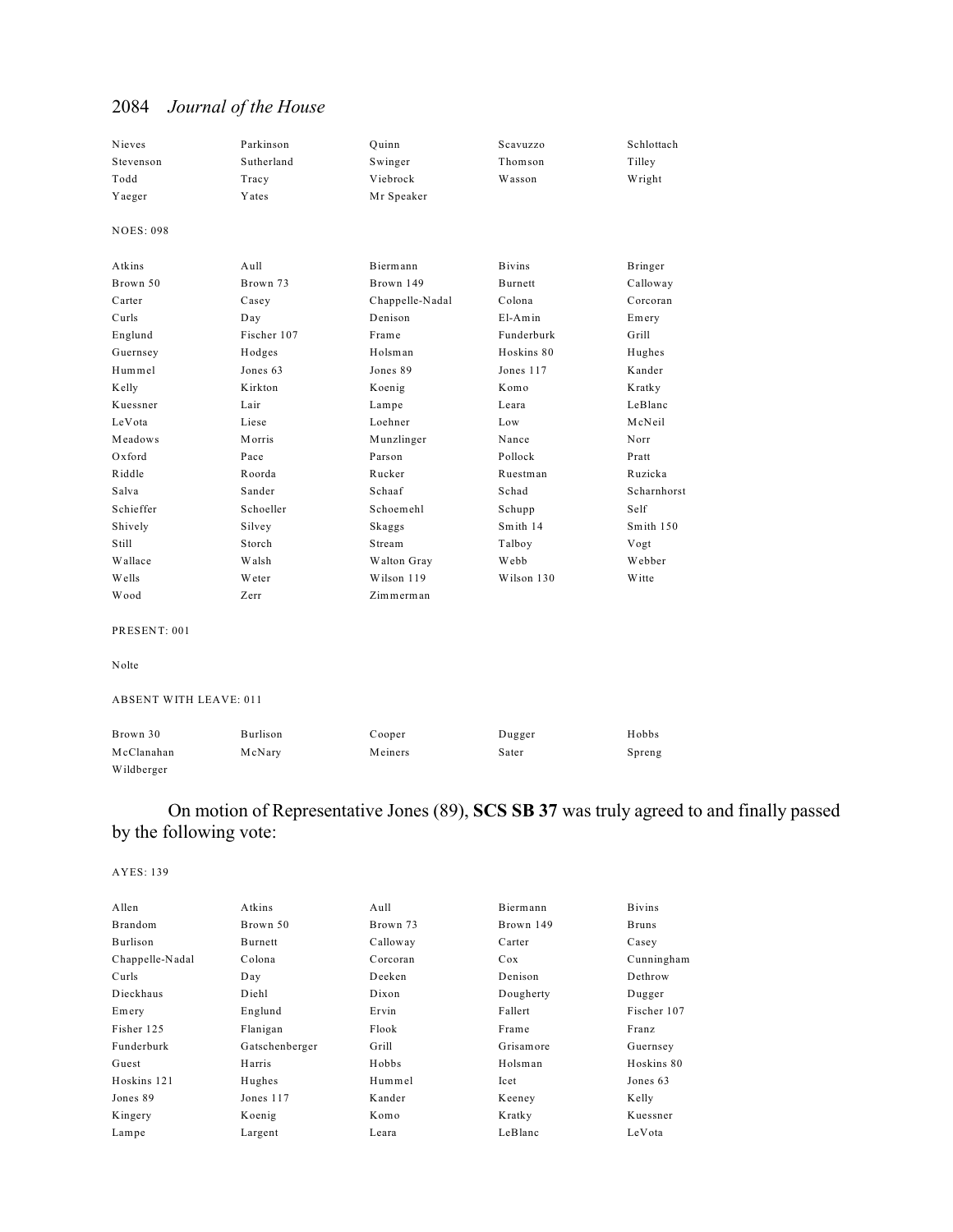## *Seventy-third Day–Thursday, May 14, 2009* 2085

| Liese                         | Loehner     | Low           | McDonald     | McGhee      |
|-------------------------------|-------------|---------------|--------------|-------------|
| McNary                        | McNeil      | Meadows       | Meiners      | Morris      |
| Munzlinger                    | Nance       | Nasheed       | Nieves       | Norr        |
| Oxford                        | Pace        | Parkinson     | Parson       | Pollock     |
| Pratt                         | Ouinn       | Riddle        | Roorda       | Rucker      |
| Ruestman                      | Ruzicka     | Salva         | Sander       | Schaaf      |
| Schad                         | Scharnhorst | Schieffer     | Schlottach   | Schoeller   |
| Schoemehl                     | Schupp      | Self          | Shively      | Silvey      |
| Smith 14                      | Smith 150   | Spreng        | Still        | Storch      |
| Stream                        | Talboy      | Thomson       | Tilley       | Tracy       |
| Viebrock                      | Vogt        | Wallace       | Walsh        | Walton Gray |
| Wasson                        | Webb        | Webber        | <b>Wells</b> | Weter       |
| Wilson 119                    | Wilson 130  | <b>W</b> itte | Wood         | Wright      |
| Yaeger                        | Zerr        | Zimmerman     | Mr Speaker   |             |
| <b>NOES: 016</b>              |             |               |              |             |
| Bringer                       | Davis       | Dusenberg     | Hodges       | Kirkton     |
| Kraus                         | Lair        | Lipke         | Molendorp    | Scavuzzo    |
| Skaggs                        | Stevenson   | Sutherland    | Swinger      | Todd        |
| Yates                         |             |               |              |             |
| PRESENT: 000                  |             |               |              |             |
| <b>ABSENT WITH LEAVE: 008</b> |             |               |              |             |

| Brown 30 | Cooper | $E1-Amin$  | Faith | McClanahan |
|----------|--------|------------|-------|------------|
| Nolte    | Sater  | Wildberger |       |            |

Representative Wilson (130) declared the bill passed.

Speaker Richard resumed the Chair.

## **HOUSE BILL WITH SENATE AMENDMENTS**

**SCS HCS HB 250, as amended**, relating to use of public lands, was taken up by Representative Wilson (119).

On motion of Representative Wilson (119), **SCS HCS HB 250, as amended**, was adopted by the following vote:

| A llen          | <b>Atkins</b> | $A$ ull   | Biermann     | <b>Bivins</b> |
|-----------------|---------------|-----------|--------------|---------------|
| <b>Brandom</b>  | Bringer       | Brown 30  | Brown 50     | Brown 73      |
| Brown 149       | <b>Bruns</b>  | Burlison  | Carter       | Casey         |
| Chappelle-Nadal | Colona        | Corcoran  | Cox          | Cunningham    |
| Curls           | Davis         | Day       | Deeken       | Denison       |
| Dethrow         | Dieckhaus     | Diehl     | Dixon        | Dougherty     |
| Dugger          | Dusenberg     | $E1-Amin$ | Emery        | Englund       |
| Ervin           | Faith         | Fallert   | Fischer 107  | Fisher 125    |
| Flanigan        | Flook         | Fram e    | <b>Franz</b> | Funderburk    |
| Gatschenberger  | Grill         | Grisamore | Guernsey     | Guest         |
| Harris          | Hobbs         | Hodges    | Holsman      | Hoskins 80    |
| Hoskins 121     | Hummel        | Icet      | Jones 63     | Jones 89      |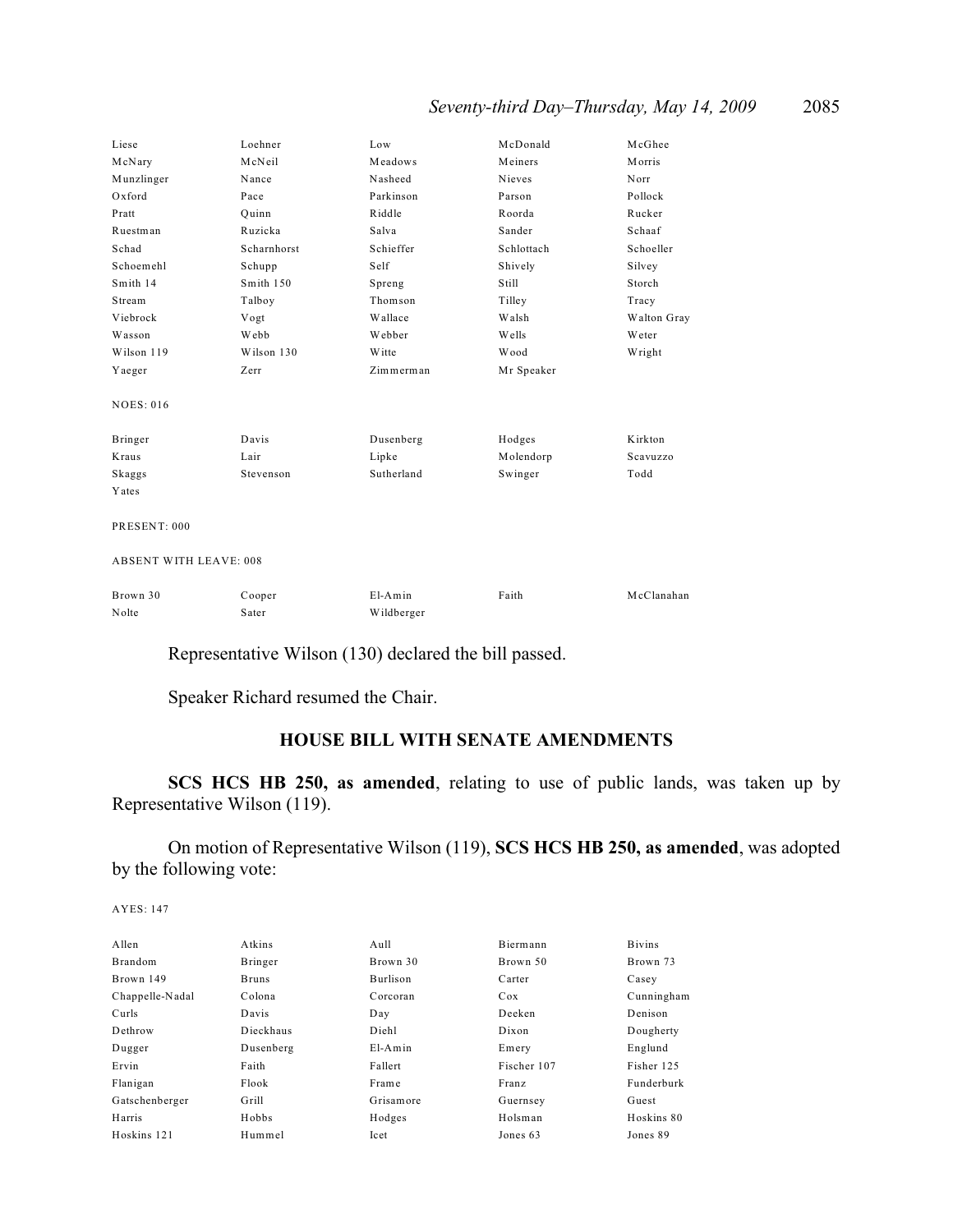| Jones 117                     | Kander      | Keeney     | Kelly      | Kingery       |
|-------------------------------|-------------|------------|------------|---------------|
| Kirkton                       | Koenig      | Komo       | Kratky     | Kraus         |
| Kuessner                      | Lair        | Lampe      | Largent    | Leara         |
| LeBlanc                       | LeVota      | Liese      | Lipke      | Loehner       |
| McNary                        | McNeil      | Meiners    | Molendorp  | Morris        |
| Munzlinger                    | Nance       | Nasheed    | Nieves     | Nolte         |
| Norr                          | Oxford      | Pace       | Parkinson  | Parson        |
| Pollock                       | Pratt       | Quinn      | Roorda     | Rucker        |
| Ruestman                      | Ruzicka     | Salva      | Scavuzzo   | Schaaf        |
| Schad                         | Scharnhorst | Schieffer  | Schoeller  | Schoemehl     |
| Schupp                        | Self        | Shively    | Silvey     | Smith 14      |
| Smith 150                     | Spreng      | Stevenson  | Still      | Storch        |
| Stream                        | Sutherland  | Swinger    | Thomson    | Tilley        |
| Todd                          | Tracy       | Viebrock   | Wallace    | Walsh         |
| Walton Gray                   | Wasson      | Webb       | Webber     | Wells         |
| Weter                         | Wildberger  | Wilson 119 | Wilson 130 | <b>W</b> itte |
| Wood                          | Wright      | Yaeger     | Yates      | Zerr          |
| Zimmerman                     | Mr Speaker  |            |            |               |
| <b>NOES: 004</b>              |             |            |            |               |
| Burnett                       | McDonald    | Skaggs     | Talboy     |               |
| PRESENT: 000                  |             |            |            |               |
| <b>ABSENT WITH LEAVE: 012</b> |             |            |            |               |
| Calloway                      | Cooper      | Hughes     | Low        | McClanahan    |
| McGhee                        | Meadows     | Riddle     | Sander     | Sater         |
| Schlottach                    | Vogt        |            |            |               |

## On motion of Representative Wilson (119), **SCS HCS HB 250, as amended**, was truly agreed to and finally passed by the following vote:

| Allen           | Atkins    | Aull      | Biermann    | <b>Bivins</b> |
|-----------------|-----------|-----------|-------------|---------------|
| Brandom         | Bringer   | Brown 50  | Brown 73    | Brown 149     |
| <b>Bruns</b>    | Burlison  | Calloway  | Carter      | Casey         |
| Chappelle-Nadal | Colona    | Cooper    | Corcoran    | Cox           |
| Cunningham      | Curls     | Davis     | Day         | Deeken        |
| Denison         | Dethrow   | Dieckhaus | Dixon       | Dougherty     |
| Dugger          | Dusenberg | $E1-Amin$ | Emery       | Englund       |
| Ervin           | Faith     | Fallert   | Fischer 107 | Fisher 125    |
| Flanigan        | Flook     | Frame     | Franz       | Funderburk    |
| Gatschenberger  | Grill     | Grisamore | Guernsey    | Guest         |
| Harris          | Hobbs     | Hodges    | Holsman     | Hoskins 80    |
| Hoskins 121     | Hummel    | Icet      | Jones 63    | Jones 89      |
| Jones 117       | Kander    | Keeney    | Kingery     | Kirkton       |
| Koenig          | Komo      | Kratky    | Kraus       | Kuessner      |
| Lair            | Lampe     | Largent   | Leara       | LeBlanc       |
| LeVota          | Liese     | Lipke     | Loehner     | Low           |
| McNary          | McNeil    | Meiners   | Molendorp   | <b>Morris</b> |
| Munzlinger      | Nance     | Nasheed   | Nieves      | Norr          |
| Oxford          | Pace      | Parkinson | Parson      | Pollock       |
| Pratt           | Ouinn     | Riddle    | Roorda      | Ruestman      |
| Ruzicka         | Salva     | Sander    | Scavuzzo    | Schaaf        |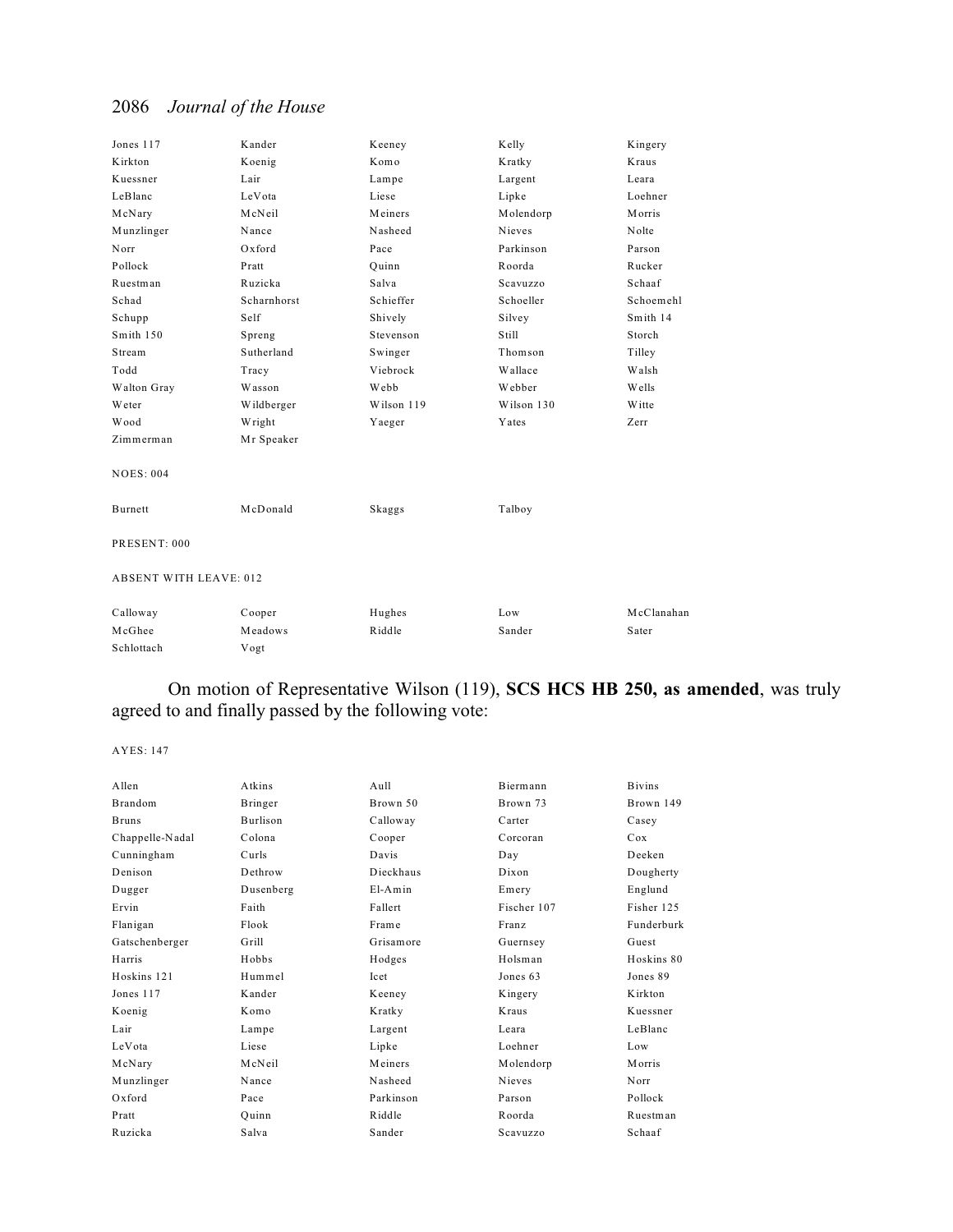| Schad                         | Scharnhorst | Schieffer  | Schlottach | Schoeller     |
|-------------------------------|-------------|------------|------------|---------------|
| Schoemehl                     | Schupp      | Self       | Shively    | Silvey        |
| Smith 14                      | Smith 150   | Spreng     | Still      | Storch        |
| Stream                        | Sutherland  | Swinger    | Thomson    | Tilley        |
| Todd                          | Tracy       | Viebrock   | Wallace    | Walsh         |
| Walton Gray                   | Wasson      | Webb       | Webber     | Wells         |
| Weter                         | Wildberger  | Wilson 119 | Wilson 130 | <b>W</b> itte |
| Wood                          | Wright      | Yaeger     | Yates      | Zerr          |
| Zimmerman                     | Mr Speaker  |            |            |               |
| <b>NOES: 004</b><br>Burnett   | McDonald    | Skaggs     | Talboy     |               |
| PRESENT: 000                  |             |            |            |               |
| <b>ABSENT WITH LEAVE: 012</b> |             |            |            |               |
| Brown 30                      | Diehl       | Hughes     | Kelly      | McClanahan    |
| McGhee                        | Meadows     | Nolte      | Rucker     | Sater         |
| Stevenson                     | Vogt        |            |            |               |

## Speaker Richard declared the bill passed.

# The emergency clause was adopted by the following vote:

| Allen          | Atkins          | Aull            | <b>Biermann</b> | <b>Bivins</b> |
|----------------|-----------------|-----------------|-----------------|---------------|
| <b>Brandom</b> | Bringer         | Brown 30        | Brown 50        | Brown 73      |
| Brown 149      | <b>Bruns</b>    | <b>Burlison</b> | Calloway        | Carter        |
| Casey          | Chappelle-Nadal | Colona          | Cooper          | Corcoran      |
| Cox            | Cunningham      | Curls           | Davis           | Day           |
| Deeken         | Denison         | Dethrow         | Dieckhaus       | Diehl         |
| Dougherty      | Dugger          | Dusenberg       | $E1-Amin$       | Emery         |
| Englund        | Ervin           | Faith           | Fallert         | Fischer 107   |
| Fisher 125     | Flanigan        | Flook           | Frame           | Franz         |
| Gatschenberger | Grill           | Grisamore       | Guernsey        | Guest         |
| Harris         | Hodges          | Holsman         | Hoskins 80      | Hoskins 121   |
| Hummel         | Icet            | Jones 63        | Jones 89        | Jones 117     |
| Kander         | Keeney          | Kelly           | Kingery         | Kirkton       |
| Koenig         | Komo            | Kratky          | Kraus           | Kuessner      |
| Lair           | Lampe           | Largent         | Leara           | LeBlanc       |
| LeVota         | Liese           | Loehner         | Low             | McGhee        |
| McNary         | McNeil          | Meadows         | Meiners         | Molendorp     |
| Morris         | Munzlinger      | Nance           | Nieves          | Nolte         |
| Norr           | $Ox$ ford       | Pace            | Parkinson       | Parson        |
| Pollock        | Pratt           | Ouinn           | Riddle          | Roorda        |
| Rucker         | Ruestman        | Ruzicka         | Salva           | Sander        |
| Scavuzzo       | Schaaf          | Schad           | Scharnhorst     | Schieffer     |
| Schlottach     | Schoeller       | Schoemehl       | Self            | Shively       |
| Silvey         | Smith 14        | Smith $150$     | Spreng          | Still         |
| Storch         | Stream          | Sutherland      | Swinger         | Thomson       |
| Tilley         | Todd            | Tracy           | Viebrock        | Wallace       |
| Walsh          | Walton Gray     | Wasson          | Webb            | Webber        |
| Wells          | Weter           | Wildberger      | Wilson 119      | Wilson 130    |
| Witte          | Wood            | Wright          | Yaeger          | Yates         |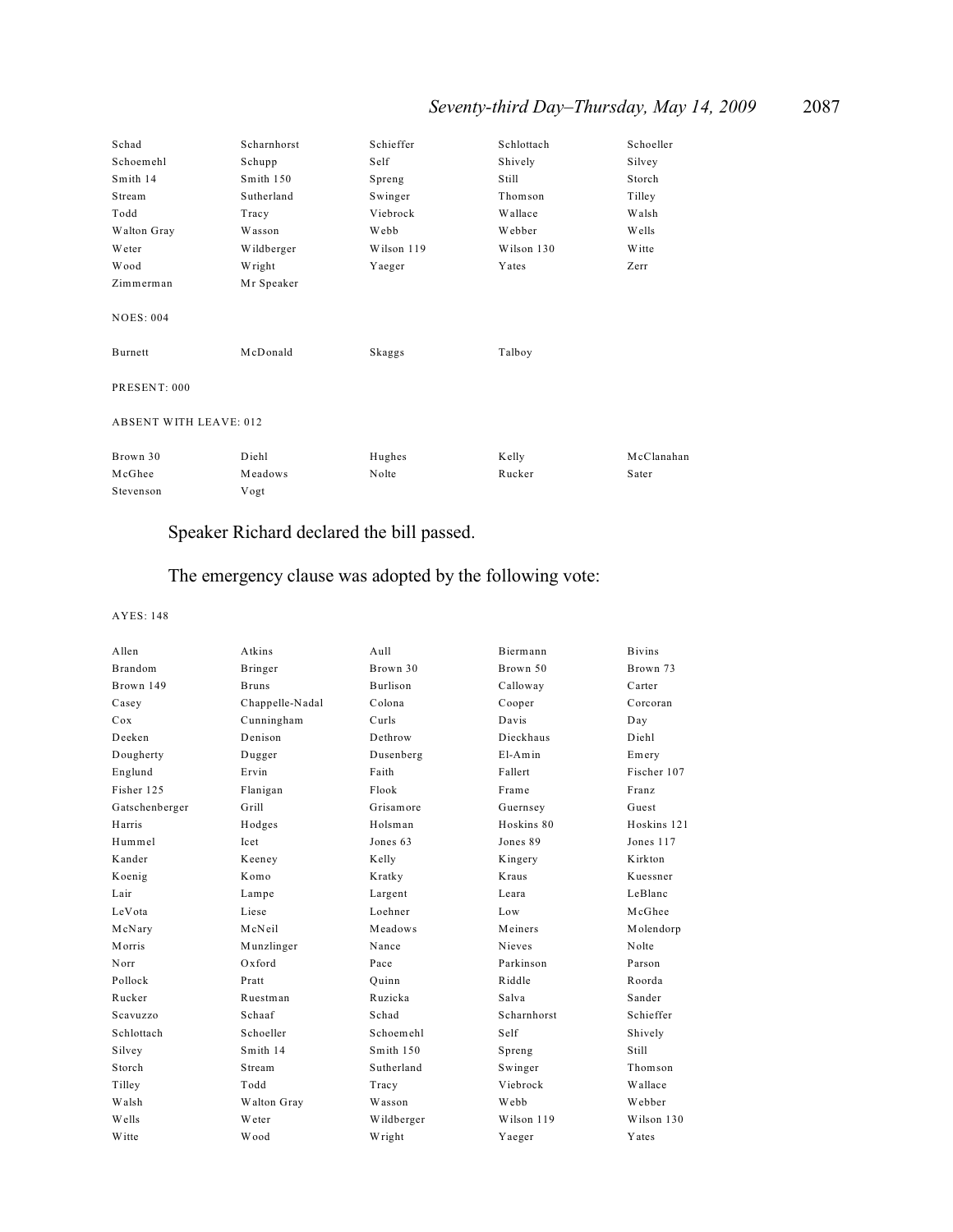| Zerr                          | Zimmerman  | Mr Speaker |           |        |
|-------------------------------|------------|------------|-----------|--------|
| <b>NOES: 005</b>              |            |            |           |        |
| Burnett                       | McDonald   | Schupp     | Skaggs    | Talboy |
| PRESENT: 000                  |            |            |           |        |
| <b>ABSENT WITH LEAVE: 010</b> |            |            |           |        |
| Dixon                         | Funderburk | Hobbs      | Hughes    | Lipke  |
| McClanahan                    | Nasheed    | Sater      | Stevenson | Vogt   |

## **THIRD READING OF SENATE BILL**

**HCS#2 SS SB 291**, relating to education, was taken up by Representative Wallace.

Representative Schad offered **House Amendment No. 1**.

*House Amendment No. 1*

AMEND House Committee Substitute No. 2 for Senate Substitute for Senate Bill No. 291, Section 167.031, Page 54, Line 74, by inserting after all of said line the following:

"**7. For purposes of subsection 2 of this section as applied in subsection 6 herein, a completed credit towards high school graduation shall be defined as one hundred hours or more of instruction in a course. Home school education enforcement and records pursuant to this section, and sections 210.167 and 211.031, RSMo, shall be subject to review only by the local prosecuting attorney.**"; and

Further amend said bill by amending the title, enacting clause, and intersectional references accordingly.

Representative Schaaf offered **House Amendment No. 1 to House Amendment No. 1**.

Representative Smith (14) raised a point of order that **House Amendment No. 1 to House Amendment No. 1** is not germane and goes beyond the scope of the amendment.

The Chair ruled the point of order well taken.

Representative Tilley moved the previous question.

Which motion was adopted by the following vote:

| Allen        | <b>Bivins</b> | Brandom        | Brown 30   | Brown 149  |
|--------------|---------------|----------------|------------|------------|
| <b>Bruns</b> | Burlison      | Cooper         | Cox        | Cunningham |
| Davis        | Day           | Deeken         | Denison    | Dethrow    |
| Dieckhaus    | Diehl         | Dixon          | Dugger     | Dusenberg  |
| Emery        | Ervin         | Faith          | Fisher 125 | Flanigan   |
| Flook        | Funderburk    | Gatschenberger | Grisamore  | Guest      |
| Hobbs        | Hoskins 121   | Icet           | Jones 89   | Jones 117  |
| Keeney       | Kingery       | Koenig         | Kraus      | Lair       |
| Largent      | Leara         | Lipke          | Loehner    | McGhee     |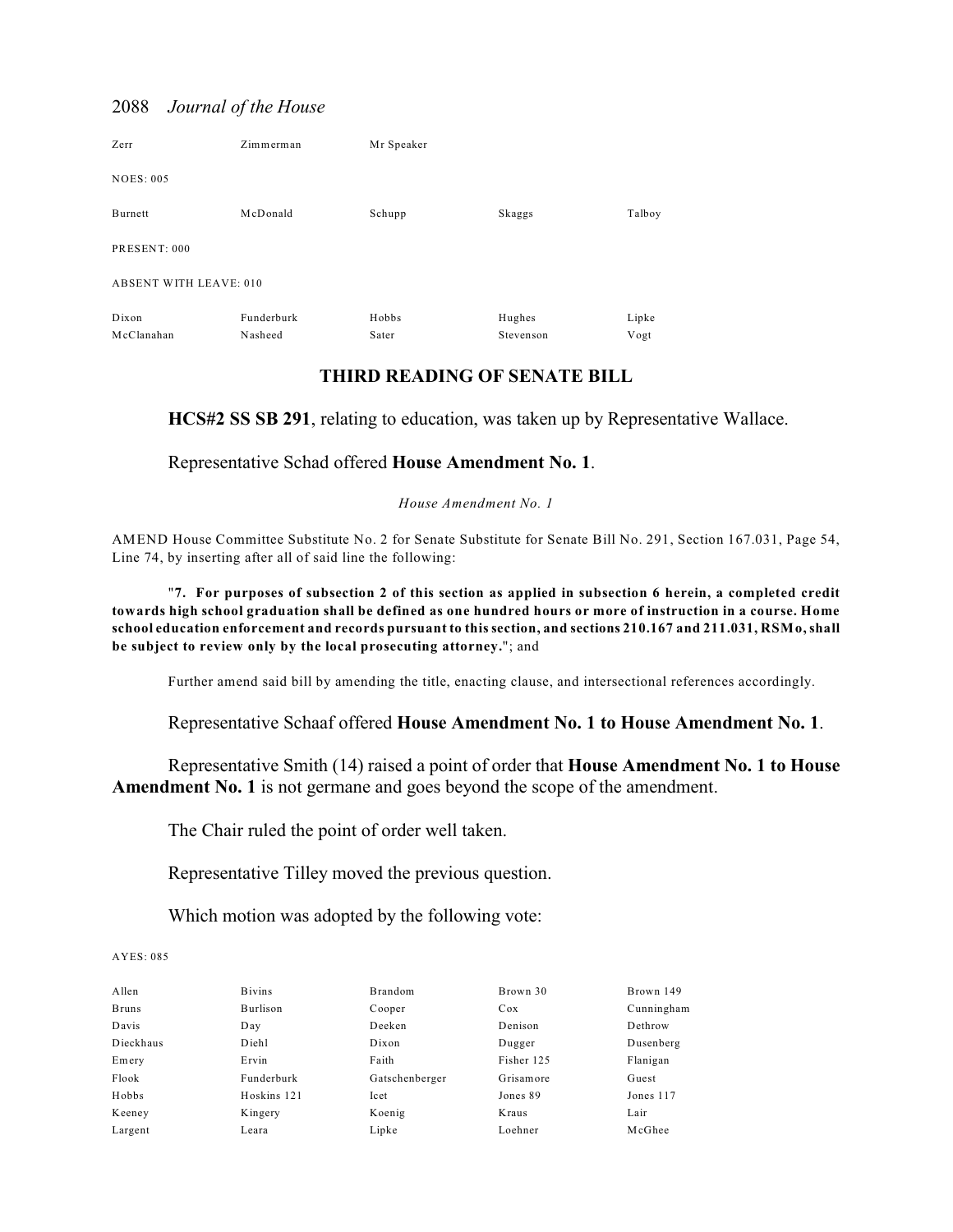# *Seventy-third Day–Thursday, May 14, 2009* 2089

| McNary           | Molendorp     | Nance     | Nieves      | Nolte      |
|------------------|---------------|-----------|-------------|------------|
| Parkinson        | Parson        | Pollock   | Pratt       | Riddle     |
| Ruestman         | Ruzicka       | Sander    | Schaaf      | Schad      |
| Scharnhorst      | Schlottach    | Schoeller | Self        | Silvey     |
| Smith 14         | Smith 150     | Stevenson | Stream      | Sutherland |
| Thomson          | Tilley        | Tracy     | Viebrock    | Wallace    |
| Wasson           | Wells         | Weter     | Wilson 119  | Wilson 130 |
| Wood             | Wright        | Yates     | Zerr        | Mr Speaker |
| <b>NOES: 068</b> |               |           |             |            |
|                  |               |           |             |            |
| Atkins           | Aull          | Biermann  | Bringer     | Brown 50   |
| Brown 73         | Burnett       | Calloway  | Carter      | Casey      |
| Chappelle-Nadal  | Colona        | Corcoran  | Curls       | Dougherty  |
| $E1-Amin$        | Englund       | Fallert   | Fischer 107 | Frame      |
| Grill            | Harris        | Hodges    | Holsman     | Hoskins 80 |
| Hummel           | Jones 63      | Kander    | Kelly       | Kirkton    |
| Komo             | Kratky        | Kuessner  | Lampe       | LeBlanc    |
| LeVota           | Liese         | Low       | McDonald    | McNeil     |
| Meadows          | <b>Morris</b> | Nasheed   | Norr        | Oxford     |
| Pace             | Roorda        | Rucker    | Salva       | Scavuzzo   |
| Schieffer        | Schoemehl     | Schupp    | Shively     | Skaggs     |
| Spreng           | Storch        | Swinger   | Talboy      | Todd       |
| Walsh            | Walton Gray   | Webb      | Webber      | Wildberger |
| Witte            | Yaeger        | Zimmerman |             |            |

#### PRESENT: 000

#### ABSENT WITH LEAVE: 010

| Franz      | Guernsey | Hughes | McClanahan | Meiners |
|------------|----------|--------|------------|---------|
| Munzlinger | Ouinn    | Sater  | Still      | Vogt    |

## On motion of Representative Schad, **House Amendment No. 1** was adopted by the following vote:

| Allen           | Atkins          | Aull         | Biermann      | <b>Bivins</b> |
|-----------------|-----------------|--------------|---------------|---------------|
| Brandom         | Bringer         | Brown 30     | Brown 50      | Brown 149     |
| <b>Bruns</b>    | <b>Burlison</b> | Calloway     | Carter        | Casey         |
| Chappelle-Nadal | Colona          | Cooper       | Cox           | Cunningham    |
| Curls           | Davis           | Day          | Deeken        | Denison       |
| Dethrow         | Dieckhaus       | Diehl        | Dixon         | Dougherty     |
| Dugger          | Dusenberg       | $E1-Amin$    | Emery         | Englund       |
| Ervin           | Faith           | Fallert      | Fischer 107   | Fisher 125    |
| Flanigan        | Flook           | Frame        | Franz         | Funderburk    |
| Gatschenberger  | Grill           | Grisamore    | Guest         | Harris        |
| Hobbs           | Holsman         | Hoskins 80   | Hoskins 121   | Hummel        |
| Icet            | Jones 63        | Jones 89     | Jones 117     | Kander        |
| Keeney          | Kelly           | Kingery      | Kirkton       | Koenig        |
| Komo            | Kratky          | <b>Kraus</b> | Kuessner      | Lair          |
| Lampe           | Largent         | Leara        | LeBlanc       | LeVota        |
| Liese           | Lipke           | Loehner      | McDonald      | McGhee        |
| McNary          | McNeil          | Meadows      | Molendorp     | <b>Morris</b> |
| Munzlinger      | Nance           | Nasheed      | <b>Nieves</b> | Nolte         |
| Norr            | $Ox$ ford       | Pace         | Parkinson     | Parson        |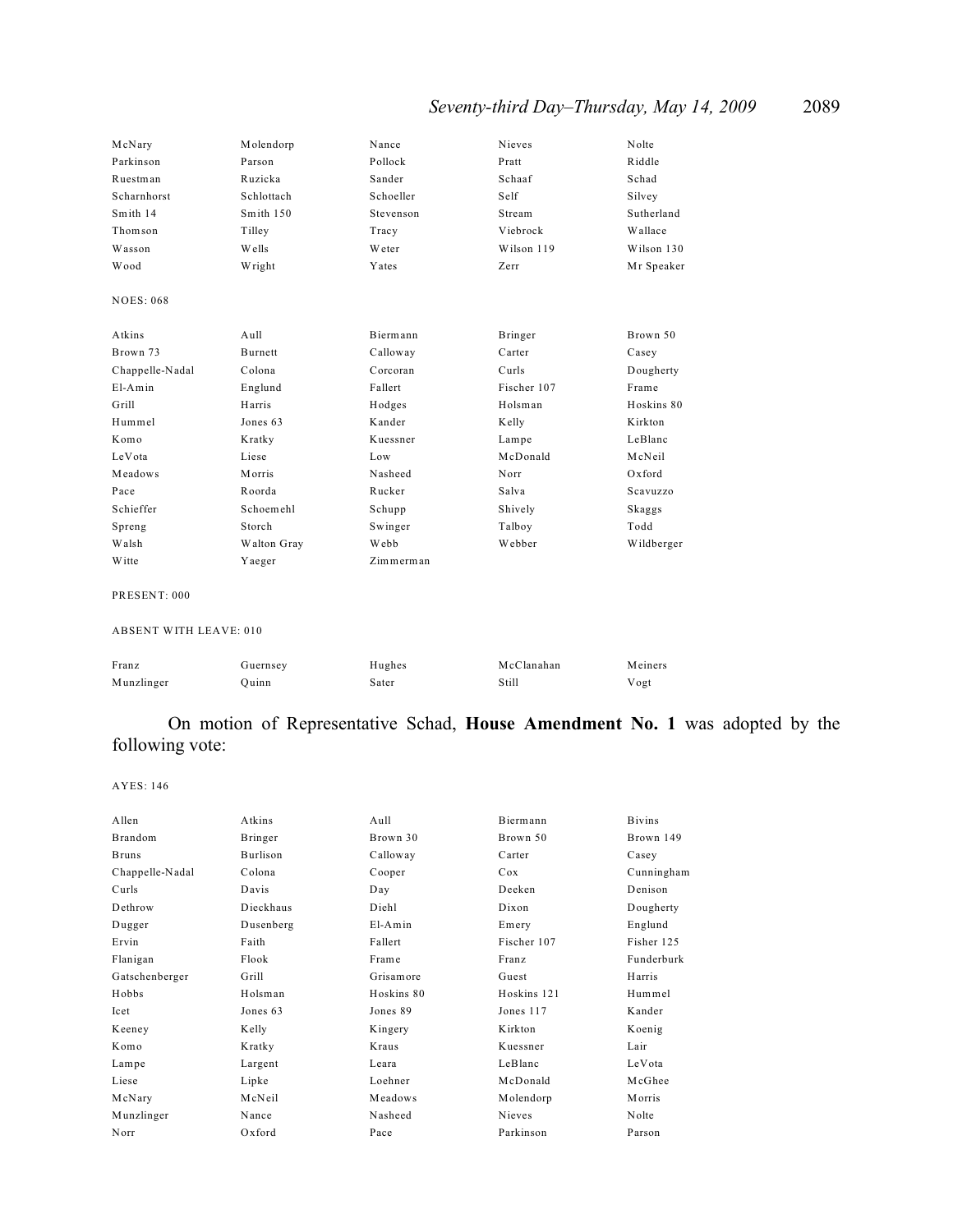| Pollock                       | Pratt     | Riddle      | Roorda     | Rucker     |
|-------------------------------|-----------|-------------|------------|------------|
| Ruestman                      | Ruzicka   | Salva       | Sander     | Scavuzzo   |
| Schaaf                        | Schad     | Scharnhorst | Schieffer  | Schlottach |
| Schoeller                     | Schoemehl | Schupp      | Self       | Shively    |
| Silvey                        | Smith 14  | Smith 150   | Spreng     | Stevenson  |
| Still                         | Storch    | Stream      | Sutherland | Swinger    |
| Thomson                       | Tilley    | Todd        | Tracy      | Viebrock   |
| Wallace                       | Walsh     | Walton Gray | Wasson     | Webber     |
| Wells                         | Weter     | Wildberger  | Wilson 119 | Wilson 130 |
| Wood                          | Wright    | Yaeger      | Yates      | Zerr       |
| Mr Speaker                    |           |             |            |            |
| <b>NOES: 010</b>              |           |             |            |            |
|                               |           |             |            |            |
| Brown 73                      | Burnett   | Corcoran    | Hodges     | Low        |
| Skaggs                        | Talboy    | Webb        | Witte      | Zimmerman  |
| PRESENT: 000                  |           |             |            |            |
| <b>ABSENT WITH LEAVE: 007</b> |           |             |            |            |
| Guernsey                      | Hughes    | McClanahan  | Meiners    | Ouinn      |
| Sater                         | Vogt      |             |            |            |

## Representative Aull offered **House Amendment No. 2**.

#### *House Amendment No. 2*

AMEND House Committee Substitute No. 2 for Senate Substitute for Senate Bill No. 291, Page 54, Section 167.031, Line 70, by deleting all of said line and inserting in lieu thereof the following:

#### "(2) **Seventeen [**Sixteen**]** years of age **or having successfully completed sixteen credits towards high**"; and

Further amend said bill by amending the title, enacting clause, and intersectional references accordingly.

### On motion of Representative Aull, **House Amendment No. 2** was adopted.

Representative Tilley moved the previous question.

### Which motion was adopted by the following vote:

| Allen          | <b>Bivins</b> | <b>Brandom</b> | Brown 149  | <b>Bruns</b> |
|----------------|---------------|----------------|------------|--------------|
|                |               |                |            |              |
| Burlison       | Cooper        | Cox            | Cunningham | Davis        |
| Day            | Deeken        | Denison        | Dethrow    | Dieckhaus    |
| Dixon          | Dugger        | Dusenberg      | Emery      | Ervin        |
| Faith          | Fisher 125    | Flanigan       | Franz      | Funderburk   |
| Gatschenberger | Grisamore     | Guernsey       | Guest      | Hobbs        |
| Hoskins 121    | Icet          | Jones 89       | Jones 117  | Keeney       |
| Kingery        | Koenig        | Kraus          | Lair       | Largent      |
| Leara          | Lipke         | Loehner        | McNary     | Molendorp    |
| Munzlinger     | Nance         | Nieves         | Nolte      | Parkinson    |
| Parson         | Pollock       | Pratt          | Riddle     | Ruestman     |
| Ruzicka        | Sander        | Schaaf         | Schad      | Scharnhorst  |
|                |               |                |            |              |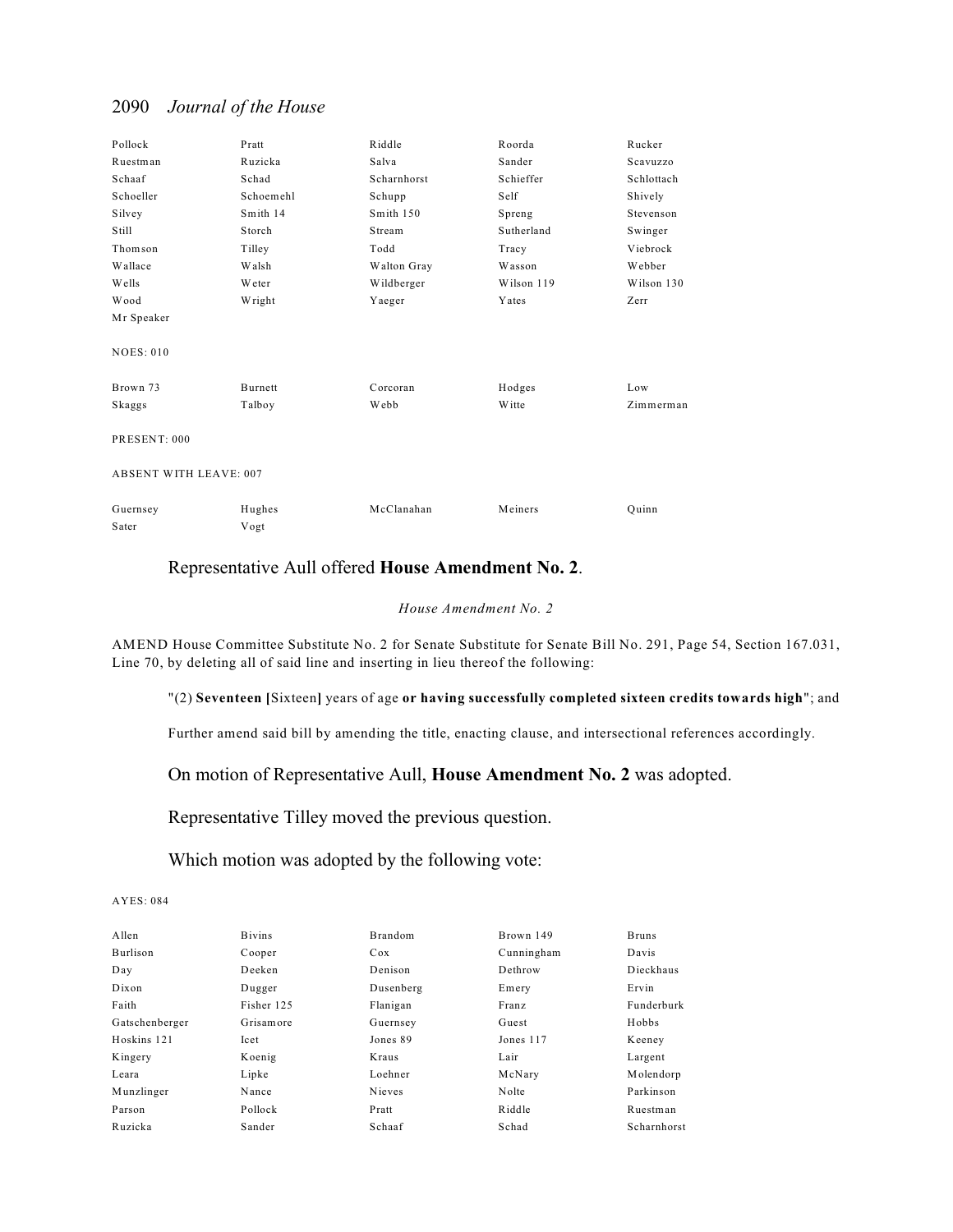# *Seventy-third Day–Thursday, May 14, 2009* 2091

| Schlottach       | Schoeller     | Self        | Silvey     | Smith 14    |
|------------------|---------------|-------------|------------|-------------|
| Smith 150        | Stevenson     | Stream      | Sutherland | Thomson     |
| Tilley           | Tracy         | Viebrock    | Wallace    | Wasson      |
| Wells            | <b>W</b> eter | Wilson 119  | Wilson 130 | Wood        |
| Wright           | Yates         | Zerr        | Mr Speaker |             |
| <b>NOES: 065</b> |               |             |            |             |
| Atkins           | Aull          | Biermann    | Bringer    | Brown 50    |
| Brown 73         | Burnett       | Calloway    | Carter     | Casey       |
| Chappelle-Nadal  | Corcoran      | Curls       | Dougherty  | $E1-Amin$   |
| Englund          | Fallert       | Fischer 107 | Frame      | Grill       |
| Harris           | Hodges        | Holsman     | Hoskins 80 | Hummel      |
| Jones 63         | Kander        | Kelly       | Kirkton    | Komo        |
| Kratky           | Kuessner      | Lampe       | LeBlanc    | LeVota      |
| Low              | McDonald      | McNeil      | Morris     | Nasheed     |
| Norr             | Oxford        | Pace        | Quinn      | Roorda      |
| Rucker           | Scavuzzo      | Schieffer   | Schoemehl  | Schupp      |
| Shively          | Skaggs        | Still       | Storch     | Swinger     |
| Talboy           | Todd          | Vogt        | Walsh      | Walton Gray |
| Webb             | Webber        | W itte      | Yaeger     | Zimmerman   |

#### PRESENT: 000

#### ABSENT WITH LEAVE: 014

| Brown 30 | Colona     | Diehl  | Flook      | Hughes  |
|----------|------------|--------|------------|---------|
| Liese    | McClanahan | McGhee | Meadows    | Meiners |
| Salva    | Sater      | Spreng | Wildberger |         |

## On motion of Representative Wallace, **HCS#2 SS SB 291, as amended**, was adopted by the following vote:

| Allen          | Aull          | Biermann  | <b>Bivins</b> | Brandom      |
|----------------|---------------|-----------|---------------|--------------|
| Brown 30       | Brown 50      | Brown 73  | Brown 149     | <b>Bruns</b> |
| Burlison       | Calloway      | Casey     | Colona        | Cox          |
| Cunningham     | Day           | Deeken    | Denison       | Dieckhaus    |
| Dixon          | Dougherty     | Dugger    | Dusenberg     | $E1-Amin$    |
| Emery          | Englund       | Ervin     | Faith         | Fischer 107  |
| Fisher 125     | Flanigan      | Flook     | Franz         | Funderburk   |
| Gatschenberger | Grill         | Grisamore | Guernsey      | Guest        |
| Harris         | Hobbs         | Hodges    | Hoskins 121   | Hughes       |
| Hummel         | Icet          | Jones 63  | Jones 89      | Jones 117    |
| Keeney         | Kingery       | Koenig    | Kratky        | Lair         |
| Largent        | Leara         | Lipke     | Loehner       | McDonald     |
| McNary         | Meiners       | Molendorp | Munzlinger    | Nance        |
| Nasheed        | <b>Nieves</b> | Nolte     | Parkinson     | Parson       |
| Pollock        | Pratt         | Riddle    | Ruestman      | Ruzicka      |
| Sander         | Scavuzzo      | Schaaf    | Schad         | Scharnhorst  |
| Schieffer      | Schlottach    | Schoeller | Self          | Silvey       |
| Smith 14       | Smith 150     | Spreng    | Stevenson     | Storch       |
| Stream         | Sutherland    | Swinger   | Thomson       | Tilley       |
| Tracy          | Viebrock      | Wallace   | Walsh         | Walton Gray  |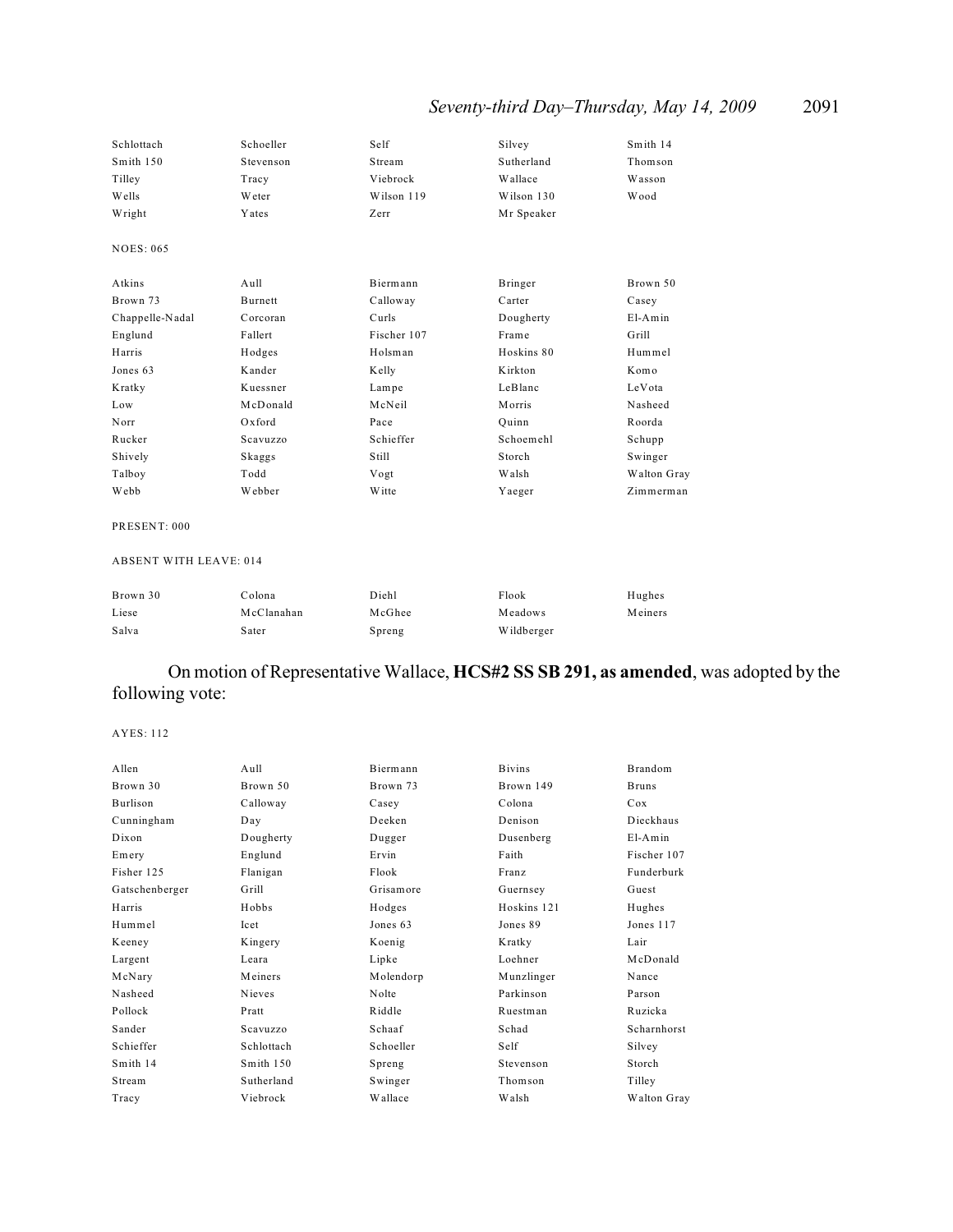| Wasson<br>Wilson 130<br>Zerr  | Wells<br>Wood<br>Mr Speaker | <b>W</b> eter<br>Wright | Wildberger<br>Yaeger | Wilson 119<br>Yates |
|-------------------------------|-----------------------------|-------------------------|----------------------|---------------------|
| <b>NOES: 045</b>              |                             |                         |                      |                     |
| Atkins                        | Bringer                     | <b>Burnett</b>          | Carter               | Chappelle-Nadal     |
| Cooper                        | Corcoran                    | Curls                   | Davis                | Dethrow             |
| Fallert                       | Frame                       | Holsman                 | Hoskins 80           | Kander              |
| Kelly                         | Kirkton                     | Komo                    | Kraus                | Kuessner            |
| Lampe                         | LeBlanc                     | LeVota                  | Liese                | Low                 |
| McNeil                        | Morris                      | Norr                    | Oxford               | Pace                |
| Quinn                         | Roorda                      | Rucker                  | Schoemehl            | Schupp              |
| Shively                       | Skaggs                      | Still                   | Talboy               | Todd                |
| Vogt                          | Webb                        | Webber                  | Witte                | Zimmerman           |
| PRESENT: 000                  |                             |                         |                      |                     |
| <b>ABSENT WITH LEAVE: 006</b> |                             |                         |                      |                     |
| Diehl<br>Sater                | McClanahan                  | McGhee                  | Meadows              | Salva               |

## On motion of Representative Wallace, **HCS#2 SS SB 291, as amended**, was read the third time and passed by the following vote:

| Allen            | Aull        | Biermann       | <b>Bivins</b> | <b>Brandom</b>  |
|------------------|-------------|----------------|---------------|-----------------|
| Brown 50         | Brown 73    | Brown 149      | <b>Bruns</b>  | <b>Burlison</b> |
| Calloway         | Casey       | Colona         | Cox           | Cunningham      |
| Day              | Deeken      | Dieckhaus      | Dixon         | Dougherty       |
| Dugger           | Dusenberg   | $E1-Amin$      | Emery         | Englund         |
| Ervin            | Faith       | Fischer 107    | Fisher 125    | Flanigan        |
| Flook            | Funderburk  | Gatschenberger | Grill         | Grisamore       |
| Guernsey         | Guest       | Harris         | Hobbs         | Hodges          |
| Hoskins 80       | Hoskins 121 | Hughes         | Hummel        | Icet            |
| Jones 63         | Jones 89    | Jones 117      | Keeney        | Kingery         |
| Koenig           | Kratky      | Lair           | Largent       | Leara           |
| Lipke            | Loehner     | McDonald       | McGhee        | McNary          |
| Meiners          | Molendorp   | Morris         | Munzlinger    | Nance           |
| Nieves           | Nolte       | Parkinson      | Parson        | Pollock         |
| Pratt            | Riddle      | Ruestman       | Ruzicka       | Salva           |
| Sander           | Scavuzzo    | Schaaf         | Schad         | Scharnhorst     |
| Schieffer        | Schlottach  | Schoeller      | Self          | Silvey          |
| Smith 14         | Smith 150   | Stevenson      | Storch        | Stream          |
| Sutherland       | Swinger     | Thomson        | Tilley        | Tracy           |
| Viebrock         | Wallace     | Walsh          | Walton Gray   | Wasson          |
| Wells            | Weter       | Wilson 119     | Wilson 130    | Wood            |
| Wright           | Yaeger      | Yates          | Zerr          | Mr Speaker      |
| <b>NOES: 046</b> |             |                |               |                 |
| Atkins           | Bringer     | <b>Burnett</b> | Carter        | Chappelle-Nadal |
| Corcoran         | Curls       | Davis          | Dethrow       | Fallert         |
| Frame            | Franz       | Holsman        | Kander        | Kelly           |
| Kirkton          | Komo        | Kraus          | Kuessner      | Lampe           |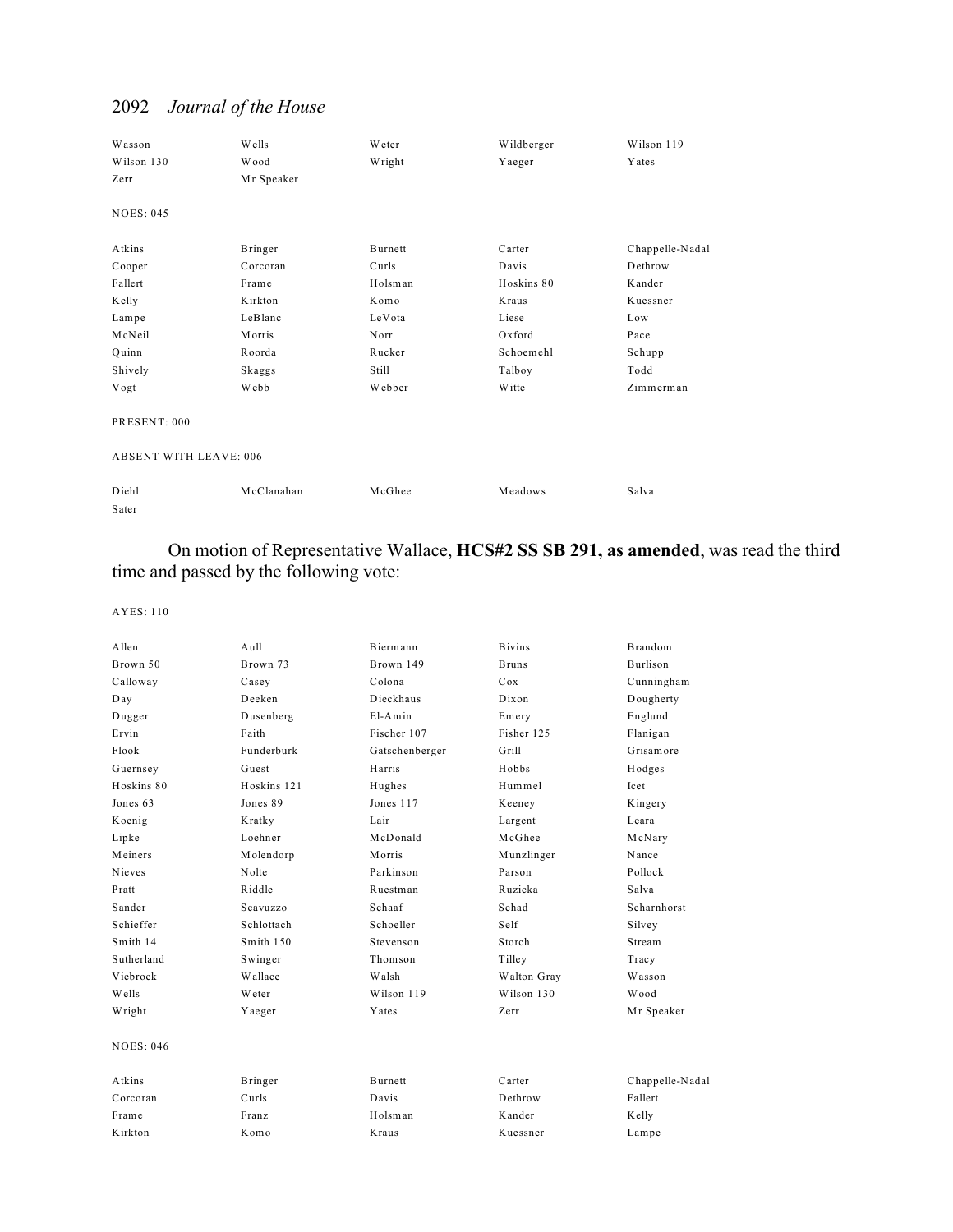# *Seventy-third Day–Thursday, May 14, 2009* 2093

| LeBlanc                       | LeVota | Liese     | Low        | McNeil        |
|-------------------------------|--------|-----------|------------|---------------|
| Nasheed                       | Norr   | Oxford    | Pace       | Ouinn         |
| Roorda                        | Rucker | Schoemehl | Schupp     | Shively       |
| Skaggs                        | Spreng | Still     | Talboy     | Todd          |
| Vogt                          | Webb   | Webber    | Wildberger | <b>W</b> itte |
| Zimmerman                     |        |           |            |               |
| PRESENT: 000                  |        |           |            |               |
| <b>ABSENT WITH LEAVE: 007</b> |        |           |            |               |
| Brown 30                      | Cooper | Denison   | Diehl      | McClanahan    |
| Meadows                       | Sater  |           |            |               |

# Speaker Richard declared the bill passed.

# The emergency clause was adopted by the following vote:

| Allen            | Atkins     | Aull            | Biermann    | <b>Bivins</b> |
|------------------|------------|-----------------|-------------|---------------|
| Brandom          | Brown 30   | Brown 50        | Brown 73    | Brown 149     |
| <b>Bruns</b>     | Burlison   | Calloway        | Carter      | Casey         |
| Colona           | Cooper     | Corcoran        | Cox         | Cunningham    |
| Curls            | Davis      | Day             | Deeken      | Denison       |
| Dethrow          | Dieckhaus  | Diehl           | Dixon       | Dougherty     |
| Dugger           | Dusenberg  | $E1-Amin$       | Emery       | Englund       |
| Ervin            | Faith      | Fallert         | Fischer 107 | Fisher 125    |
| Flanigan         | Flook      | Frame           | Franz       | Funderburk    |
| Gatschenberger   | Grill      | Grisamore       | Guernsey    | Guest         |
| Harris           | Hobbs      | Hodges          | Holsman     | Hoskins 80    |
| Hoskins 121      | Hughes     | Hummel          | Icet        | Jones 63      |
| Jones 89         | Jones 117  | Kander          | Keeney      | Kelly         |
| Kingery          | Kirkton    | Koenig          | Komo        | Kratky        |
| Kraus            | Kuessner   | Lair            | Lampe       | Largent       |
| Leara            | LeBlanc    | Liese           | Lipke       | Loehner       |
| McDonald         | McGhee     | McNary          | McNeil      | Meadows       |
| Meiners          | Molendorp  | Morris          | Munzlinger  | Nance         |
| Nieves           | Nolte      | Norr            | Oxford      | Pace          |
| Parkinson        | Parson     | Pollock         | Pratt       | Quinn         |
| Riddle           | Roorda     | Rucker          | Ruestman    | Ruzicka       |
| Salva            | Sander     | Scavuzzo        | Schaaf      | Schad         |
| Scharnhorst      | Schieffer  | Schlottach      | Schoeller   | Schoemehl     |
| Schupp           | Self       | Shively         | Silvey      | Smith 14      |
| Smith 150        | Spreng     | Stevenson       | Still       | Storch        |
| Stream           | Sutherland | Swinger         | Talboy      | Thomson       |
| Tilley           | Todd       | Tracy           | Viebrock    | Vogt          |
| Wallace          | Walsh      | Walton Gray     | Wasson      | Webber        |
| Wells            | Weter      | Wildberger      | Wilson 119  | Wilson 130    |
| Witte            | Wood       | Yaeger          | Yates       | Zerr          |
| Zimmerman        | Mr Speaker |                 |             |               |
| <b>NOES: 008</b> |            |                 |             |               |
| Bringer          | Burnett    | Chappelle-Nadal | LeVota      | Low           |
| Nasheed          | Skaggs     | Webb            |             |               |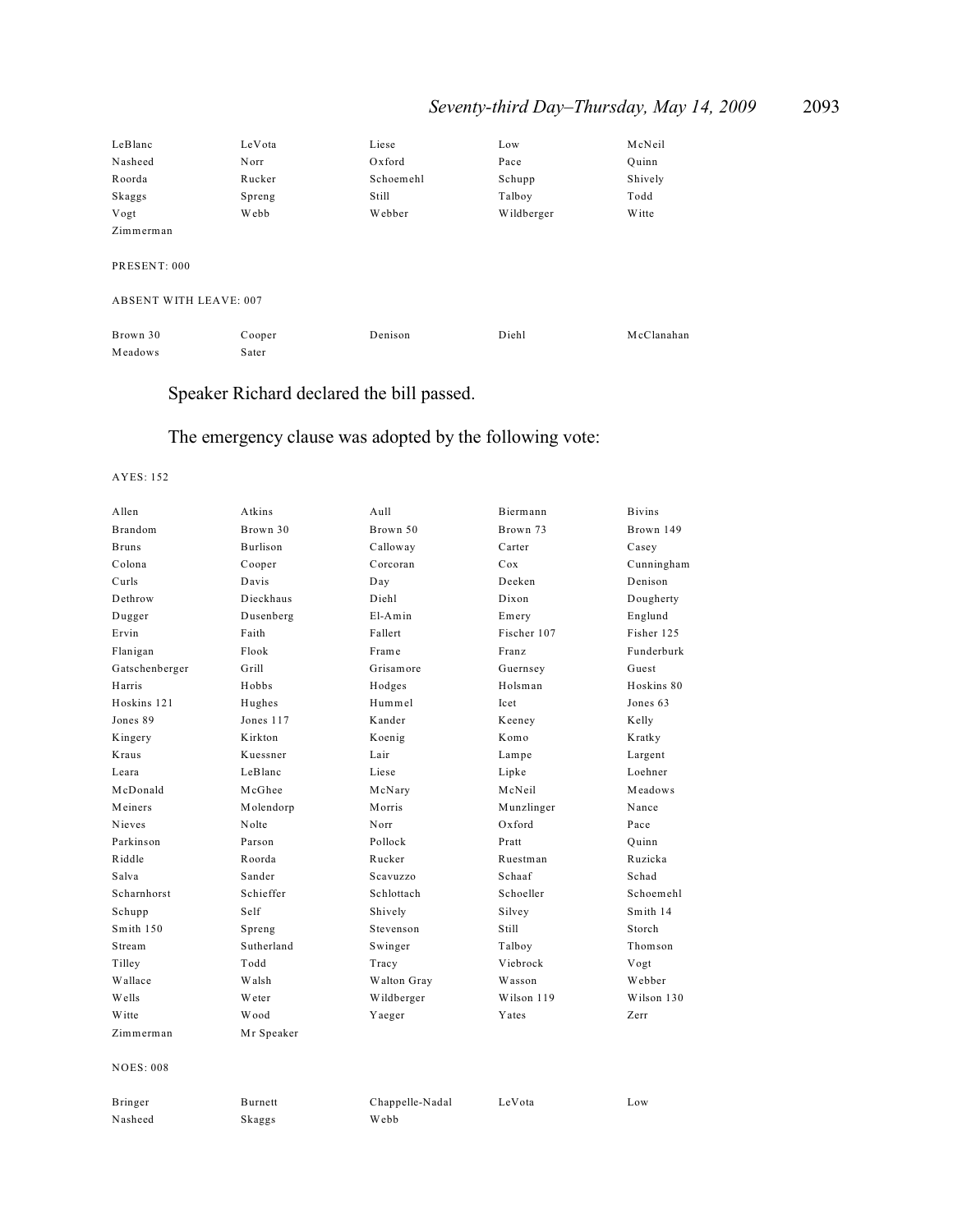PRESENT: 000 ABSENT WITH LEAVE: 003 McClanahan Sater Wright

**HOUSE BILLS WITH SENATE AMENDMENTS**

**SS SCS HCS HB 390**, relating to unauthorized aliens, was taken up by Representative Nolte.

Representative Nolte moved that the House refuse to adopt **SS SCS HCS HB 390** and request the Senate to recede from its position and, failing to do so, grant the House a conference.

Which motion was adopted.

**SS HCS HBs 46 & 434**, relating to abortions, was taken up by Representative Pratt.

Representative Pratt moved that the House refuse to adopt **SS HCS HBs 46 & 434** and request the Senate to recede from its position and, failing to do so, grant the House a conference.

Representative Bringer made a substitute motion that the House refuse to adopt **SS HCS HBs 46 & 434** and request the Senate to recede from its position.

Representative Tilley moved the previous question.

Which motion was adopted by the following vote:

| Allen            | <b>Bivins</b>     | <b>Brandom</b> | Brown 149     | <b>Bruns</b> |
|------------------|-------------------|----------------|---------------|--------------|
| <b>Burlison</b>  | Cooper            | Cox            | Cunningham    | Davis        |
| Day              | Deeken            | Denison        | Dethrow       | Diehl        |
| Dixon            | Dugger            | Dusenberg      | Emery         | Ervin        |
| Faith            | Fisher 125        | Flanigan       | Flook         | Franz        |
| Funderburk       | Gatschenberger    | Grisamore      | Guernsey      | Guest        |
| Hobbs            | Hoskins 121       | <b>Icet</b>    | Jones 89      | Jones 117    |
| Keeney           | Kingery           | Koenig         | Lair          | Largent      |
| Leara            | Lipke             | Loehner        | McGhee        | McNary       |
| Molendorp        | Munzlinger        | Nance          | <b>Nieves</b> | Nolte        |
| Parkinson        | Parson            | Pollock        | Pratt         | Riddle       |
| Ruestman         | Ruzicka           | Sander         | Schaaf        | Schad        |
| Scharnhorst      | Schlottach        | Schoeller      | Self          | Silvey       |
| Smith 14         | Smith 150         | Stevenson      | Stream        | Sutherland   |
| Thomson          | Tilley            | Tracy          | Viebrock      | Wasson       |
| Wells            | Weter             | Wilson 119     | Wilson 130    | Wood         |
| Wright           | Yates             | Zerr           | Mr Speaker    |              |
| <b>NOES: 071</b> |                   |                |               |              |
| Atkins           | A <sub>u</sub> 11 | Biermann       | Bringer       | Brown 50     |
| Brown 73         | <b>Burnett</b>    | Calloway       | Carter        | Casey        |
| Chappelle-Nadal  | Colona            | Corcoran       | Curls         | Dougherty    |
| $E1-Amin$        | Englund           | Fallert        | Fischer 107   | Frame        |
|                  |                   |                |               |              |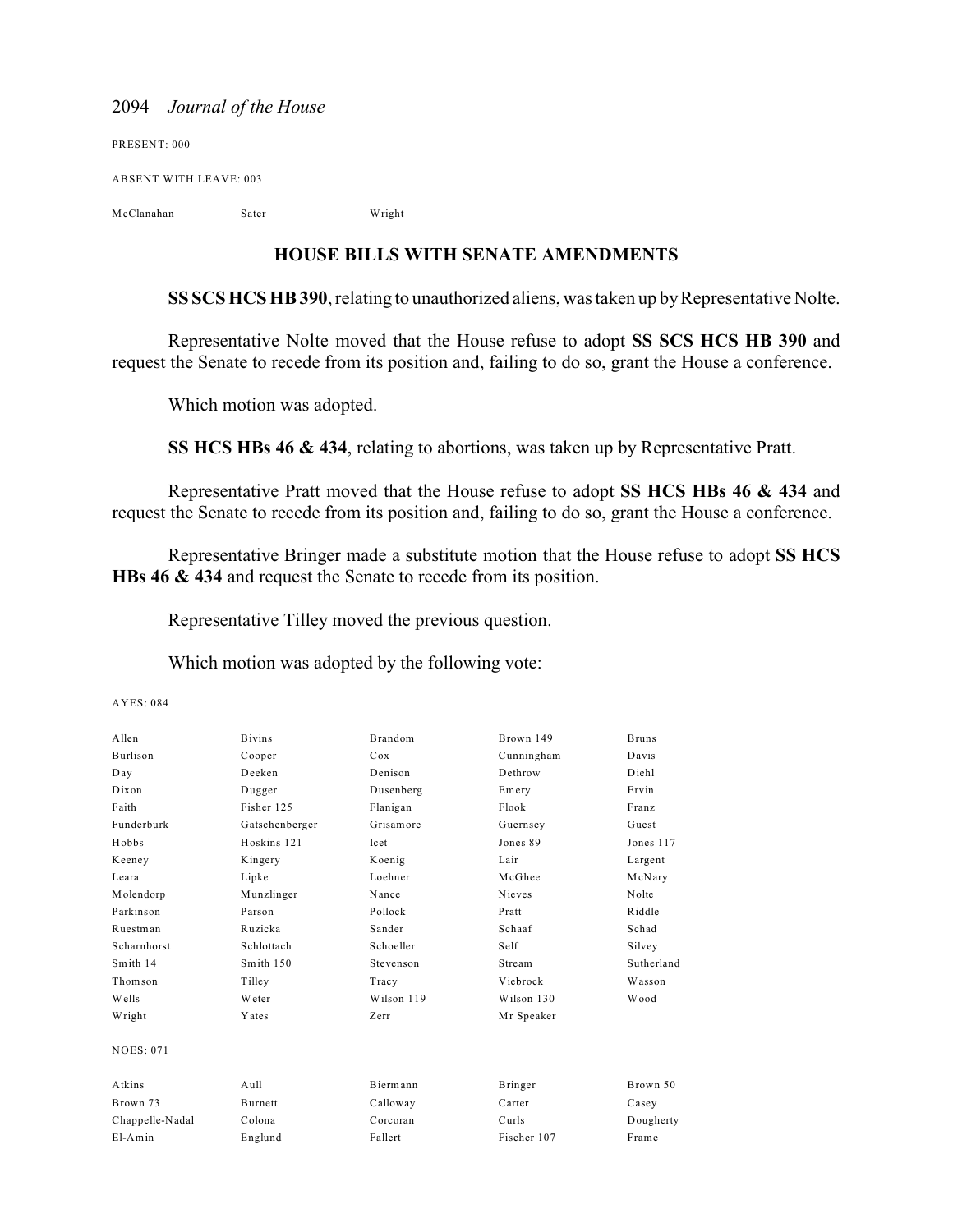## *Seventy-third Day–Thursday, May 14, 2009* 2095

| Grill                         | Harris    | Hodges     | Holsman   | Hoskins 80  |  |
|-------------------------------|-----------|------------|-----------|-------------|--|
| Hummel                        | Jones 63  | Kander     | Kelly     | Kirkton     |  |
| Komo                          | Kratky    | Kuessner   | Lampe     | LeBlanc     |  |
| LeVota                        | Liese     | Low        | McDonald  | McNeil      |  |
| Meadows                       | Meiners   | Morris     | Nasheed   | Norr        |  |
| Oxford                        | Pace      | Quinn      | Roorda    | Rucker      |  |
| Salva                         | Scavuzzo  | Schieffer  | Schoemehl | Schupp      |  |
| Shively                       | Skaggs    | Spreng     | Still     | Storch      |  |
| Swinger                       | Talboy    | Todd       | Walsh     | Walton Gray |  |
| Webb                          | Webber    | Wildberger | Witte     | Yaeger      |  |
| Zimmerman                     |           |            |           |             |  |
| PRESENT: 000                  |           |            |           |             |  |
|                               |           |            |           |             |  |
| <b>ABSENT WITH LEAVE: 008</b> |           |            |           |             |  |
| Brown 30                      | Dieckhaus | Hughes     | Kraus     | McClanahan  |  |
| Sater                         | Vogt      | Wallace    |           |             |  |
|                               |           |            |           |             |  |

Representative Bringer again moved that the House refuse to adopt **SS HCS HBs 46 & 434** and request the Senate to recede from its position.

## Which motion was defeated by the following vote:

| Aull             | Bringer   | Burnett         | Casey          | Cooper          |
|------------------|-----------|-----------------|----------------|-----------------|
| Corcoran         | Dougherty | Fallert         | Fischer 107    | Flook           |
| Grill            | Harris    | Hodges          | Hummel         | Jones 63        |
| Kratky           | Kuessner  | LeVota          | Liese          | McDonald        |
| Meadows          | Meiners   | Ouinn           | Roorda         | Rucker          |
| Scavuzzo         | Schieffer | Schoemehl       | Shively        | Spreng          |
| Swinger          | Todd      | Viebrock        | Walsh          | Wildberger      |
| Witte            | Wood      | Yaeger          | Yates          |                 |
| <b>NOES: 112</b> |           |                 |                |                 |
| A llen           | Atkins    | Biermann        | <b>Bivins</b>  | <b>Brandom</b>  |
| Brown 50         | Brown 73  | Brown 149       | <b>Bruns</b>   | <b>Burlison</b> |
| Carter           | Colona    | C <sub>ox</sub> | Cunningham     | Davis           |
| Day              | Deeken    | Denison         | Dethrow        | Diehl           |
| Dixon            | Dugger    | Dusenberg       | $E1-Amin$      | Emery           |
| Englund          | Ervin     | Faith           | Fisher 125     | Flanigan        |
| Frame            | Franz     | Funderburk      | Gatschenberger | Grisamore       |
| Guernsey         | Guest     | Hobbs           | Holsman        | Hoskins 80      |
| Hoskins 121      | Hughes    | Icet            | Jones 89       | Jones 117       |
| Kander           | Keeney    | Kelly           | Kingery        | Kirkton         |
| Koenig           | Komo      | Kraus           | Lair           | Lampe           |
| Largent          | Leara     | Lipke           | Loehner        | Low             |
| McGhee           | McNary    | McNeil          | Molendorp      | Munzlinger      |
| Nance            | Nasheed   | <b>Nieves</b>   | Nolte          | Norr            |
| $Ox$ ford        | Pace      | Parkinson       | Parson         | Pollock         |
| Pratt            | Riddle    | Ruestman        | Ruzicka        | Salva           |
| Sander           | Schaaf    | Schad           | Scharnhorst    | Schlottach      |
| Schoeller        | Schupp    | Self            | Silvey         | Skaggs          |
| Smith 14         | Smith 150 | Stevenson       | Still          | Storch          |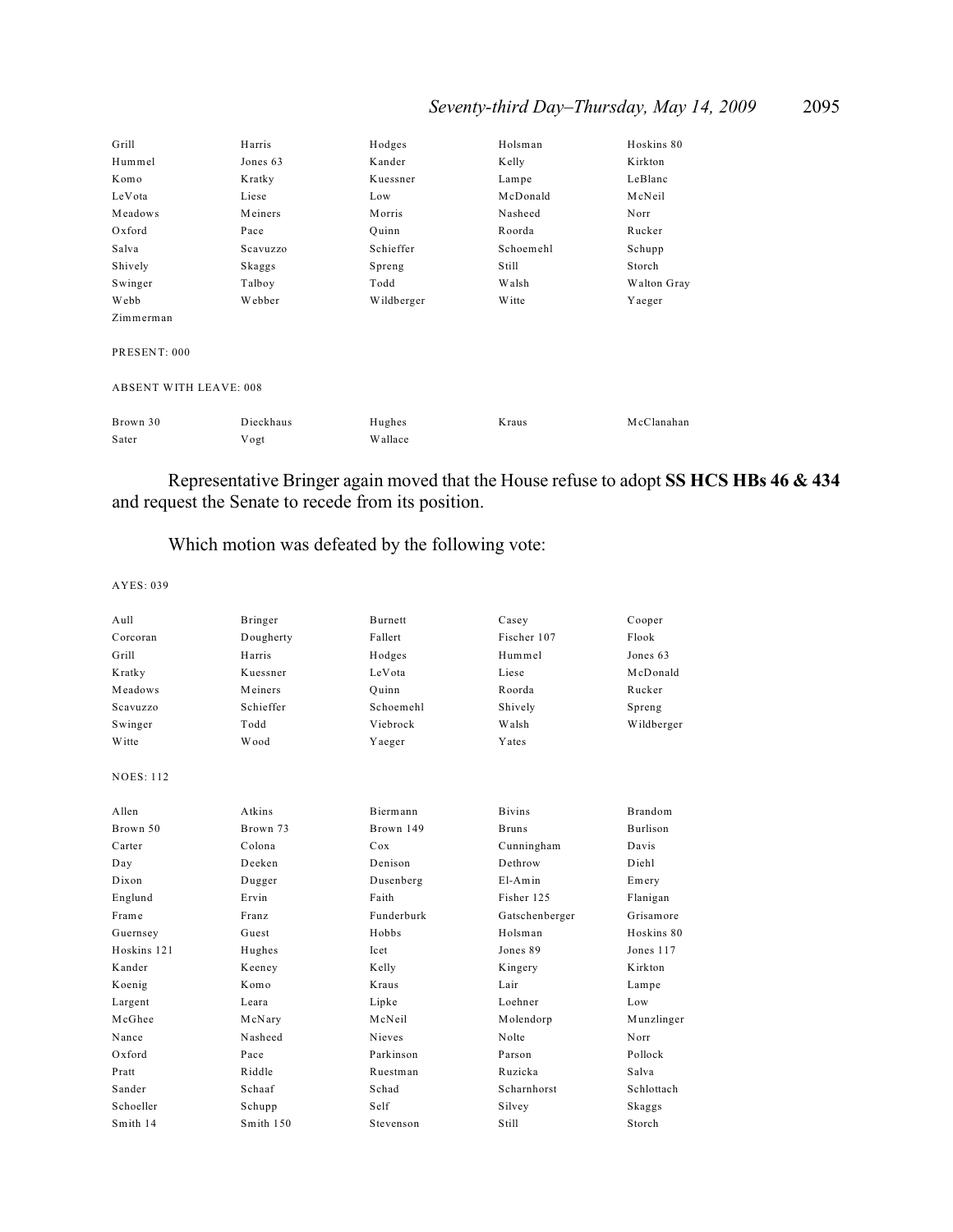| Stream                        | Sutherland      | Talboy     | Thomson     | Tilley     |
|-------------------------------|-----------------|------------|-------------|------------|
| Tracy                         | Wasson          | Webb       | Webber      | Wells      |
| Weter                         | Wilson 119      | Wilson 130 | Wright      | Zerr       |
| Zimmerman                     | Mr Speaker      |            |             |            |
| PRESENT: 004                  |                 |            |             |            |
| Calloway                      | Chappelle-Nadal | Morris     | Walton Gray |            |
| <b>ABSENT WITH LEAVE: 008</b> |                 |            |             |            |
| Brown 30                      | Curls           | Dieckhaus  | LeBlanc     | McClanahan |
| Sater                         | Vogt            | Wallace    |             |            |

Representative Pratt again moved that the House refuse to adopt **SS HCS HBs 46 & 434** and request the Senate to recede from its position and, failing to do so, grant the House a conference.

Which motion was adopted.

Representative Lipke resumed the Chair.

## **THIRD READING OF SENATE BILL**

**HCS SB 480**, relating to state boards and commissions, was taken up by Representative Quinn.

On motion of Representative Quinn, **HCS SB 480** was adopted.

On motion of Representative Quinn, **HCS SB 480** was read the third time and passed by the following vote:

| A llen          | Atkins         | $A$ ull   | Biermann    | <b>Bivins</b>  |
|-----------------|----------------|-----------|-------------|----------------|
| Brandom         | Bringer        | Brown 73  | Brown 149   | <b>Bruns</b>   |
| Burlison        | <b>Burnett</b> | Calloway  | Carter      | Casey          |
| Chappelle-Nadal | Colona         | Cooper    | Corcoran    | Cox            |
| Cunningham      | Curls          | Davis     | Deeken      | Denison        |
| Dethrow         | Dieckhaus      | Diehl     | Dixon       | Dougherty      |
| Dugger          | Dusenberg      | $E1-Amin$ | Emery       | Englund        |
| Ervin           | Faith          | Fallert   | Fischer 107 | Fisher 125     |
| Flanigan        | Flook          | Frame     | Franz       | Gatschenberger |
| Grill           | Grisamore      | Guernsey  | Guest       | Harris         |
| Hobbs           | Hodges         | Holsman   | Hoskins 80  | Hoskins 121    |
| Hughes          | Hummel         | Icet      | Jones 63    | Jones 89       |
| Jones 117       | Kander         | Keeney    | Kelly       | Kingery        |
| Kirkton         | Koenig         | Komo      | Kratky      | Kraus          |
| Kuessner        | Lair           | Lampe     | Largent     | Leara          |
| LeBlanc         | LeVota         | Liese     | Lipke       | Loehner        |
| Low             | McDonald       | McGhee    | McNary      | McNeil         |
| Meadows         | Meiners        | Molendorp | Morris      | Munzlinger     |
| Nance           | Nasheed        | Nieves    | Nolte       | Norr           |
| Oxford          | Pace           | Parkinson | Parson      | Pollock        |
| Pratt           | Ouinn          | Riddle    | Roorda      | Rucker         |
|                 |                |           |             |                |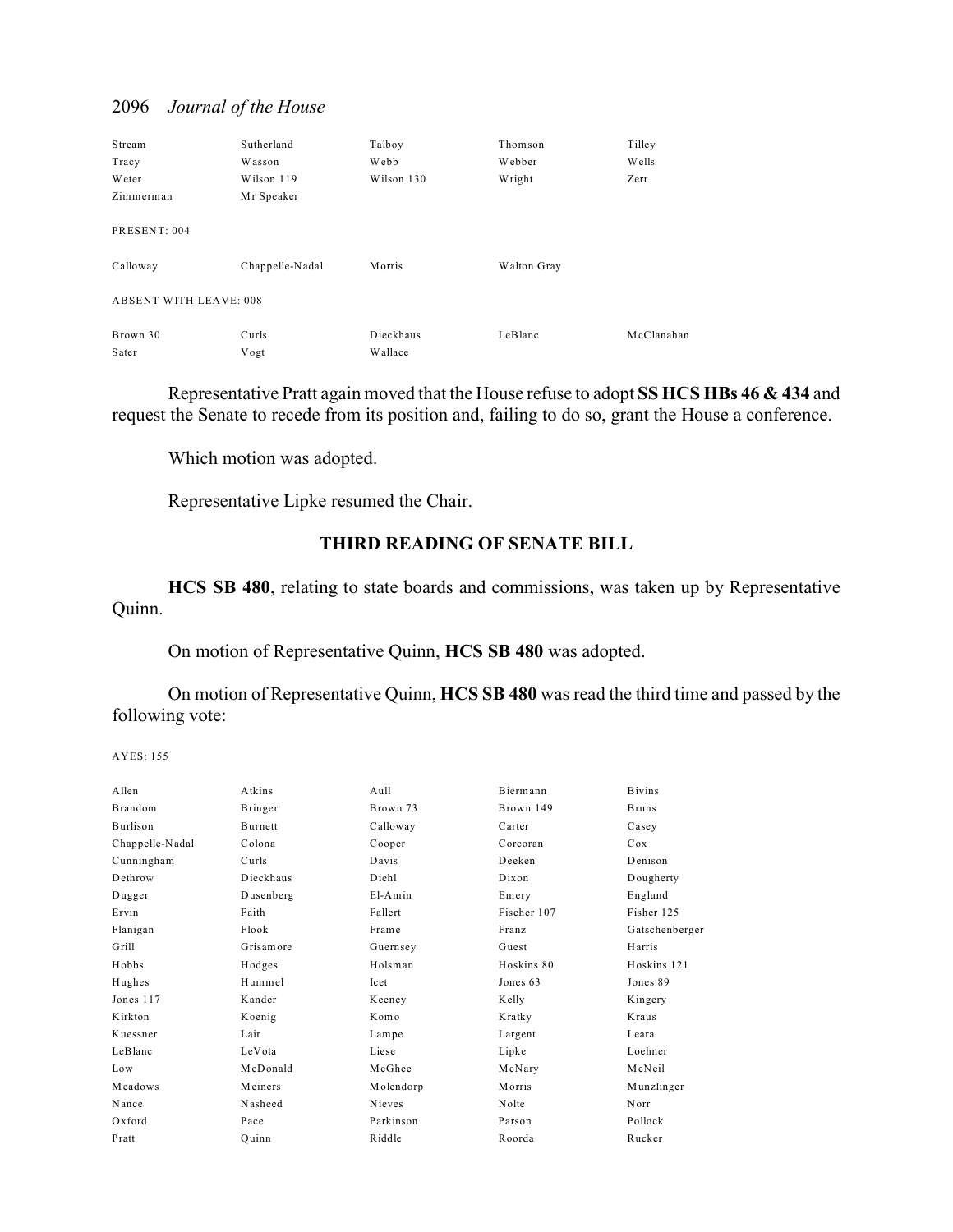| Seventy-third Day-Thursday, May 14, 2009 |  |  |  |  |  | 2097 |
|------------------------------------------|--|--|--|--|--|------|
|------------------------------------------|--|--|--|--|--|------|

| Ruestman                      | Ruzicka    | Salva        | Sander      | Scavuzzo   |  |
|-------------------------------|------------|--------------|-------------|------------|--|
| Schaaf                        | Schad      | Scharnhorst  | Schieffer   | Schlottach |  |
| Schoeller                     | Schoemehl  | Schupp       | Self        | Shively    |  |
| Silvey                        | Skaggs     | Smith 14     | Smith 150   | Spreng     |  |
| Stevenson                     | Still      | Storch       | Stream      | Sutherland |  |
| Swinger                       | Talboy     | Thomson      | Tilley      | Todd       |  |
| Tracy                         | Viebrock   | <b>Walsh</b> | Walton Gray | Wasson     |  |
| Webb                          | Webber     | <b>Wells</b> | Weter       | Wildberger |  |
| Wilson 119                    | Wilson 130 | W itte       | Wood        | Wright     |  |
| Yaeger                        | Yates      | Zerr         | Zimmerman   | Mr Speaker |  |
| <b>NOES: 000</b>              |            |              |             |            |  |
| PRESENT: 000                  |            |              |             |            |  |
| <b>ABSENT WITH LEAVE: 008</b> |            |              |             |            |  |
| Brown 30                      | Brown 50   | Day          | Funderburk  | McClanahan |  |
| Sater                         | Vogt       | Wallace      |             |            |  |

Representative Lipke declared the bill passed.

### **HOUSE RESOLUTION**

**HR 1388**, relating to "Amanda Kay Cates Day", was taken up by Representative Harris.

Speaker Pro Tem Pratt assumed the Chair.

On motion of Representative Harris, **HR 1388** was adopted.

## **CONFERENCE COMMITTEE REPORT ON SENATE SUBSTITUTE FOR SENATE COMMITTEE SUBSTITUTE FOR HOUSE BILL NO. 734**

The Conference Committee appointed on Senate Substitute for Senate Committee Substitute for House Bill No. 734, with Senate Amendment No. 1, Senate Amendment No. 2, and Senate Amendment No. 3, begs leave to report that we, after free and fair discussion of the differences, have agreed to recommend and do recommend to the respective bodies as follows:

1. That the Senate recede from its position on Senate Substitute for Senate Committee Substitute for House Bill No. 734, as amended;

2. That the House recede from its position on House Bill No. 734;

3. That the attached Conference Committee Substitute for Senate Substitute for Senate Committee Substitute for House Bill No. 734, be Third Read and Finally Passed.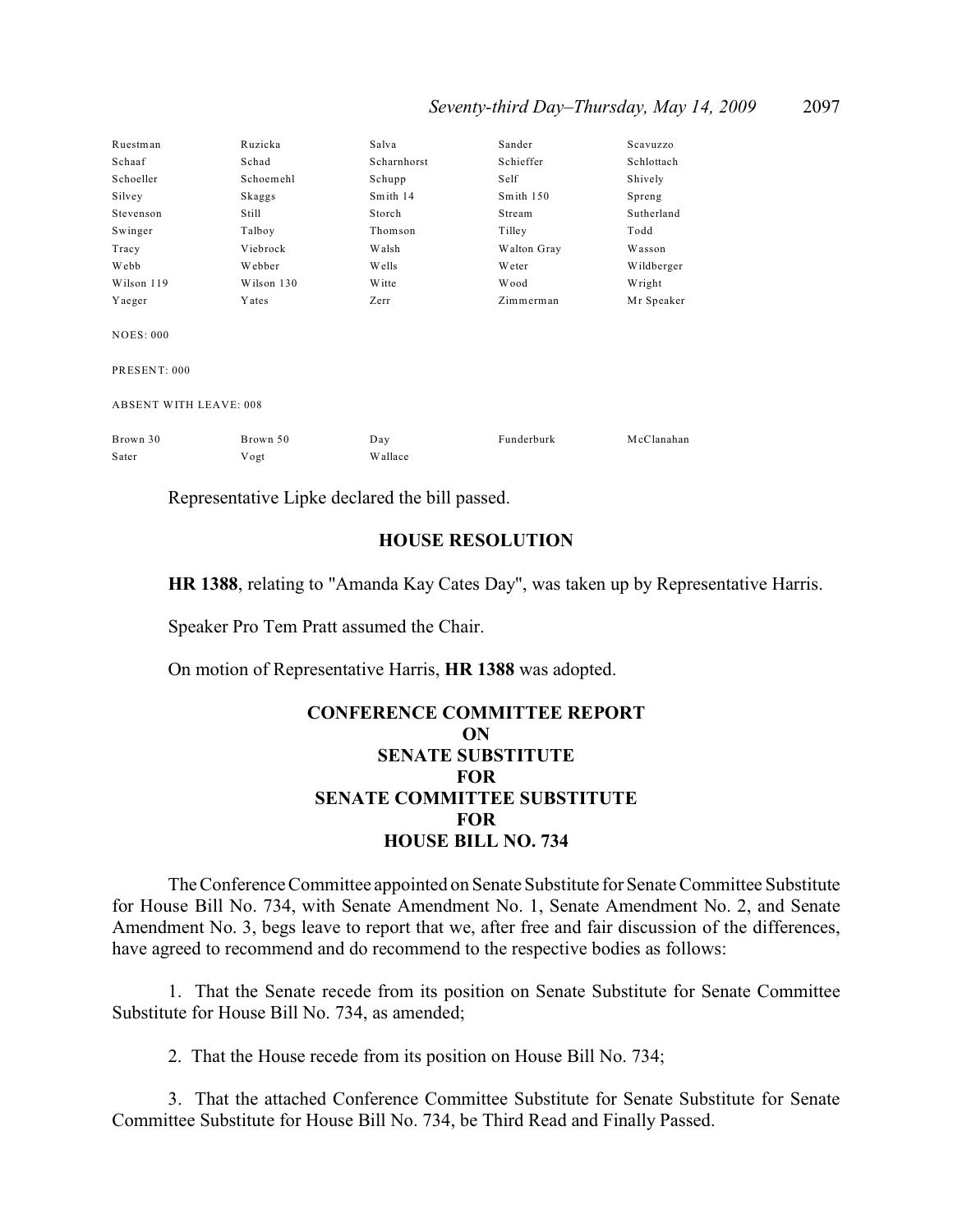/s/ Don Ruzicka /s/ Brad Lager /s/ Ed Emery /s/ Delbert Scott  $\sqrt{s}$  Walt Bivins  $\sqrt{s}$  Kevin Engler /s/ Linda Fischer /s/ Joan Bray

FOR THE HOUSE: FOR THE SENATE:

 $\sqrt{s}$  Terry Witte  $\sqrt{s}$  Wes Shoemyer

### **RECESS**

On motion of Representative Tilley, the House will stand in recess pending the distribution of all conference committee reports or midnight tonight, whichever is sooner, then stand adjourned until 10:00 a.m., Friday, May 15, 2009.

## **MESSAGES FROM THE SENATE**

Mr. Speaker: I am instructed by the Senate to inform the House of Representatives that the Senate refuses to recede from its position on **SS HCS HBs 46 & 434** and request the House take up and pass **SS HCS HBs 46 & 434**.

Mr. Speaker: I am instructed by the Senate to inform the House of Representatives that the Senate refuses to recede from its position on **SS SCS HCS HB 390** and grants the House a conference thereon.

The President Pro Tem has appointed the following Conference Committee to act with a like committee from the House: Senators Rupp, Schaefer, Schmitt, McKenna and Green.

Mr. Speaker: I am instructed by the Senate to inform the House of Representatives that the Senate has taken up and passed **HCS HBs 620 & 671**, entitled:

An act to repeal sections 313.010, 313.015, 313.040, 313.045, 313.050, 313.055, and 313.057, RSMo, and to enact in lieu thereof six new sections relating to bingo, with penalty provisions.

With Senate Amendment No. 1.

*Senate Amendment No. 1*

AMEND House Committee Substitute for House Bill Nos. 620 & 671, Page 5, Section 313.040, Lines 104 - 108, by striking all opening and closing brackets on said lines and all underlined words on said lines.

In which the concurrence of the House is respectfully requested.

Mr. Speaker: I am instructed by the Senate to inform the House of Representatives that the Senate has taken up and adopted the Conference Committee Report on **SCS HB 745, as amended**, and has taken up and passed **CCS SCS HB 745**.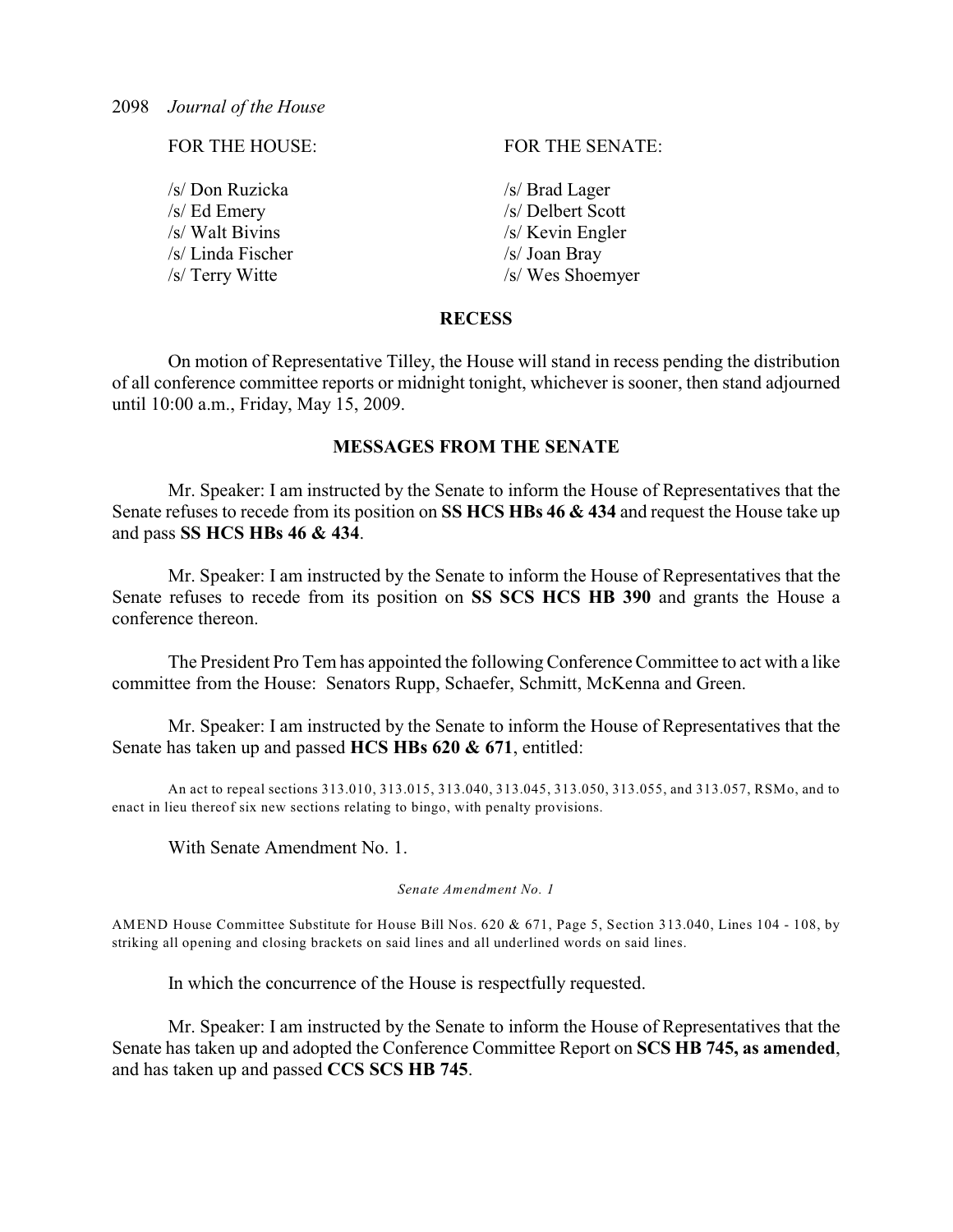Mr. Speaker: I am instructed by the Senate to inform the House of Representatives that the Senate refuses to recede from its position on **SCS HCS HB 1075, as amended**, and grants the House a conference thereon.

The President Pro Tem has appointed the following Conference Committee to act with a like committee from the House: Senators Griesheimer, Rupp, Dempsey, Callahan and Justus.

Mr. Speaker: I am instructed by the Senate to inform the House of Representatives that the Senate has taken up and adopted **SCR 21**.

#### SENATE CONCURRENT RESOLUTION NO. 21

WHEREAS, "25 by 25" is a renewable energy initiative proposing that America's agricultural and forestry sectors produce 25 percent of the nation's energy requirements from renewable resources by the year 2025 while continuing to produce abundant and safe food and fiber; and

WHEREAS, having an affordable, reliable, and plentiful energy supply is critical for our state and national economy and the national and international food supply; and

WHEREAS, current and future risks to the nation's energy security are mounting while global energy demands are growing exponentially; and

WHEREAS, Missouri's productive farms and forests can become the future sources for renewable fuels to help supply these growing energy demands; and

WHEREAS, the development of a broad spectrum of renewable energy sources, including but not limited to wind power, biodiesel, biomass, methane digesters, ethanol, and solar, would be beneficial to Missouri's farmers and rural communities by opening additional markets for agricultural commodities, increasing farm income, developing new products from livestock byproducts, improving the productive use of marginal lands, improving wildlife habitat, and creating many new job opportunities; and

WHEREAS, American agriculture is well-positioned to play an expanded role in the development and implementation of new energy solutions and, with appropriate technological innovation, incentives, and investments, America's farms and forests can become the factories that produce a new generation of fuels to help meet the nation's critical energy needs; and

WHEREAS, agriculture's and forestry's role as an energy producer will have a positive effect on national security and United States trade imbalances:

NOW, THEREFORE, BE IT RESOLVED by the members of the Missouri Senate, Ninety-fifth General Assembly, First Regular Session, the House of Representatives concurring therein, express our support of the "25 by 25" renewable energy initiative that America's agricultural and forestry sectors provide 25 percent of the nation's energy needs by the year 2025 while they continue to produce abundant, safe, and affordable food and fiber; and

BE IT FURTHER RESOLVED that the Secretary of the Senate be instructed to prepare a properly inscribed copy of this resolution for each member of Missouri's congressional delegation, the Majority Leader and Minority Leader of the U.S. Senate, the Speaker of the U.S. House of Representatives, the Majority Leader and Minority Leader of the U.S. House of Representatives, and President Barack Obama.

In which the concurrence of the House is respectfully requested.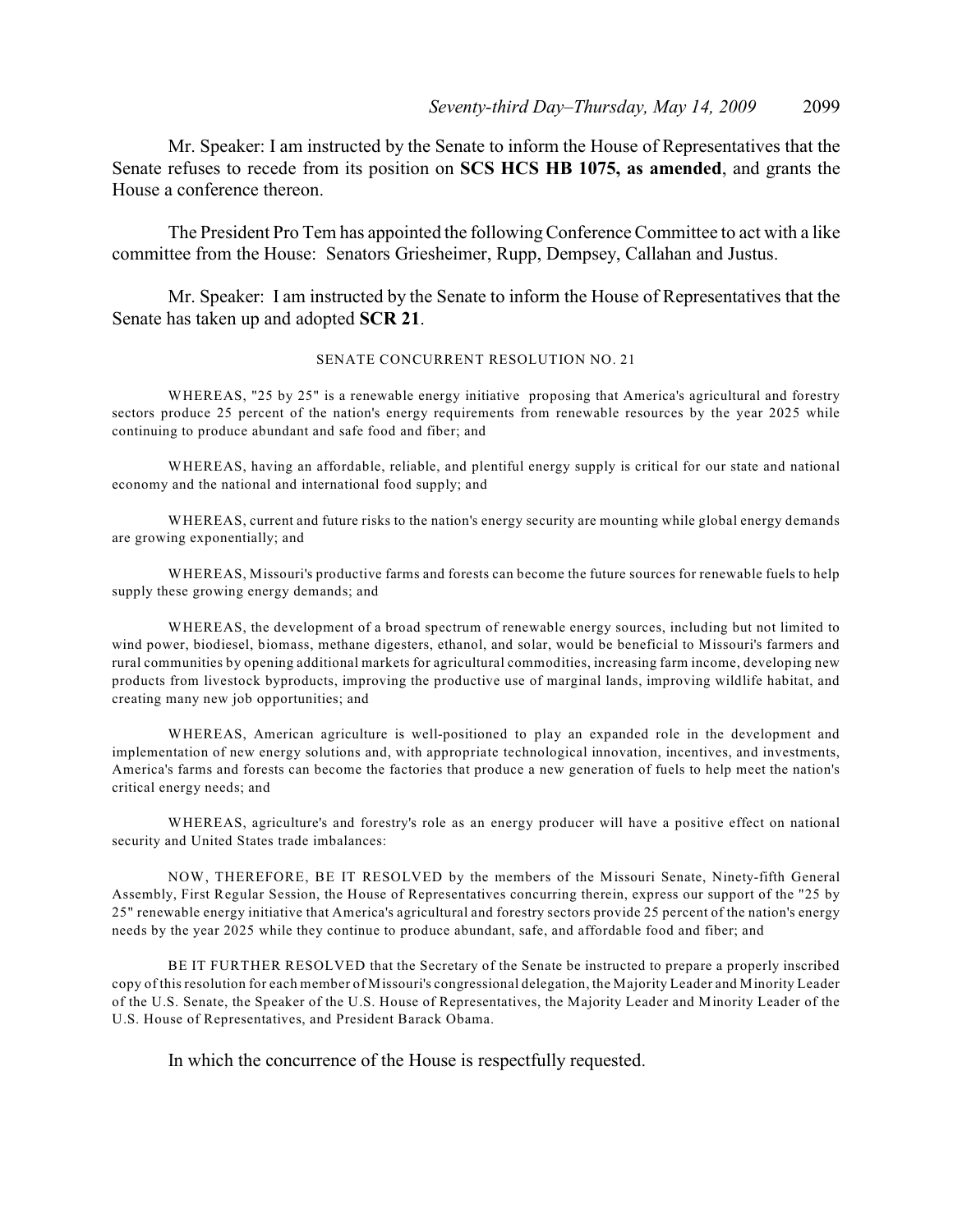Mr. Speaker: I am instructed by the Senate to inform the House of Representatives that the Senate refuses to concur in **HCS SCS SB 71, as amended**, and requests the House recede from its position and take up and pass **SCS SB 71**.

Mr. Speaker: I am instructed by the Senate to inform the House of Representatives that the Senate has taken up and adopted **HCS#2 SS SB 291, as amended**, and has taken up and passed **HCS#2 SS SB 291, as amended**.

Emergency clause adopted.

Mr. Speaker: I am instructed by the Senate to inform the House of Representatives that the Senate has taken up and adopted **HCS SB 480** and has taken up and passed **HCS SB 480**.

Mr. Speaker: I am instructed by the Senate to inform the House of Representatives that the Senate refuses to concur in **HCS SB 485, as amended**, and requests the House recede from its position and take up and pass **SB 485**.

## **APPOINTMENT OF CONFERENCE COMMITTEES**

The Speaker appointed the following Conference Committees to act with like Committees from the Senate on the following bills:

**SS SCS HCS HB 390**: Representatives Nolte, Parkinson, Wilson (130), Chappelle-Nadal and Schoemehl **SCS HCS HB 1075**: Representatives Fisher (125), Jones (89), Funderburk, Walsh and Frame

## **MESSAGES FROM THE GOVERNOR**

EXECUTIVE OFFICE

May 14, 2009

TO THE CHIEF CLERK OF THE HOUSE OF REPRESENTATIVES 95<sup>th</sup> GENERAL ASSEMBLY FIRST REGULAR SESSION STATE OF MISSOURI

Herewith I return to you **Senate Committee Substitute for House Committee Substitute for House Bill No. 236** entitled:

#### "AN ACT"

To amend chapter 162, RSMo, by adding thereto one new section relating to students with disabilities, with an emergency clause.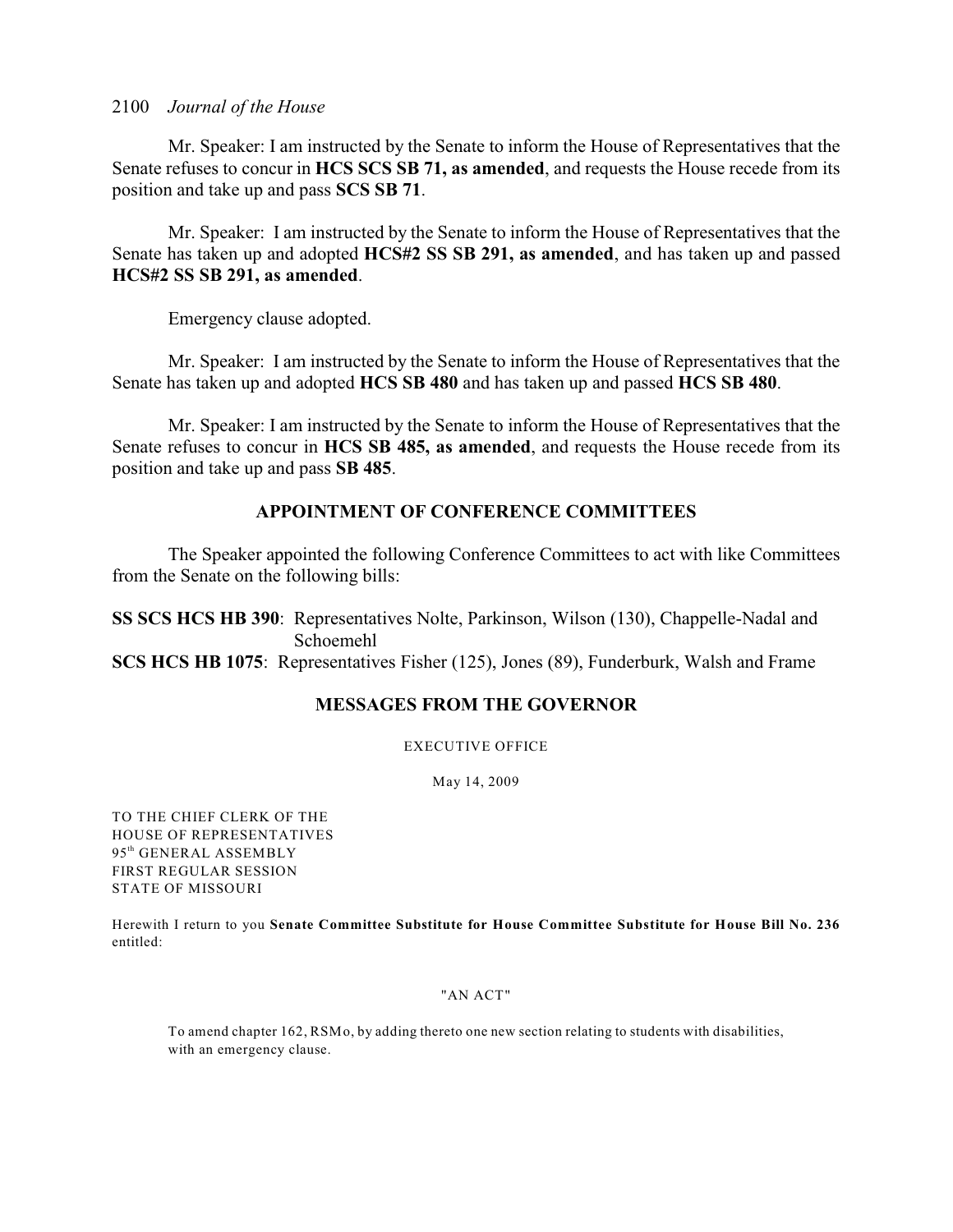On May 14, 2009, I approved said **Senate Committee Substitute for House Committee Substitute for House Bill No. 236**.

Respectfully submitted,

 /s/ Jeremiah W. (Jay) Nixon Governor

May 14, 2009

\_\_\_\_\_\_\_\_\_\_\_\_\_\_\_\_\_\_\_\_

TO THE CHIEF CLERK OF THE HOUSE OF REPRESENTATIVES 95<sup>th</sup> GENERAL ASSEMBLY FIRST REGULAR SESSION STATE OF MISSOURI

Herewith I return to you **House Bill No. 682** entitled:

#### "AN ACT"

To repeal section 171.033, RSMo, and to enact in lieu thereof one new section relating to loss of attendance due to inclement weather, with an emergency clause.

On May 14, 2009, I approved said **House Bill No. 682**.

Respectfully submitted,

 /s/ Jeremiah W. (Jay) Nixon Governor

## **CONFERENCE COMMITTEE REPORT ON SENATE SUBSTITUTE FOR SENATE COMMITTEE SUBSTITUTE FOR HOUSE COMMITTEE SUBSTITUTE FOR HOUSE BILL NO. 62**

The Conference Committee appointed on Senate Substitute for Senate Committee Substitute for House Committee Substitute for House Bill No. 62, with Senate Amendment Nos. 1, 2, 4, 5, 6, 7, 8, and 9, begs leave to report that we, after free and fair discussion of the differences, have agreed to recommend and do recommend to the respective bodies as follows:

1. The Senate recede from its position on Senate Substitute for Senate Committee Substitute for House Committee Substitute for House Bill No. 62, as amended;

2. That the House recede from its position on House Committee Substitute for House Bill No. 62, as amended;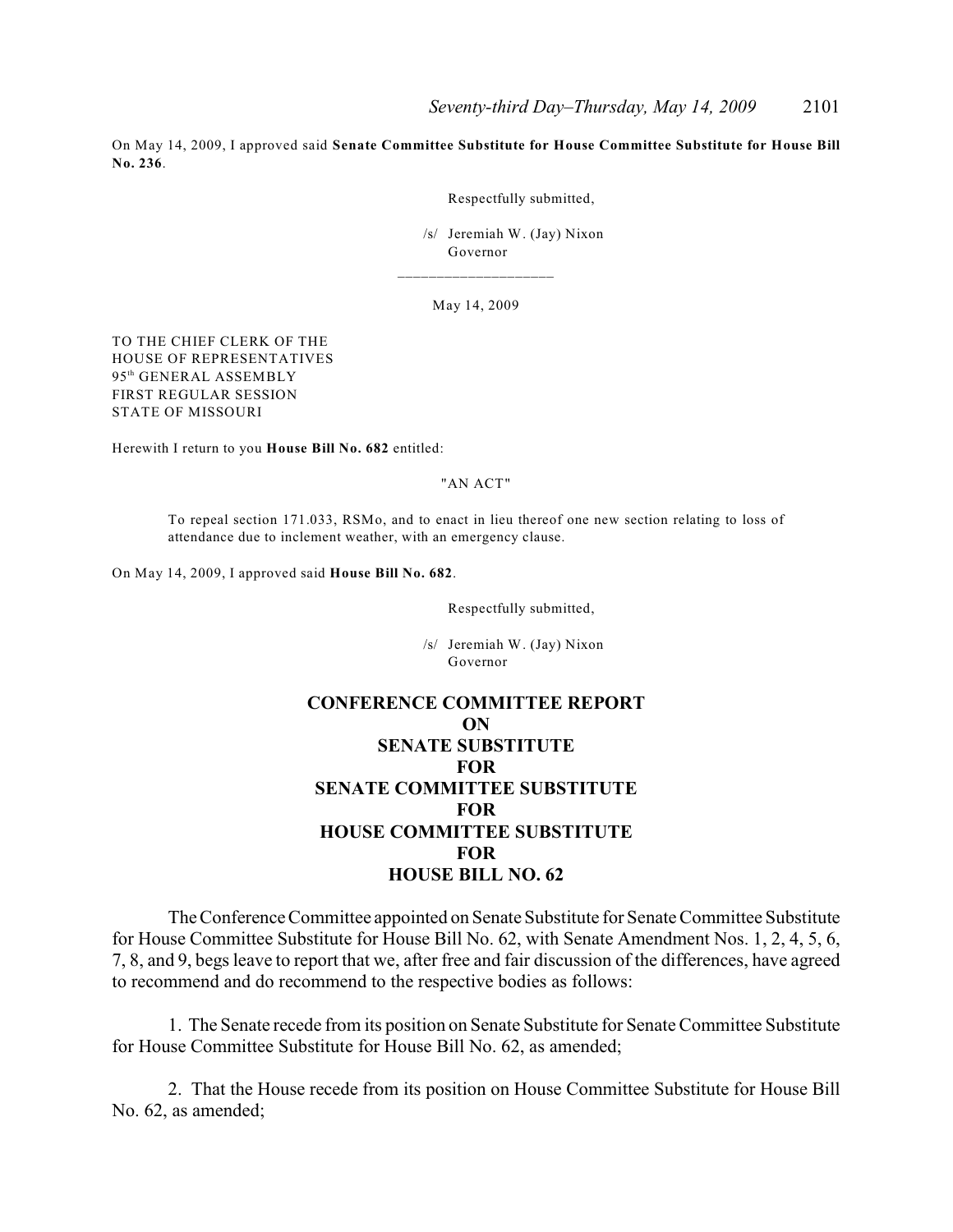3. That the attached Conference Committee Substitute for Senate Substitute for Senate Committee Substitute for House Committee Substitute for House Bill No. 62, be Third Read and Finally Passed.

/s/ Scott Lipke /s/ Matt Bartle /s/ Shelley Keeney /s/ Robert Mayer /s/ Stanley Cox /s/ Dan Clemens /s/ Jeffrey Roorda /s/ Jolie Justus

FOR THE HOUSE: FOR THE SENATE:

/s/ John Burnett /s/ Ryan McKenna

## **CONFERENCE COMMITTEE REPORT ON SENATE SUBSTITUTE FOR SENATE COMMITTEE SUBSTITUTE FOR HOUSE BILL NO. 376**

The Conference Committee appointed on Senate Substitute for Senate Committee Substitute for House Bill No. 376, with Senate Amendment Nos. 1, 2, 3, 4, 5, 6, 7, Senate Amendment No. 1 to Senate Amendment No. 8, Senate Amendment No. 8, as amended, Senate Amendment Nos. 9, 10, 11, 12, 13, 14, 15, 16, 17, and 18, begs leave to report that we, after free and fair discussion of the differences, have agreed to recommend and do recommend to the respective bodies as follows:

1. That the Senate recede from its position on Senate Substitute for Senate Committee Substitute for House Bill No. 376, as amended;

2. That the House recede from its position on House Bill No. 376;

3. That the attached Conference Committee Substitute for Senate Substitute for Senate Committee Substitute for House Bill No. 376, be Third Read and Finally Passed.

FOR THE HOUSE: FOR THE SENATE: /s/ Steve Hobbs /s/ John Griesheimer /s/ Jason Brown /s/ Tom Dempsey /s/ Mark Bruns /s/ Carl Vogel /s/ Trent Skaggs /s/ Wes Shoemyer /s/ Jacob Hummel /s/ Jolie Justus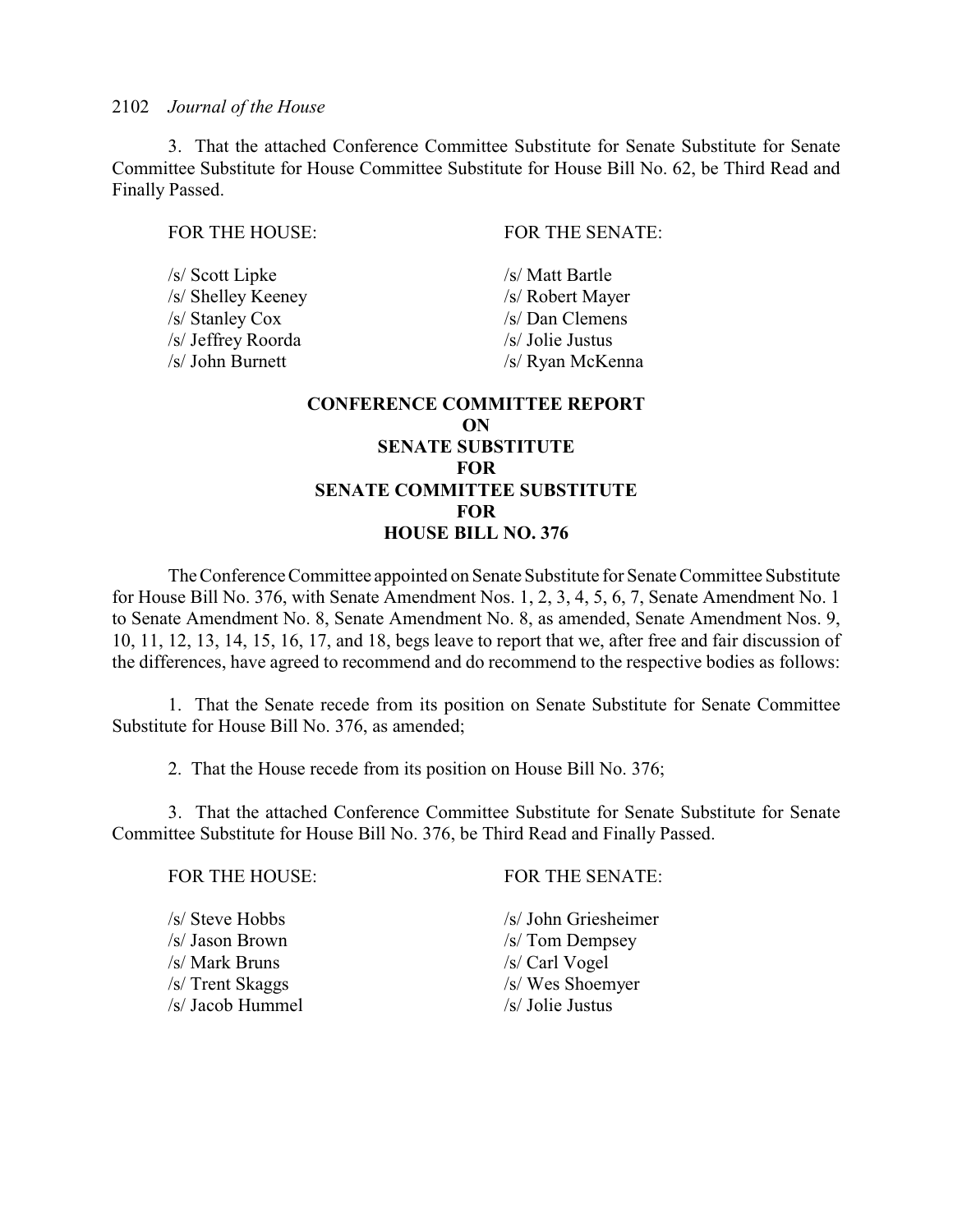## **CONFERENCE COMMITTEE REPORT ON SENATE SUBSTITUTE FOR SENATE COMMITTEE SUBSTITUTE FOR HOUSE COMMITTEE SUBSTITUTE FOR HOUSE BILL NO. 390**

The Conference Committee appointed on Senate Substitute for Senate Committee Substitute for House Committee Substitute for House Bill No. 390, begs leave to report that we, after free and fair discussion of the differences, have agreed to recommend and do recommend to the respective bodies as follows:

1. That the Senate recede from its position on Senate Substitute for Senate Committee Substitute for House Committee Substitute for House Bill No. 390;

2. That the House recede from its position on House Committee Substitute for House Bill No. 390;

3. That the attached Conference Committee Substitute for Senate Substitute for Senate Committee Substitute for House Committee Substitute for House Bill No. 390, be Third Read and Finally Passed.

/s/ Jerry Nolte /s/ Scott Rupp /s/ Mark Parkinson /s/ Kurt Schaefer /s/ Kevin Wilson /s/ Eric Schmitt /s/ Sue Schoemehl /s/ Ryan McKenna

FOR THE HOUSE: FOR THE SENATE:

/s/ Timothy Green

## **CONFERENCE COMMITTEE REPORT ON SENATE SUBSTITUTE FOR SENATE COMMITTEE SUBSTITUTE FOR HOUSE BILL NO. 577**

The Conference Committee appointed on Senate Substitute for Senate Committee Substitute for House Bill No. 577, with Senate Amendment No. 1, Senate Amendment No. 2, Senate Amendment No. 3, Senate Amendment No. 4, Senate Amendment No. 5, Senate Amendment No. 6, Senate Amendment No. 7, and Senate Amendment No. 8, begs leave to report that we, after free and fair discussion of the differences, have agreed to recommend and do recommend to the respective bodies as follows: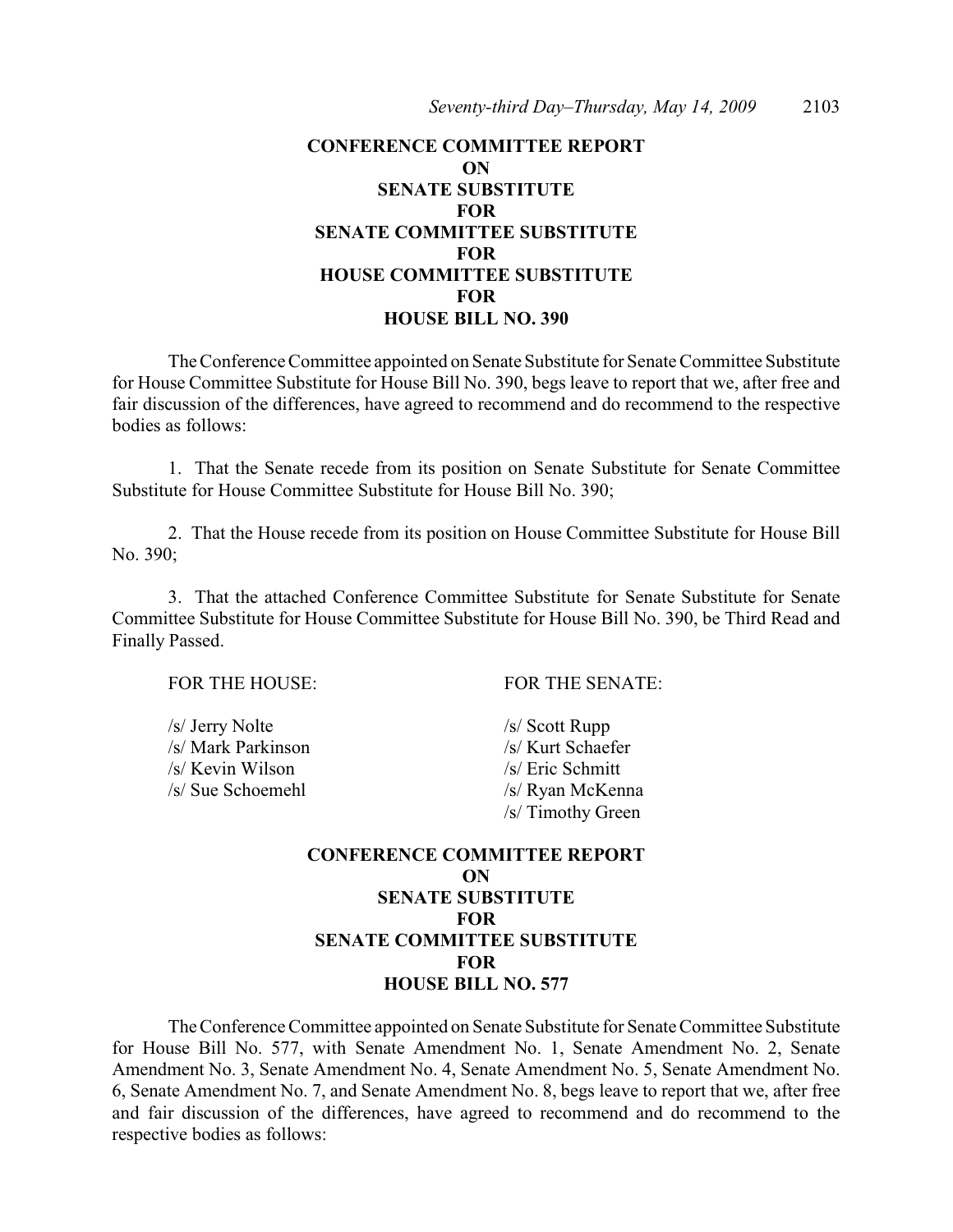1. That the Senate recede from its position on Senate Substitute for Senate Committee Substitute for House Bill No. 577, as amended;

2. That the House recede from its position on House Bill No. 577;

3. That the attached Conference Committee Substitute for Senate Substitute for Senate Committee Substitute for House Bill No. 577, be Third Read and Finally Passed.

FOR THE HOUSE: FOR THE SENATE:

| /s/ Brian Yates    | $/s/$ Scott Rupp    |
|--------------------|---------------------|
| /s/ Bob Nance      | /s/ Jack Goodman    |
| /s/ Kevin Wilson   | $/s/$ Tom Dempsey   |
| /s/ Michael Talboy | /s/ Wes Shoemyer    |
| s/ Jill Schupp     | /s/ Victor Callahan |
|                    |                     |

## **CONFERENCE COMMITTEE REPORT ON SENATE COMMITTEE SUBSTITUTE FOR HOUSE COMMITTEE SUBSTITUTE FOR HOUSE BILL NO. 1075**

The Conference Committee appointed on Senate Committee Substitute for House Committee Substitute for House Bill No. 1075, with Senate Amendment No. 1 and Senate Amendment No. 2, begs leave to report that we, after free and fair discussion of the differences, have agreed to recommend and do recommend to the respective bodies as follows:

1. That the Senate recede from its position on Senate Committee Substitute for House Committee Substitute for House Bill No. 1075, as amended;

2. That the House recede from its position on House Committee Substitute for House Bill No. 1075;

3. That the attached Conference Committee Substitute for Senate Committee Substitute for House Committee Substitute for House Bill No. 1075, be Third Read and Finally Passed.

/s/ Barney Fisher /s/ John Griesheimer /s/ Doug Funderburk /s/ Scott Rupp /s/ Gina Walsh /s/ Tom Dempsey /s/ Michael Frame /s/ Victor Callahan

FOR THE HOUSE: FOR THE SENATE:

/s/ Jolie Justus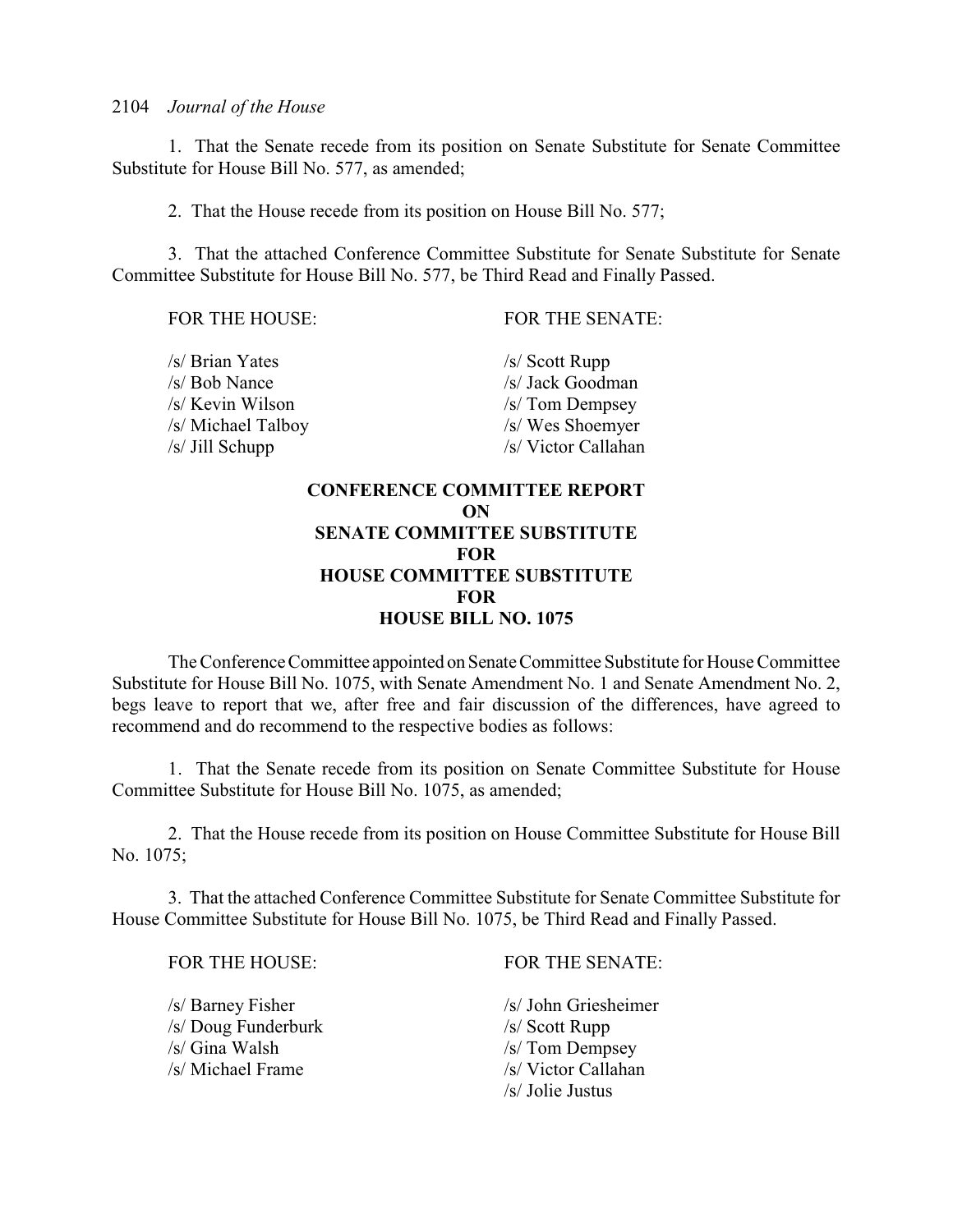## **CONFERENCE COMMITTEE REPORT ON HOUSE COMMITTEE SUBSTITUTE FOR SENATE BILL NO. 26**

The Conference Committee appointed on House Committee Substitute for Senate Bill No. 26, with House Amendment No. 1 to House Amendment No. 1, House Amendment No. 1, as amended, House Amendment Nos. 2 and 3, begs leave to report that we, after free and fair discussion of the differences, have agreed to recommend and do recommend to the respective bodies as follows:

1. That the House recede from its position on House Committee Substitute for Senate Bill No. 26, as amended;

2. That Senate Bill No. 26 be Third Read and Finally Passed.

FOR THE SENATE: FOR THE HOUSE:

/s/ Luann Ridgeway /s/ Jerry Nolte<br>/s/ Matt Bartle /s/ Scott Linke /s/ Delbert Scott /s/ Kenny Jones /s/ Victor Callahan /s/ Jeffrey Roorda /s/ Jolie Justus

 $/s/$  Scott Lipke

## **CONFERENCE COMMITTEE REPORT NO. 2 ON HOUSE COMMITTEE SUBSTITUTE FOR SENATE COMMITTEE SUBSTITUTE FOR SENATE BILL NO. 44**

The Conference Committee appointed on House Committee Substitute for Senate Committee Substitute for Senate Bill No. 44, begs leave to report that we, after free and fair discussion of the differences, have agreed to recommend and do recommend to the respective bodies as follows:

1. That the House recede from its position on House Committee Substitute for Senate Committee Substitute for Senate Bill No. 44;

2. The Senate recede from its position on Senate Committee Substitute for Senate Bill No. 44;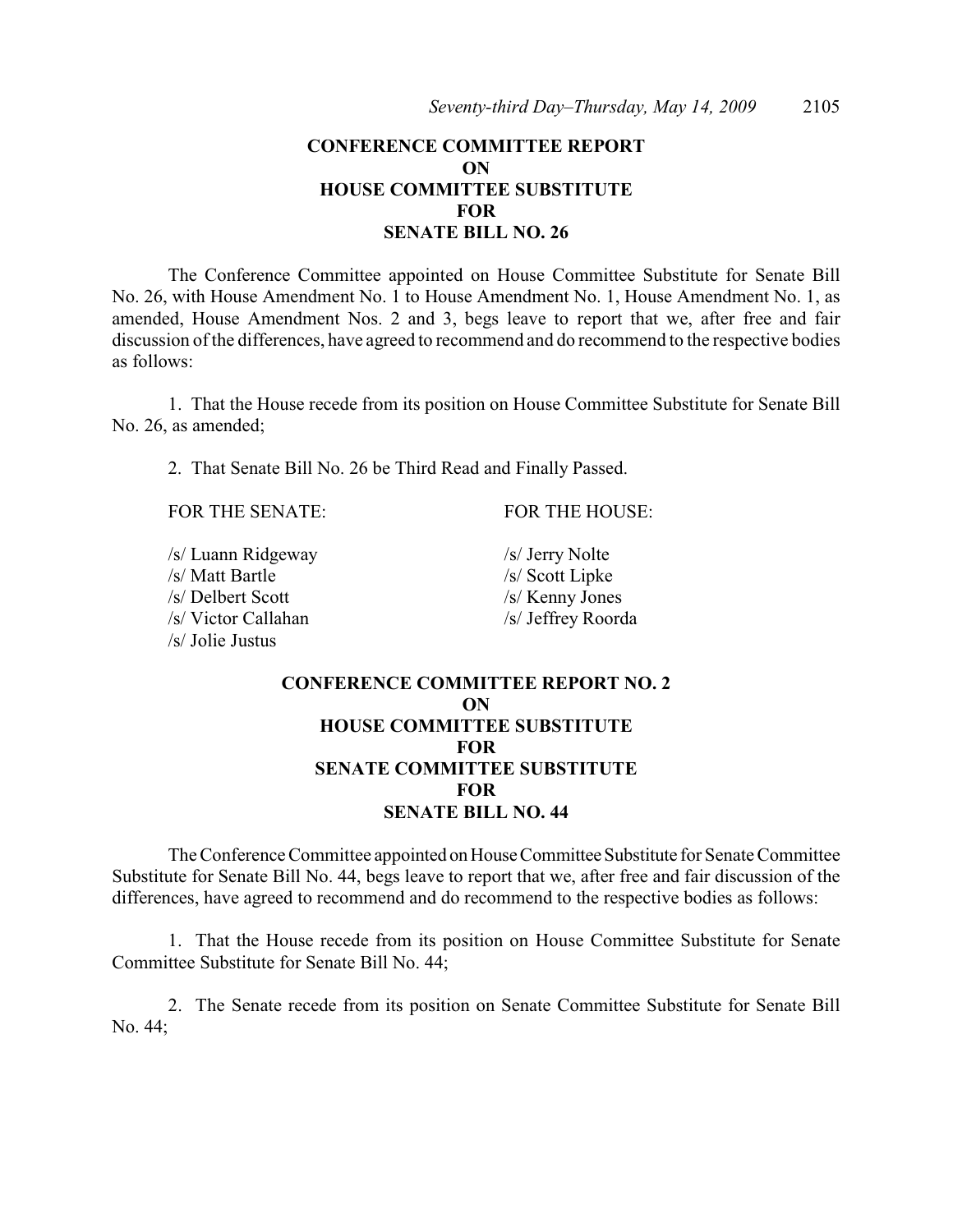3. That the attached Conference Committee Substitute No. 2 for House Committee Substitute for Senate Committee Substitute for Senate Bill No. 44, be Third Read and Finally Passed.

FOR THE SENATE: FOR THE HOUSE:

/s/ Eric Schmitt /s/ Kenny Jones

/s/ David Pearce /s/ Denny Hoskins /s/ Brad Lager /s/ Casey Guernsey

## **CONFERENCE COMMITTEE REPORT ON HOUSE COMMITTEE SUBSTITUTE FOR SENATE BILL NO. 262**

The Conference Committee appointed on House Committee Substitute for Senate Bill No. 262, House Amendment No. 1, House Amendments Nos. 1, 2 & 3 to House Amendment No. 2, House Amendment No. 2 as amended, House Amendments Nos. 3 and 4, House Amendment No. 1 to House Amendment No. 5, House Amendment No. 5, as amended, House Amendments Nos. 6, 7, 8, and 9, begs leave to report that we, after free and fair discussion of the differences, have agreed to recommend and do recommend to the respective bodies as follows:

1. That the House recede from its position on House Committee Substitute for Senate Bill No. 262, as amended;

2. The Senate recede from its position on Senate Bill No. 262;

3. That the attached Conference Committee Substitute for House Committee Substitute for Senate Bill No. 262, be Third Read and Finally Passed.

FOR THE SENATE: FOR THE HOUSE:

/s/ Matt Bartle /s/ Bryan Stevenson /s/ Kurt Schaefer /s/ Stanley Cox /s/ Jack Goodman /s/ John Diehl /s/ Victor Callahan /s/ John Burnett /s/ Jolie Justus /s/ Steve Brown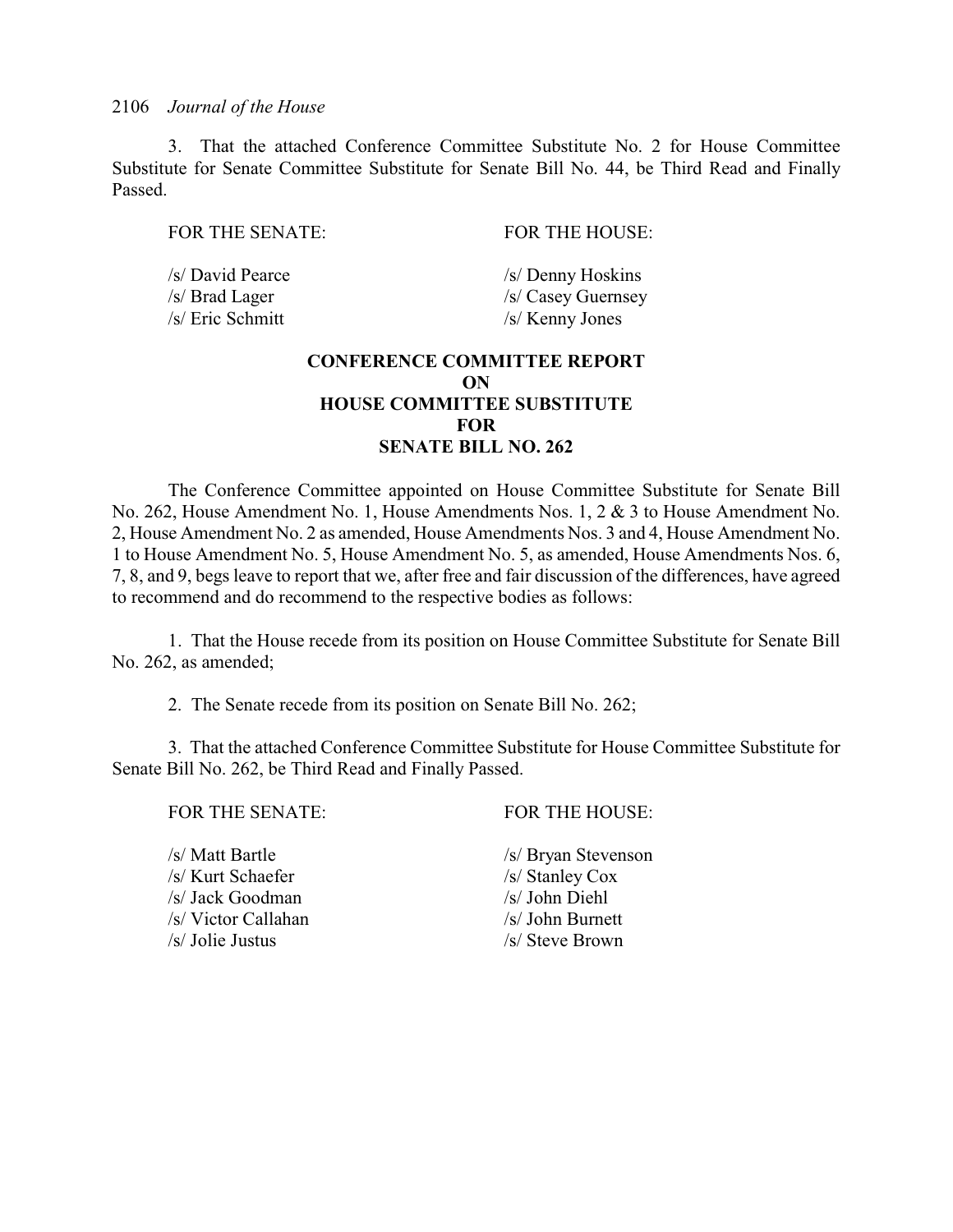## **CONFERENCE COMMITTEE REPORT ON HOUSE COMMITTEE SUBSTITUTE FOR SENATE BILL NO. 386**

The Conference Committee appointed on House Committee Substitute for Senate Bill No. 386, with House Amendment Nos. 1, 2, 3, 5, 6, 7, 8, 9, 10, 11, 12, 13, 14, House Amendment No. 1 to House Amendment No. 15, House Amendment No. 15 as amended, House Amendment No. 16, House Amendment Nos. 1, 2, and 3 to House Amendment No. 17, House Amendment No. 17 as amended, House Amendment No. 1 to House Amendment No. 18, House Amendment No. 18 as amended, House Amendment Nos. 19, 20, 21, 22, 23, 24, 25, and 26, begs leave to report that we, after free and fair discussion of the differences, have agreed to recommend and do recommend to the respective bodies as follows:

1. That the House recede from its position on House Committee Substitute for Senate Bill No. 386, as amended;

2. The Senate recede from its position on Senate Bill No. 386;

3. That the attached Conference Committee Substitute for House Committee Substitute for Senate Bill No. 386, be Third Read and Finally Passed.

FOR THE SENATE: FOR THE HOUSE:

/s/ Brad Lager /s/ Jason Brown /s/ John Griesheimer /s/ Brian Yates /s/ David Pearce /s/ John Diehl /s/ Victor Callahan /s/ Trent Skaggs /s/ Rita Heard Days /s/ Jacob Hummel

**CONFERENCE COMMITTEE REPORT ON HOUSE COMMITTEE SUBSTITUTE FOR SENATE SUBSTITUTE FOR SENATE COMMITTEE SUBSTITUTE FOR SENATE BILL NO. 539**

The Conference Committee appointed on House Committee Substitute for Senate Substitute for Senate Committee Substitute for Senate Bill No. 539, with House Amendment Nos. 1, 2, 3, 4, 5, 6, 7, 8, and 9, begs leave to report that we, after free and fair discussion of the differences, have agreed to recommend and do recommend to the respective bodies as follows: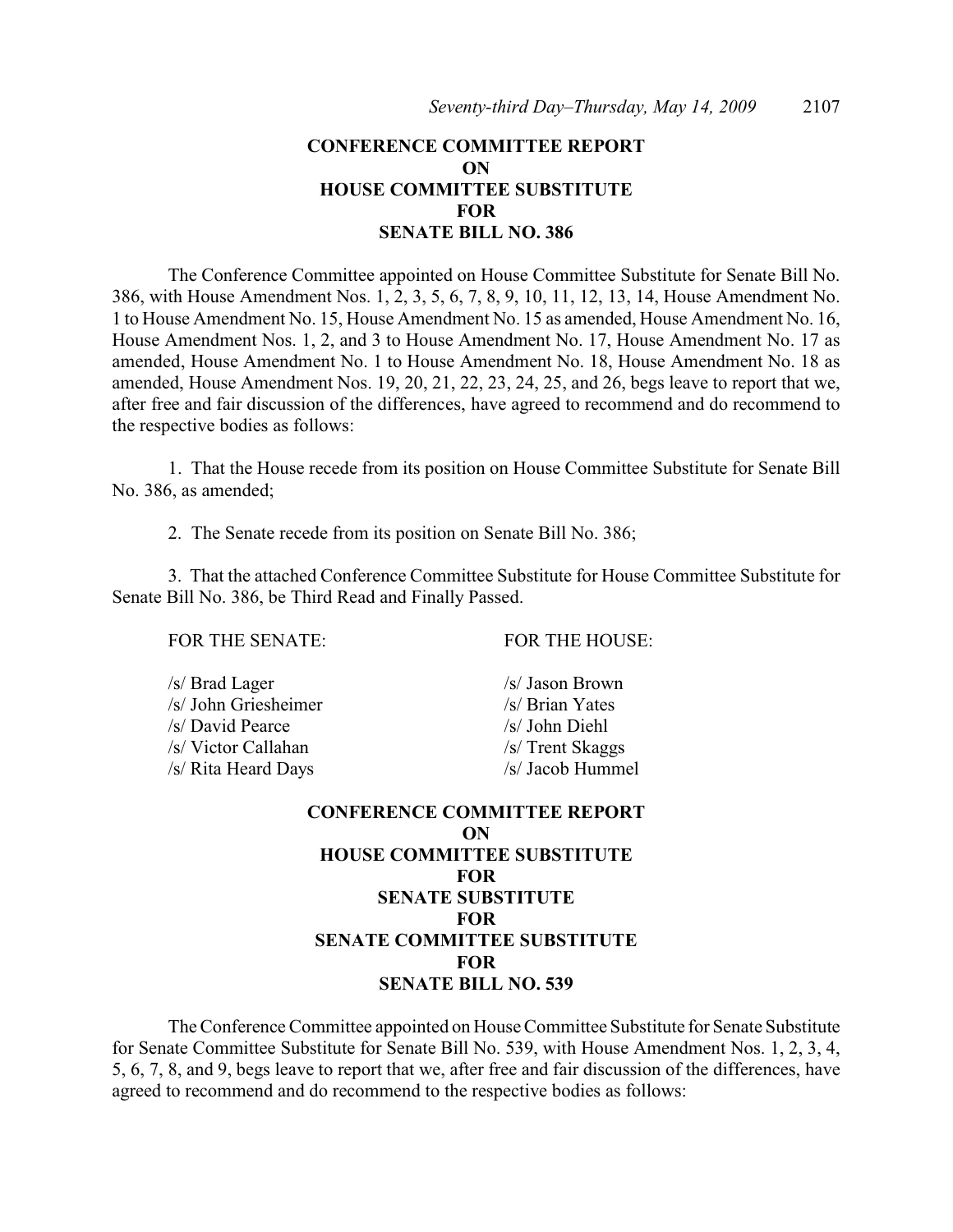1. That the House recede from its position on House Committee Substitute for Senate Substitute for Senate Committee Substitute for Senate Bill No. 539, as amended;

2. The Senate recede from its position on Senate Substitute for Senate Committee Substitute for Senate Bill No. 539;

3. That the attached Conference Committee Substitute for House Committee Substitute for Senate Substitute for Senate Committee Substitute for Senate Bill No. 539, be Third Read and Finally Passed.

| FOR THE SENATE:   | FOR THE HOUSE:  |
|-------------------|-----------------|
| /s/ Kurt Schaefer | /s/ Don Ruzicka |
| /s/ Dan Clemens   | /s/ Jason Brown |
| /s/ Bill Stouffer | $/s/Ed$ Emery   |
| /s/ Wes Shoemyer  |                 |

## **ADJOURNMENT**

Pursuant to the motion by Representative Tilley, the House adjourned until 10:00 a.m., Friday, May 15, 2009.

## **COMMITTEE MEETINGS**

FISCAL REVIEW Friday, May 15, 2009, 8:30 a.m. Hearing Room 1. All bills referred to committee. Executive session may follow.

## **HOUSE CALENDAR**

### SEVENTY-FOURTH DAY, FRIDAY, MAY 15, 2009

### **HOUSE JOINT RESOLUTIONS FOR PERFECTION**

- 1 HCS HJR 16 Davis
- 2 HCS HJR 9 Cox

## **HOUSE BILLS FOR PERFECTION**

- 1 HCS HB 522 Fisher (125)
- 2 HCS HB 703 Jones (89)
- 3 HCS HB 497 Ervin
- 4 HCS HB 414 Low
- 5 HCS HB 967 Hobbs
- 6 HB 746 Bringer
- 7 HCS HB 330 Riddle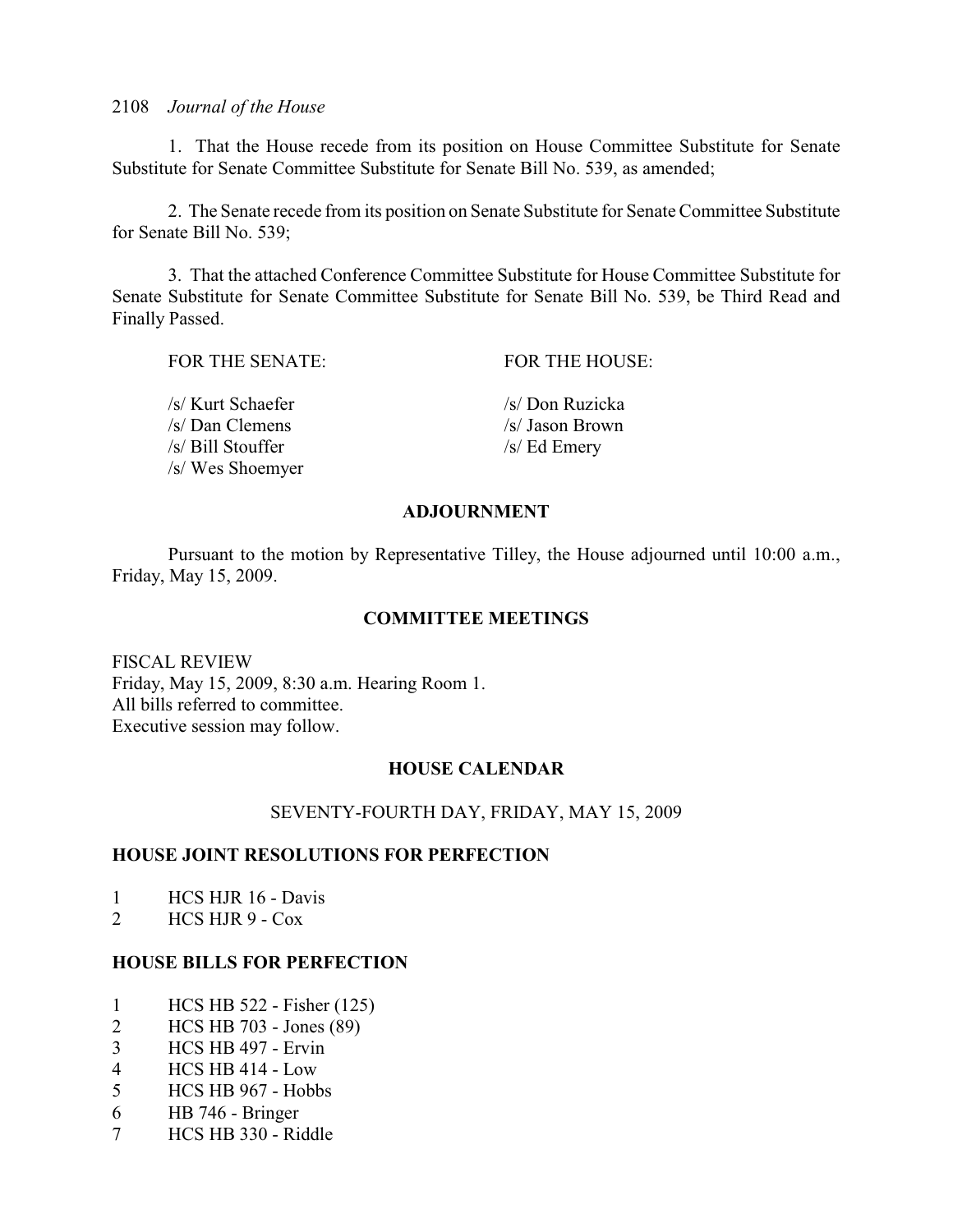- HCS HB 313 Yates
- HCS HB 799 Jones (89)
- HCS HB 162 Dusenberg
- HB 321 Emery
- HCS HB 363, HA 1, pending Silvey
- HCS HB 735 Yates
- HCS HB 387 Cooper
- HCS HB 566 Salva
- HCS HB 190 Flook
- HCS HB 857 Pollock
- HCS HB 647 Schaaf
- HCS#2 HB 372 Schaaf
- HCS HB 356 Wallace
- 21 HCS HB 654 Schoeller
- HCS HB 937 Icet
- HCS HB 1055 Pratt
- HCS HB 591 Sutherland
- HCS HB 819 Cooper
- HB 1058 Smith (150)
- HCS HB 945 Wells
- HB 1009 Parkinson
- HCS HB 536 Dixon
- HCS HB 767 Grill
- HCS#2 HBs 357 & 298 Scharnhorst
- HCS HB 689 Bringer

## **HOUSE BILLS FOR PERFECTION - INFORMAL**

HB 84 - Wood

## **HOUSE BILLS FOR THIRD READING**

- HCS HB 95, (Fiscal Review 4-02-09) Schaaf
- HB 45 Sater

## **HOUSE BILLS FOR THIRD READING - CONSENT**

HCS HB 304 - Schad

### **HOUSE CONCURRENT RESOLUTIONS**

- HCR 17, (3-12-09, Pages 593-594) Sander
- HCR 19, (3-11-09, Pages 554-555) Wright
- HCR 45, (4-07-09, Page 956) Wallace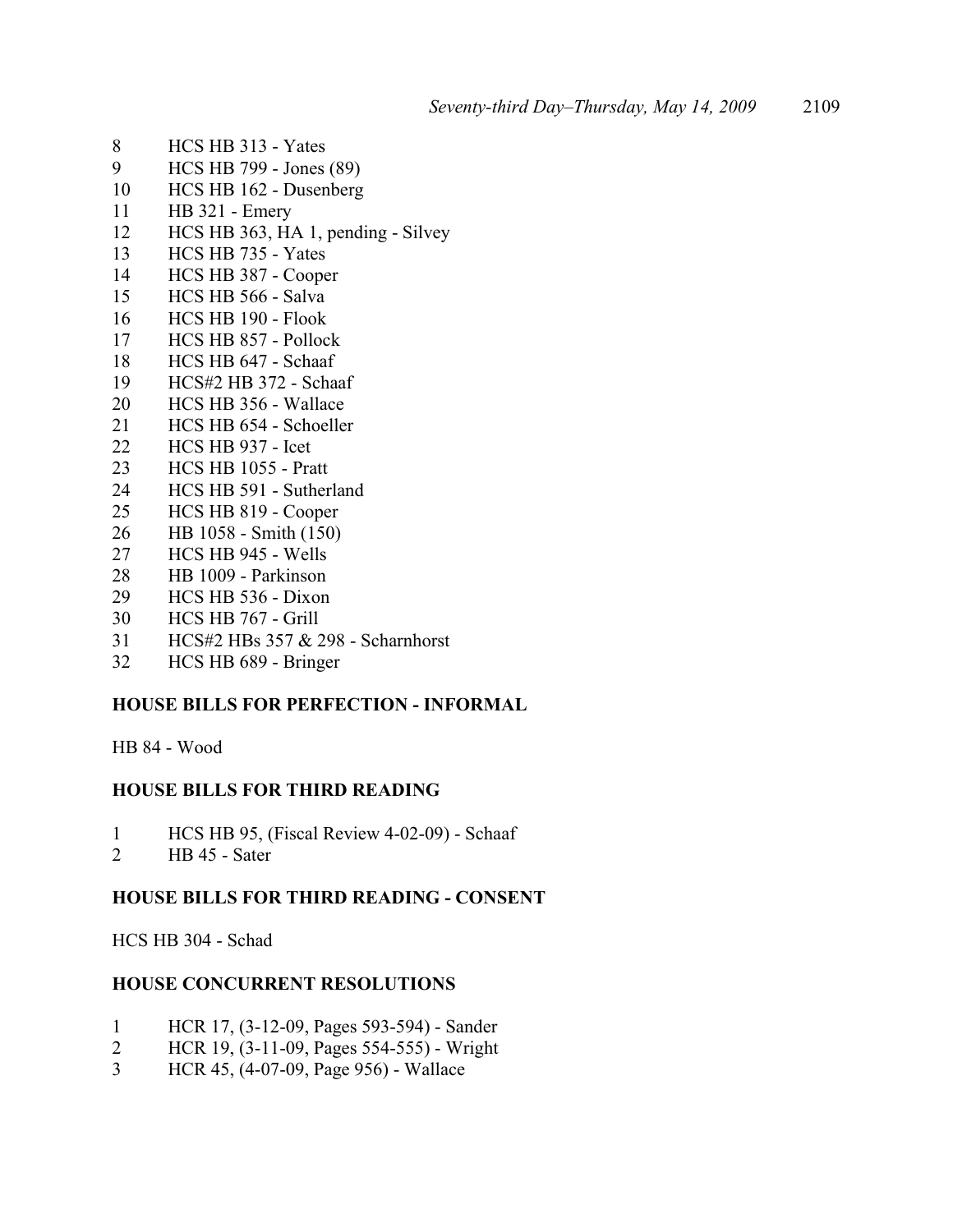## **SENATE BILLS FOR THIRD READING - CONSENT**

- HCS SB 421, E.C. Cunningham
- SB 66 Hoskins (121)
- SCS SB 127 Funderburk

## **SENATE BILLS FOR THIRD READING**

- SB 368 Jones (117)
- HCS SCS SB 188 Jones (89)
- HCS SB 55, E.C. Wallace
- HCS SS SB 58 Dixon
- HCS SS SCS SB 89 Bruns
- HCS SCS SB 93 Deeken
- HCS SS SCS SB 128, E.C. Denison
- HCS SS SB 172, E.C. Walsh
- HCS SCS#2 SB 9, (Fiscal Review 5-12-09), E.C. Wilson (130)
- HCS SCS SB 253, E.C. Diehl
- SCS SBs 335 & 16 Yates
- HCS SCS SB 100 Hobbs
- SCS SB 104 Ruestman
- HCS SCS SB 134 Faith
- SB 272 Ruzicka
- HCS SCS SB 293, (Fiscal Review 5-13-09), E.C. Dixon
- SB 294 Smith (150)
- SS#2 SCS SB 363 Jones (89)
- HCS SCS SB 495, E.C. Fisher (125)
- HCS SCS SB 538, (Fiscal Review 5-13-09), E.C. Wasson
- HCS SCS SB 88, E.C. Dixon
- HCS SB 84, E.C. Dixon
- HCS SS SCS SB 167, (Fiscal Review 5-13-09) Scharnhorst

## **HOUSE BILLS WITH SENATE AMENDMENTS**

- SS HB 259, as amended Tilley
- HCS HBs 620 & 671, SA 1 Lair

## **BILLS CARRYING REQUEST MESSAGES**

- SS HCS HBs 46 & 434, (request House recede/take up and pass bill) Pratt
- HCS SCS SB 71, as amended, (request House recede/take up and pass bill) Lipke
- HCS SB 485, as amended, (request House recede/take up and pass bill) Diehl